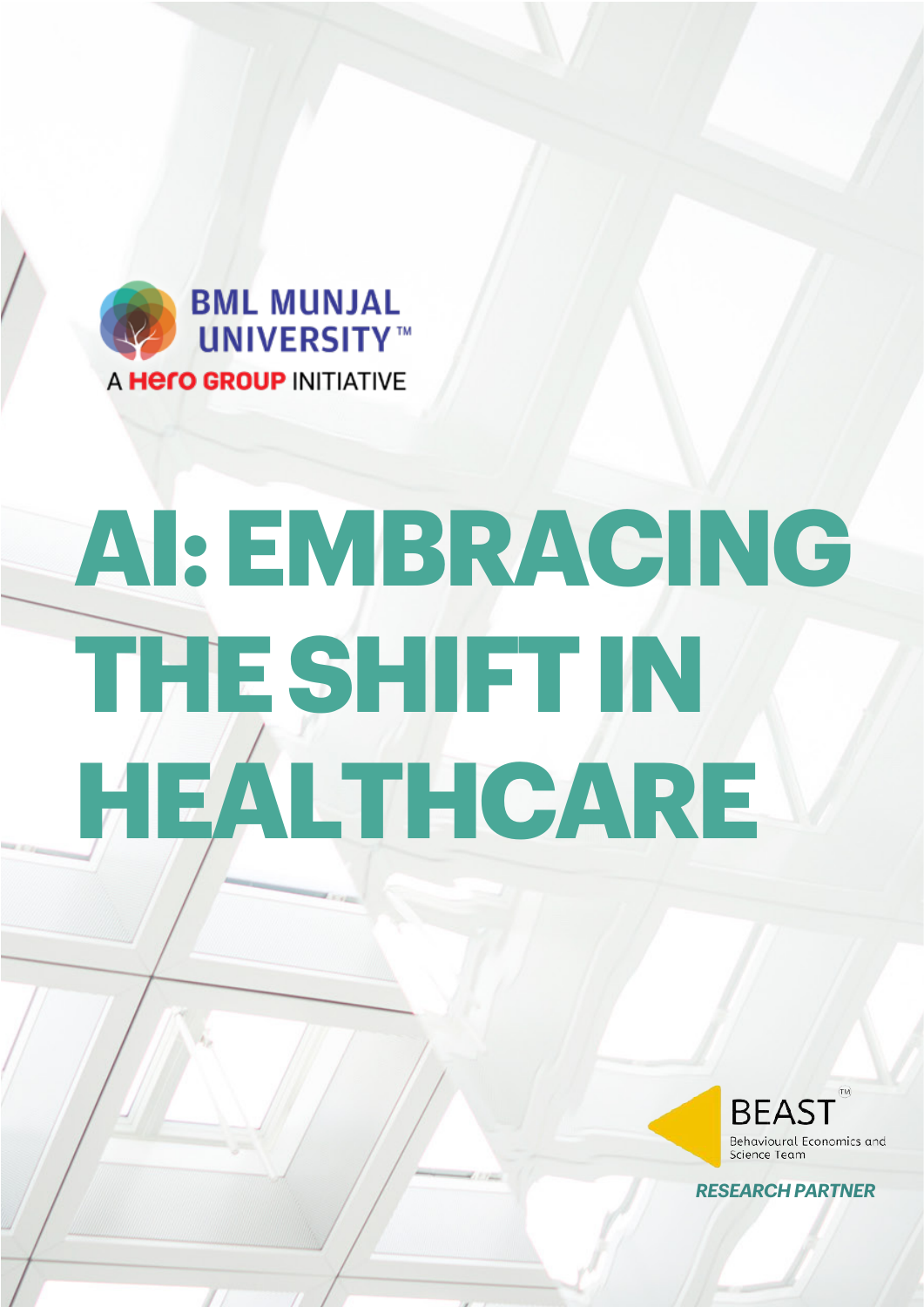# **AYEARSPENTIN ARTIFICIAL INTELLIGENCEIS ENOUGHTOMAKE ONEBELIEVEIN GOD.**

**-ALAN PERLIS, AMERICAN COMPUTER SCIENTIST**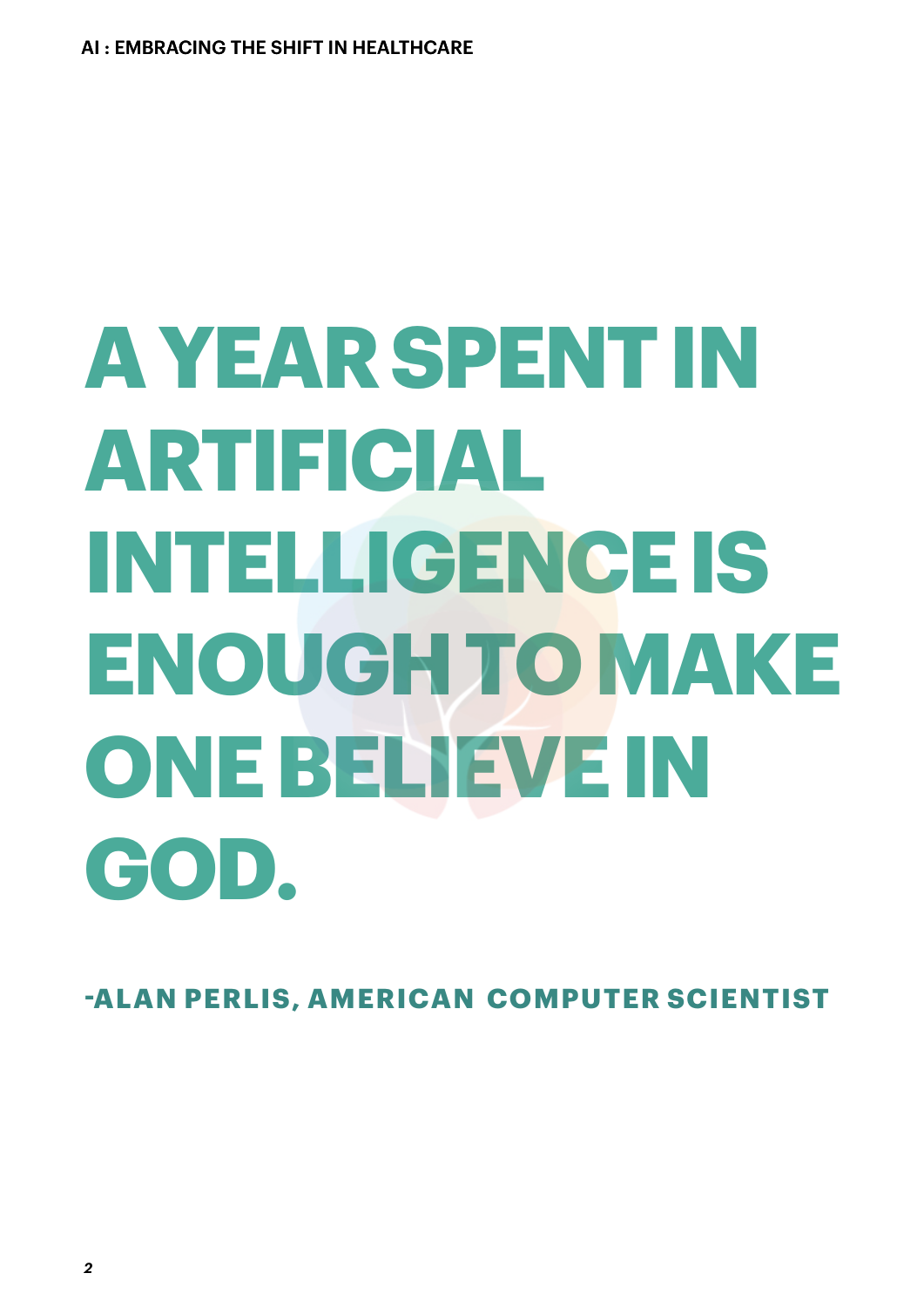# **INDEX**

| Foreword by Mr. Sunil Kant Munjal, Chancellor BML Munjal University<br>Chairman, Hero Enterprise | $\overline{4}$ |
|--------------------------------------------------------------------------------------------------|----------------|
| Welcome message Prof(Dr) Vishal Talwar, Dean, School of Management                               | 5              |
| Key Highlights                                                                                   | 6              |
| Introduction                                                                                     | 9              |
| AI in Healthcare: Major Applications                                                             | 11             |
| AI in Healthcare: Size and Growth                                                                | 14             |
| AI in Healthcare: Driving Forces                                                                 | 16             |
| <b>Risks and Challenges</b>                                                                      | 21             |
| Taking Stock of AI in Indian Healthcare                                                          | 24             |
| Discussion                                                                                       | 40             |
| References                                                                                       | 44             |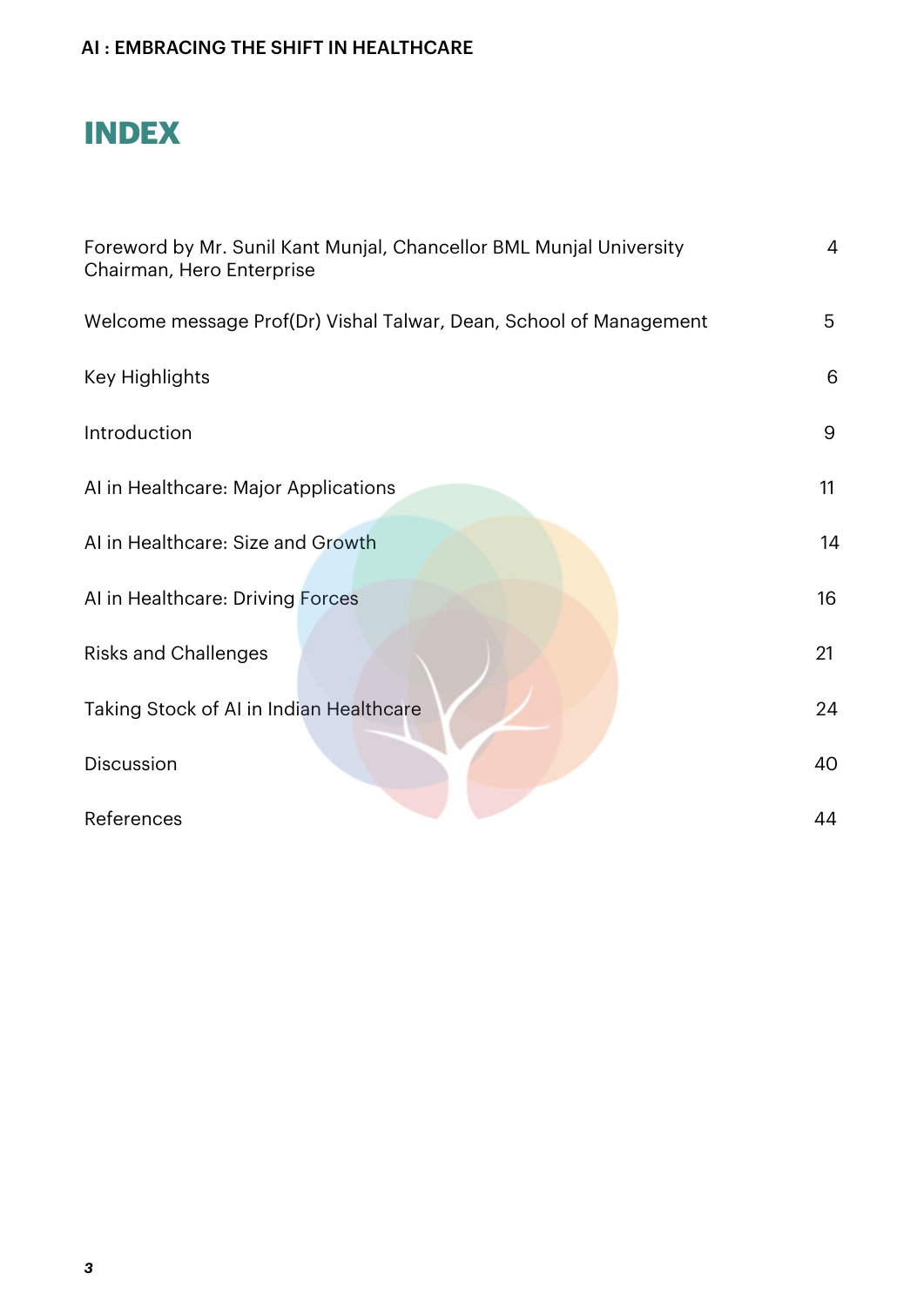## **FOREWORD**



**Mr. Sunil Kant Munjal** Chancellor, BML Munjal University Chairman, Hero Enterprise

#### **AI: The New Normal for Healthcare in India**

As the world contemplated a new decade of possibilities with the dawn of 2020, disaster suddenly struck, presenting a colossal test for leadership and humanity. Even though a year has since passed, and we now know that we will be safer in 2021, the pandemic has severely dented our societies, posing fresh challenges to healthcare systems across the world.

The worst was expected from India's creaking public health system, yet stakeholders surprisingly proved their resilience over the year, battling the pandemic with doggedness, while adapting and innovating in terms of resources, best practices, and infrastructure.

Now that the worst of the crisis appears to be over, it is important to ensure optimal preparation for the next crisis, especially since COVID-19 has created endless opportunities for creative disruption in preventive healthcare.

There is a strong case for scaling up and sustaining investments in AI technologies beyond the pandemic as it becomes possible to systematically trace, track and target diseases quicker and more efficiently. With zero margins of human error in healthcare, Artificial Intelligence is also vital for reducing costs across the healthcare value chain while improving diagnostic processes.

The benefits to our large and diverse society would be immense, and so BMU decided to look at healthcare through the prism of AI. This report sheds light on the current state and future of AI in Indian healthcare and should be valuable for both researchers and professionals.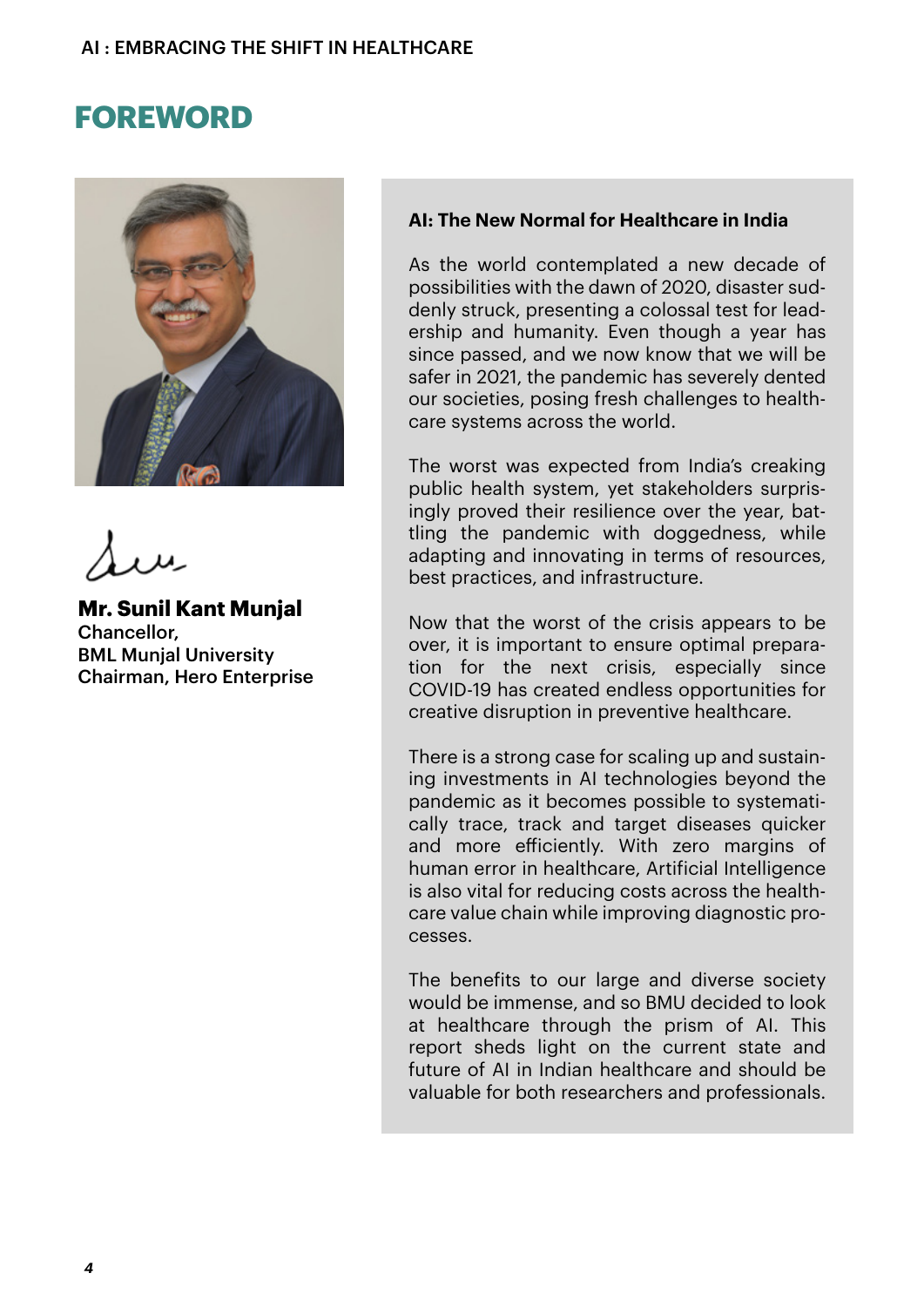## **WELCOME MESSAGE**



# 66

I take pleasure in presenting this research report to you on behalf of the team at BMU and BEAST and would like to acknowledge the sincere efforts put in by everyone involved. The research aims to contribute to the current discourse on AI in the healthcare sector and provides insights into its functioning within the Indian context. Apart from other things, an important issue that this research highlights is the need to review our approach to healthcare education, the interdisciplinary imperative, better technical knowledge integration and the need to reskill/upskill to better harness the benefits of AI and other emerging technologies.

Hary 1 le

**Prof(Dr.) Vishal Talwar** Dean, School of Management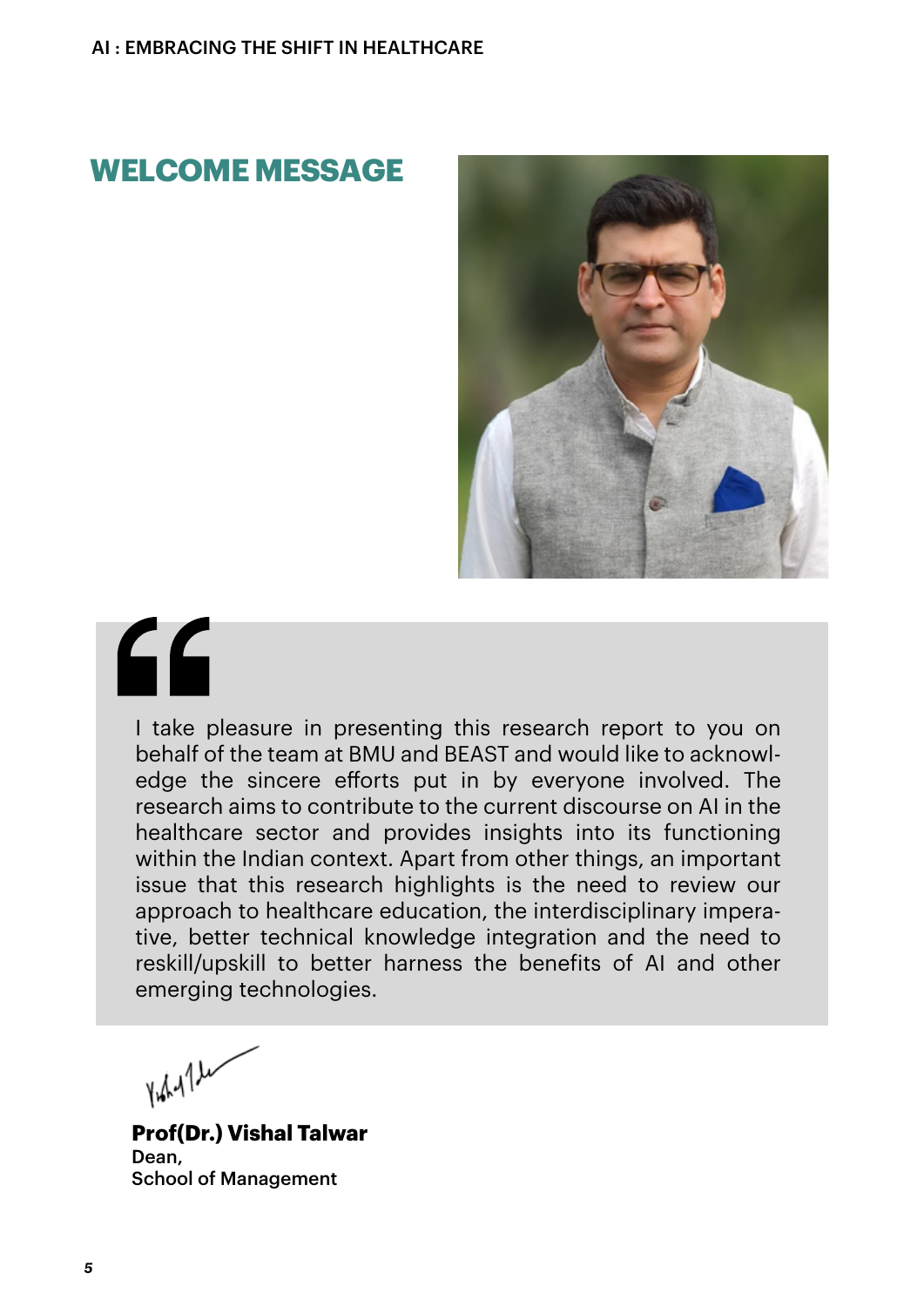# **KEYHIGHLIGHTS**

A survey was run on 50 executives from medium to large healthcare organisations in India. The goal is to contribute towards the current discourse of AI in Indian healthcare and chart recommendations for the future.

#### **100% OF THE PARTICIPANTSBELIEVE THAT AIHASTHE POTENTIAL TO SOLVE COMPLEXCHALLENGESFOR HEALTHCAREIN INDIA**

#### **90% OF THE PARTICIPANTSALREADYHAVEAMODERATE TO LARGE AISTRATEGYIN PLACE FORTHEIR ORGANISATIONS**

#### **IT, MANUFACTURING OR OPERATIONS, CUSTOMER SERVICE ARE THE TOP 3 AREASOF ADOPTIONAND IMPLEMENTATION**

#### **54% OF PARTICIPANTSSAYTHATCOVID-19 HASPACED UP THEIR AI ADOPTIONAND STRATEGY**

#### **EXECUTIVESFEEL THATIN THE NEXT4-5 YEARS, HEALTHCAREORGANISATIONSWILLADOPT AND IMPLEMENT THE USES OF AIWITHITS PROPER UNDERSTANDINGAMONGSTTHEIRSTAFFWITHIN THE INDIANCONTEXT**

**THE TOP6EMERGING TECHNOLOGIESBEING ADOPTED IN THE HEALTHCARESECTOR ARE AI,CLOUD COMPUTING, IOMT. 3D PRINTING. BIG DATA ANALYTICS, ROBOTICS** 

#### **62% OF PARTICIPANTSSAYTHATTHEY ARE ALREADYSEEING SIGNIFICANTBENEFIT FROM AI ADOPTION**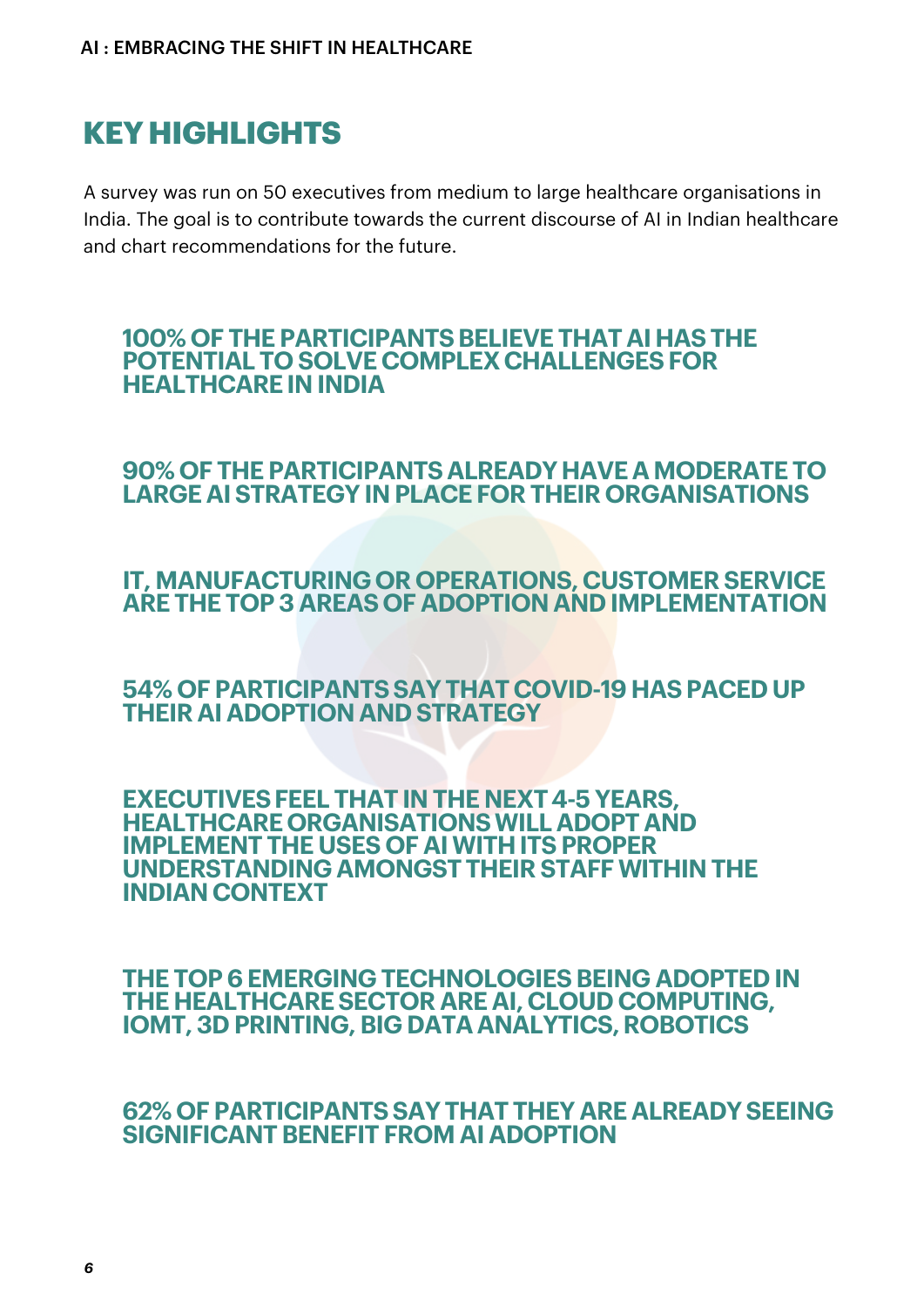#### **IMPROVED OPERATIONALEFFICIENCIES, IMPROVED DISEASE DETECTION AND DIAGNOSTICS, BETTER PATIENT EXPERIENCEAND SATISFACTIONARE THE TOP 3 AREAS WHERE BENEFITS ARESEEN/EXPECTED**

**LARGE INFRASTRUCTURE/CAPITALREQUIREMENTS, POTENTIAL IMPACT ON JOBS, CULTURALCONSIDERATIONS (ACCEPTANCEAND RELUCTANCE) ARE THE TOP 3BARRIERS TO ADOPTION**

**76% OF THE PARTICIPANTSARE INVESTINGHEAVILYIN THE UPGRADATIONOF SKILLS OF THE CURRENT WORKFORCE WITHRESPECT TO AI/EMERGINGTECHNOLOGIES**

**66% OF THE PARTICIPANTSSAYTHAT AIRELATED SKILLS AND KNOWLEDGE IS A PRIORITYFOR HIRING TALENT**

**AWHOPPING96% OF THE EXECUTIVESSAYTHATCURRENT HEALTHCAREEDUCATION NEEDS SIGNIFICANT UPGRADATIONIN INDIA TO KEEP PACEWITHTHE CHANGING TECHNOLOGIES**

**88% OF EXECUTIVESFEEL THATUNDERSTANDINGTHE FUNDAMENTALS OF AI ANDMACHINELEARNINGIS THE TOP SKILL HEALTHCAREPROFESSIONALS NEED TO KEEP PACE WITHTHE WAVEOF TECHNOLOGY ANDMAKETHEMSELVES MORE HIREABLE**

**52% OF EXECUTIVESFEEL THAT AIWILLCREATE MORE JOBS THANIT WILLDESTROY IN INDIAN HEALTHCARE**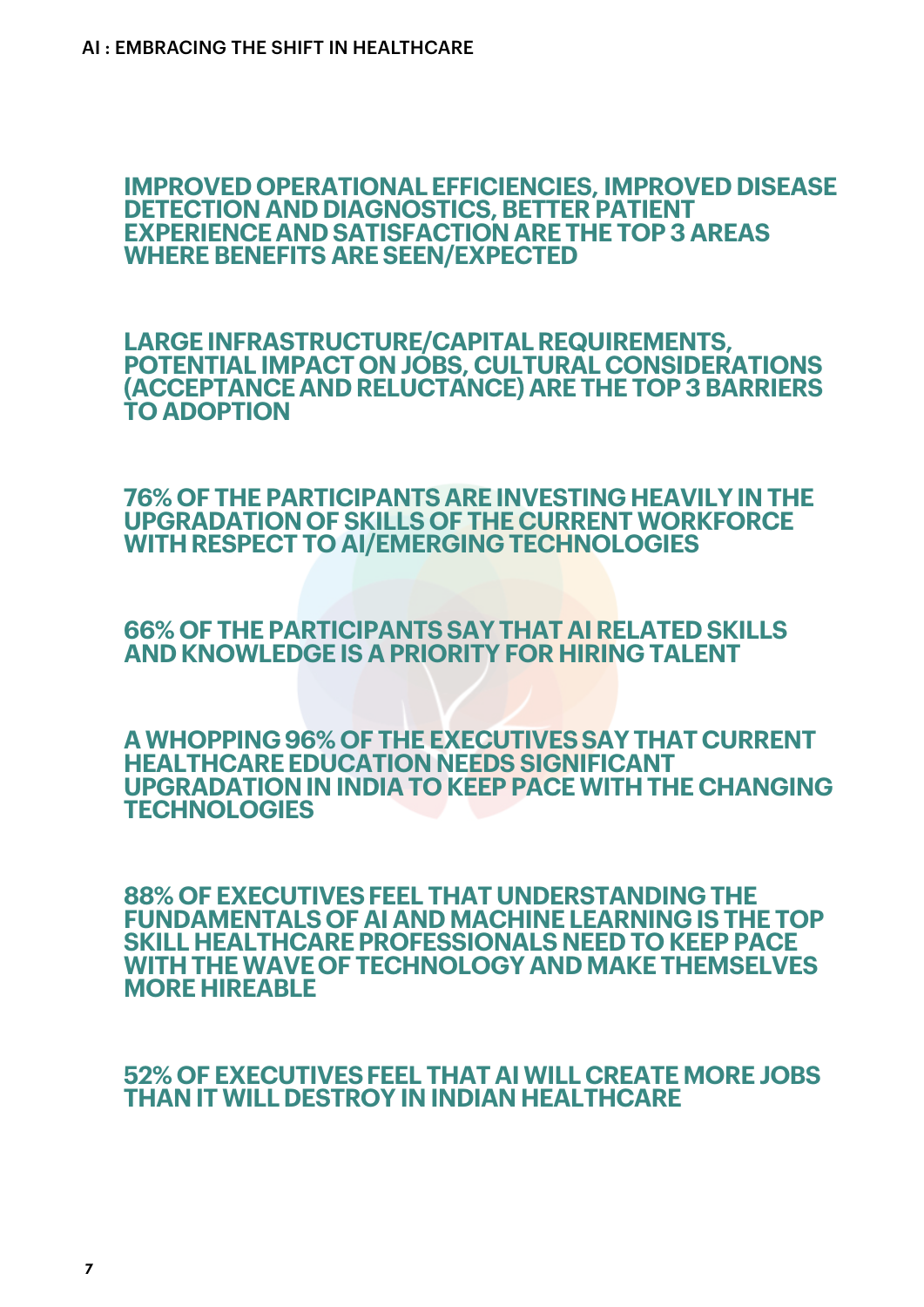**THERE ARE ALSO A RANGE OF FUTURISTIC JOBPROFILES OPENING IN THE HEALTHCARESECTOR. THE TOP6BEING:**

**DEEP LEARNING/MACHINELEARNINGEXPERTS(74% FORESEE)**

**AI EXPERTS(70% FORESEE)**

**ROBOT DESIGNERS AND ENGINEERS (66% FORESEE)**

**CHATBOTDESIGNERS (52% FORESEE)**

**TELE SURGERY SPECIALISTS(50% FORESEE)**

**ANALYTICSEXPERTS(42% FORESEE)**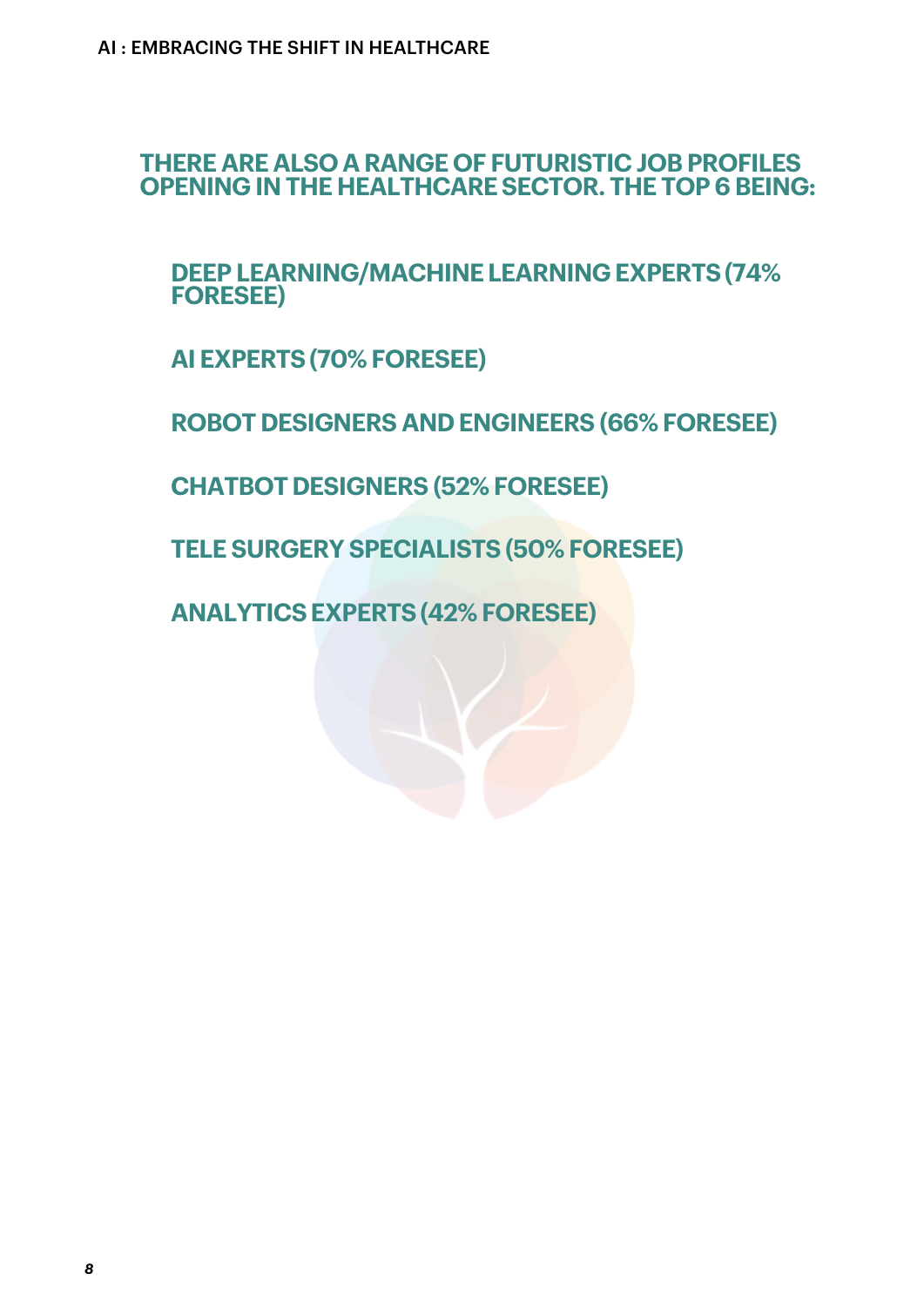# **INTRODUCTION**<sup>5,6,7,8,14,22,23,24,26,28</sup>

After decades of ground-breaking research on Artificial Intelligence (AI) in the computer sciences, the subject matter is now being studied across various disciplines. Despite the elusive nature of the topic, its potential has been recognised, tested and successfully used in numerous applications. Artificial intelligence or AI, in layman terms, is the ability of machines (and things) to act in a manner that is consistent with human intelligence. Such machines can search, collect and analyse data to produce useful insights. The computational sophistication arising out of AI technology has yield ed better efficiency, productivity, products and services.

# *Artificial intelligence is the ability of machines (and things)to actin a manner thatis consistent with human intelligence.*

There are several ways artificial intelligence has directly made our everyday lives more convenient as well. AI assistants like Apple's Siri, Google Now, Amazon's Alexa, and Microsoft's Cortana have been around for years, and their evolution has enhanced the quality of life and work for millions. From reading our emails, voice-typing texts, giving driving directions to getting music or movie recommendations based on our past choices , AI has been doing it all.

#### *FEATURES BOX1.KEY OF AI*

There are three features that distinguish AI from other emerging technologies:

Intentionality - AI algorithms help make decisions using real-time data that can be collected by sensors, cameras or even remote inputs.

Intelligence - The coexistence of machine learning and data analytics is very important for AI. In machine learning, underlying trends and patterns are detected from the dataset like digital information, satellite imagery, visual information or text, and the patterns are stored for future references.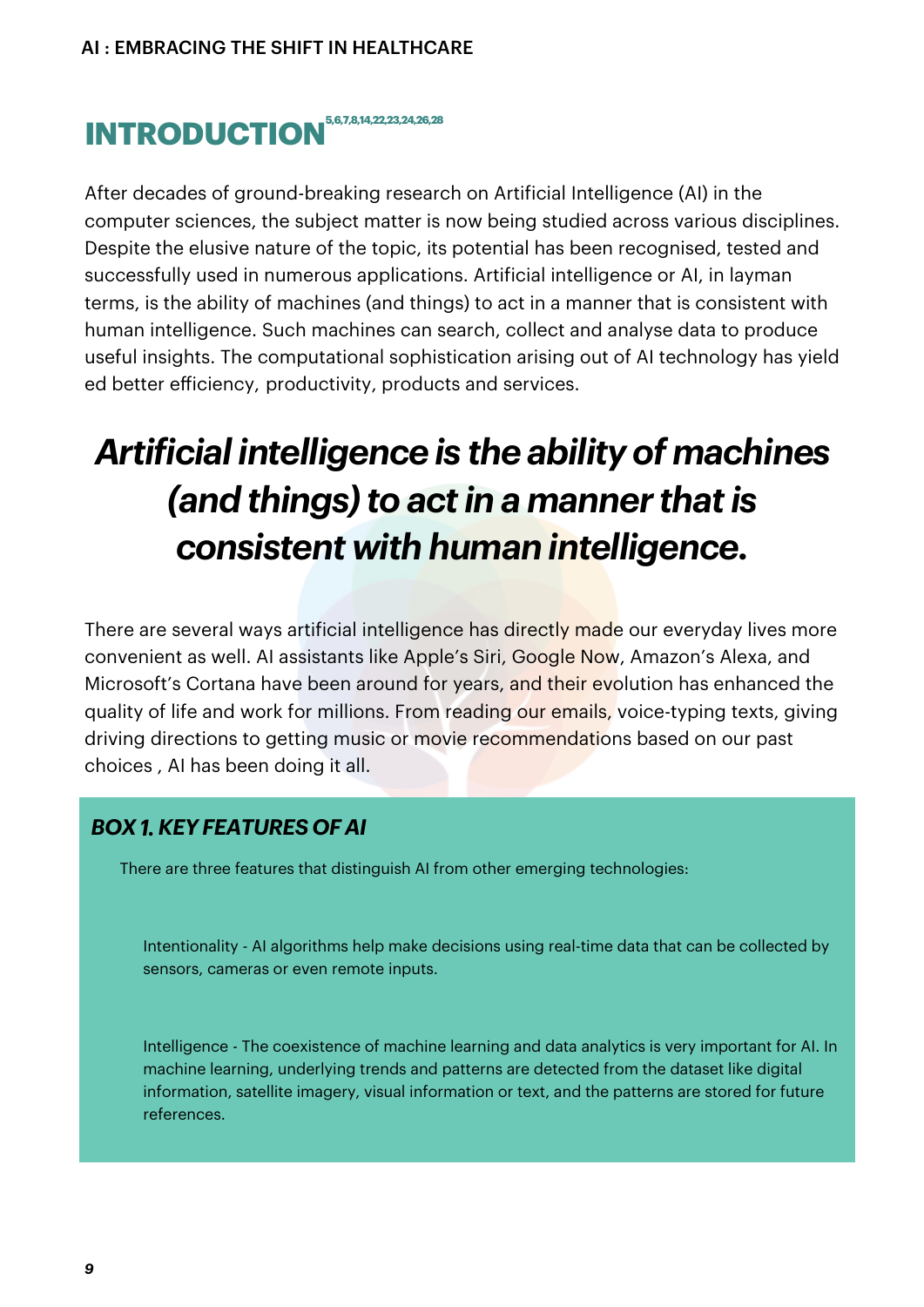AI is currently being used to integrate information, analyse data, draw logical conclusions, recognise patterns, infer and observe the unobservable in various sectors.

For example, AI is being used in banking to improve customer experience (chatbots for basic servicing requests, humanoid robots to service customers), and back office processes (natural language processing to process documents, real time risk monitoring). In automobiles, AI is being used to detect defects more accurately than humans (upto 90 percent more accurately), and making autonomous vehicles mainstream by 2037.

The adoption of AI also covers all major functions - product, manufacturing, operations, HR, marketing and sales, risk, supply chain, with organisations increasingly seeing value in terms of revenue and cost saving.

It is no surprise then that the the global AI software market is expected to grow rapidly in the next few years, reaching approximately 126 billion U.S. dollars by 2025.



The global AI software market size (in billion U.S. dollars)

*Source: Statista. (2020, December 7). Artificial intelligence software market revenue worldwide 2018-2025.*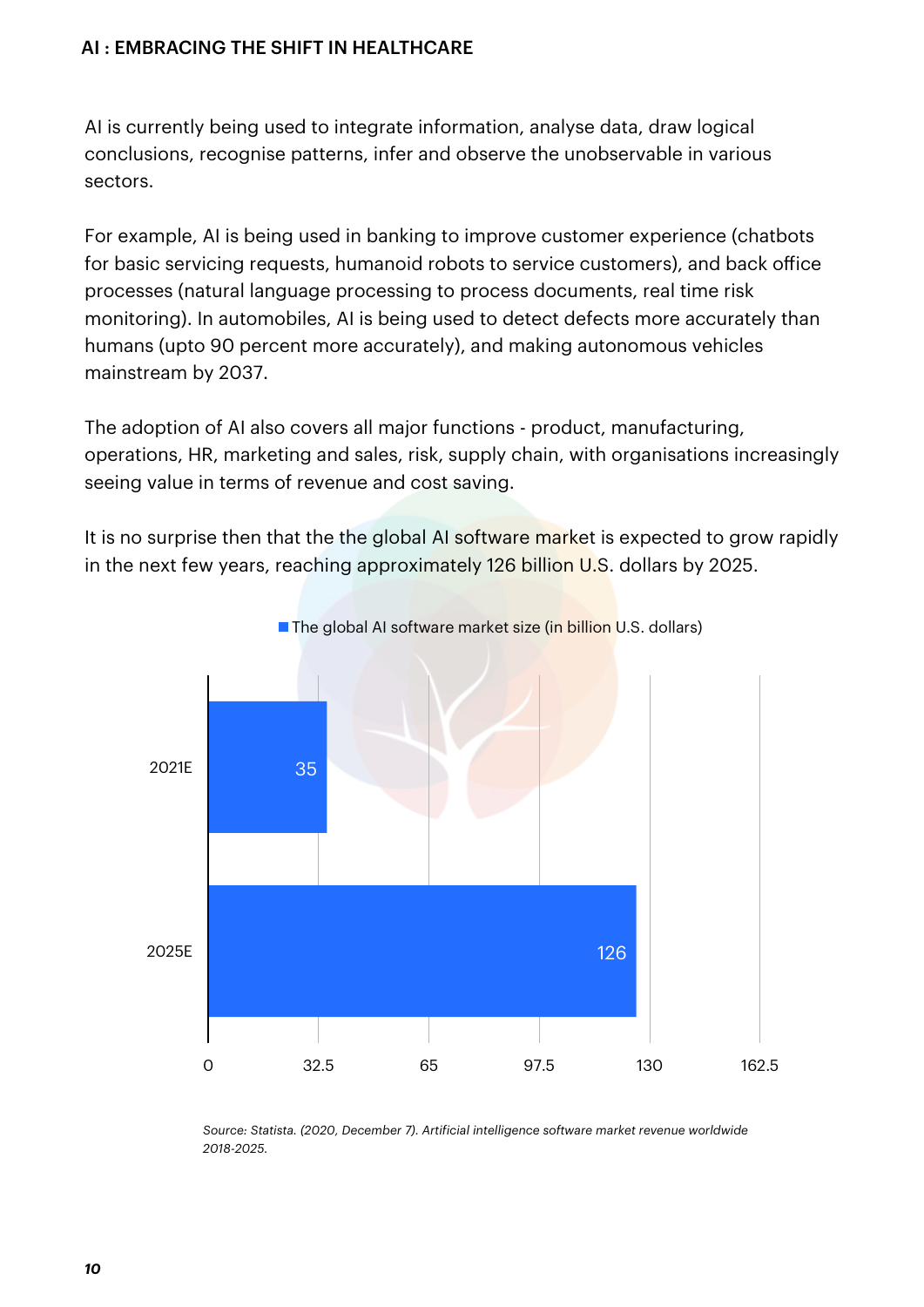In the Asia Pacific region, Artificial intelligence adoption at government-level alone is to reach US\$29.3 billion by 2024, growing at a compounded annual growth rate (CAGR) of 26.8 percent during the forecast period. China, Japan and India are set to account for two-thirds of the overall revenue.

However, it is not just AI which is having significant impact on business and society. Other emerging technologies - Augmented reality, Blockchain, Drones, Internet of Things, Virtual Reality, 3D Printing, Cloud Computing are critical for businesses to adopt today to create value in the future.

The coexistence of these technologies is essential for complete integration of AI in any environment. In manufacturing for instance, AI can be used to check the quality of produced goods, only with the presence of smart cameras, cloud storage and machine learning algorithms.

# *The coexistence of other emerging technologies is essentialfor complete integration of AI in any environment*

The discourse around AI is not all without controversy - academicians like Carl Benedikt Frey and Michael Osborne, estimate that 47% of American jobs are at high risk of automation by the mid-2030s. In India, up to 12 million women may lose their job to automation by 2030, and men could lose 44 million during the same period. AI can become a higher threat for individuals in labour intensive and low skill jobs like documentation and clerical work.

Undeniably, the onset of the COVID-19 pandemic has also impacted the market for artificial intelligence. For instance, out of 181 European organisations, 16% believe automation through AI and other innovations can assist them in limiting the effect of COVID-19. In fact, companies have increased their investments in AI after the onset of COVID-19.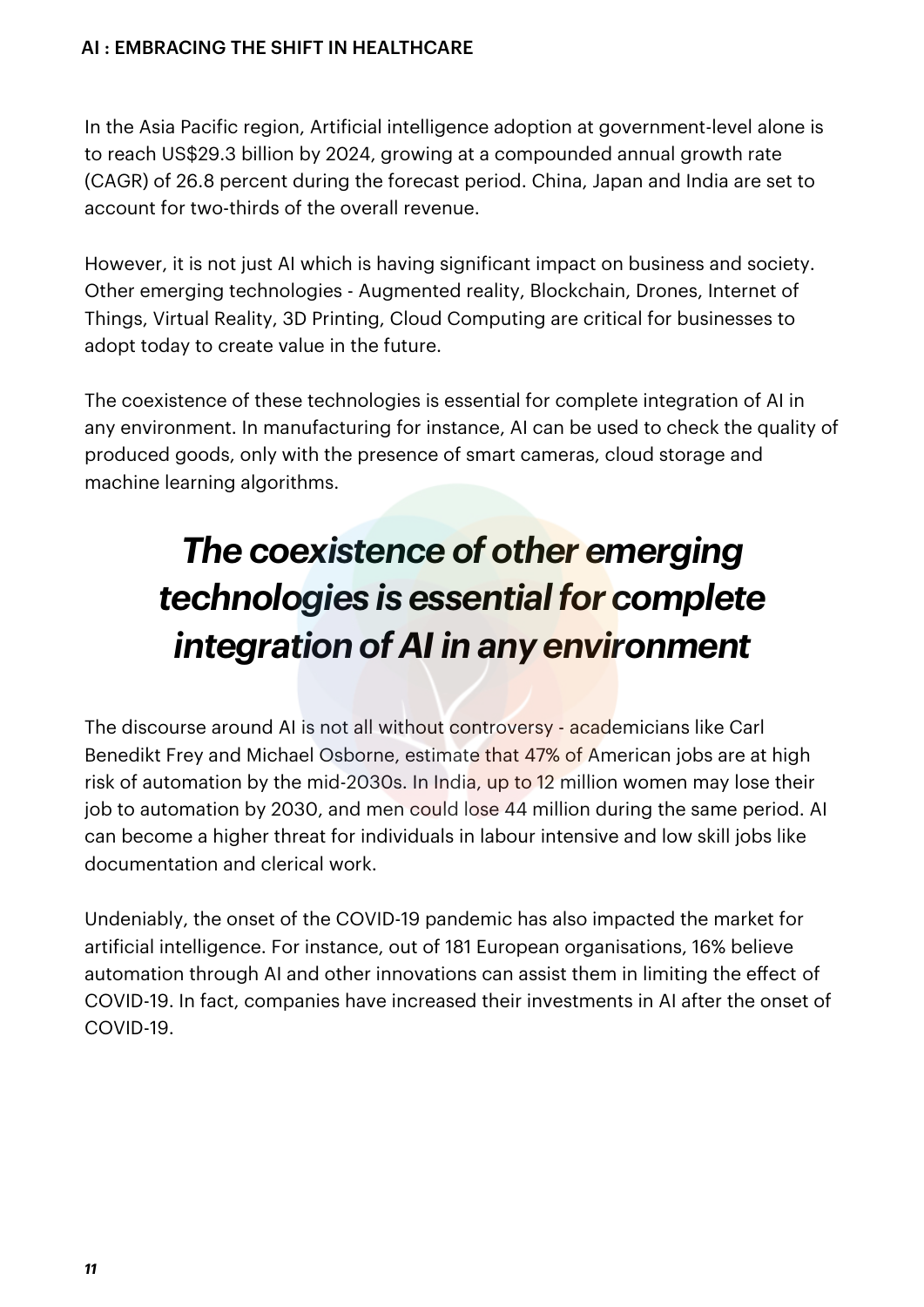Another area COVID-19 has focussed the world's attention to is one of the fastest growing, and largest industries in the world - Healthcare. Most countries have rapidly increased their healthcare expenditures in the last few decades, exceeding 9% on average for OECD countries. Along with the overall healthcare industry also poised to reach 11 trillion dollars globally by 2022, the importance and value of the healthcare industry cannot be emphasised enough.

In India, the healthcare industry is touted to reach 372 billion dollars by 2022, and over 40 million new jobs were expected to be generated by 2020. The medical tourism market is growing at 18% y-o-y and is expected to reach US\$ 9 billion by 2020. There is a significant scope for enhancing healthcare services considering that healthcare spending as a percentage of Gross Domestic Product (GDP) is rising. The Government's expenditure on healthcare sector has grown to 1.6% of the GDP in FY20E from 1.3% in FY16. Health insurance is also gaining momentum, where, gross direct premium income underwritten by health insurance grew 17.16% y-o-y to Rs. 51,637.84 crore (US\$ 7.39 billion) in FY20.

# *The healthcare industry in India is critically important* for the future of the economy and *employment.*

But what is the role of AI in India's healthcare story?

Is AI already impacting India's healthcare organisations?

What kind of benefits are they seeing?

What are the challenges and barriers?

What's the impact on skills and job outlook?

This report focusses on answering these questions and more by running an AI-themed primary survey on healthcare executives in India. The next parts of this report, provides the context of AI in healthcare - global and Indian. The following sections provides key results from the survey and a final discussion. The aim is to contribute to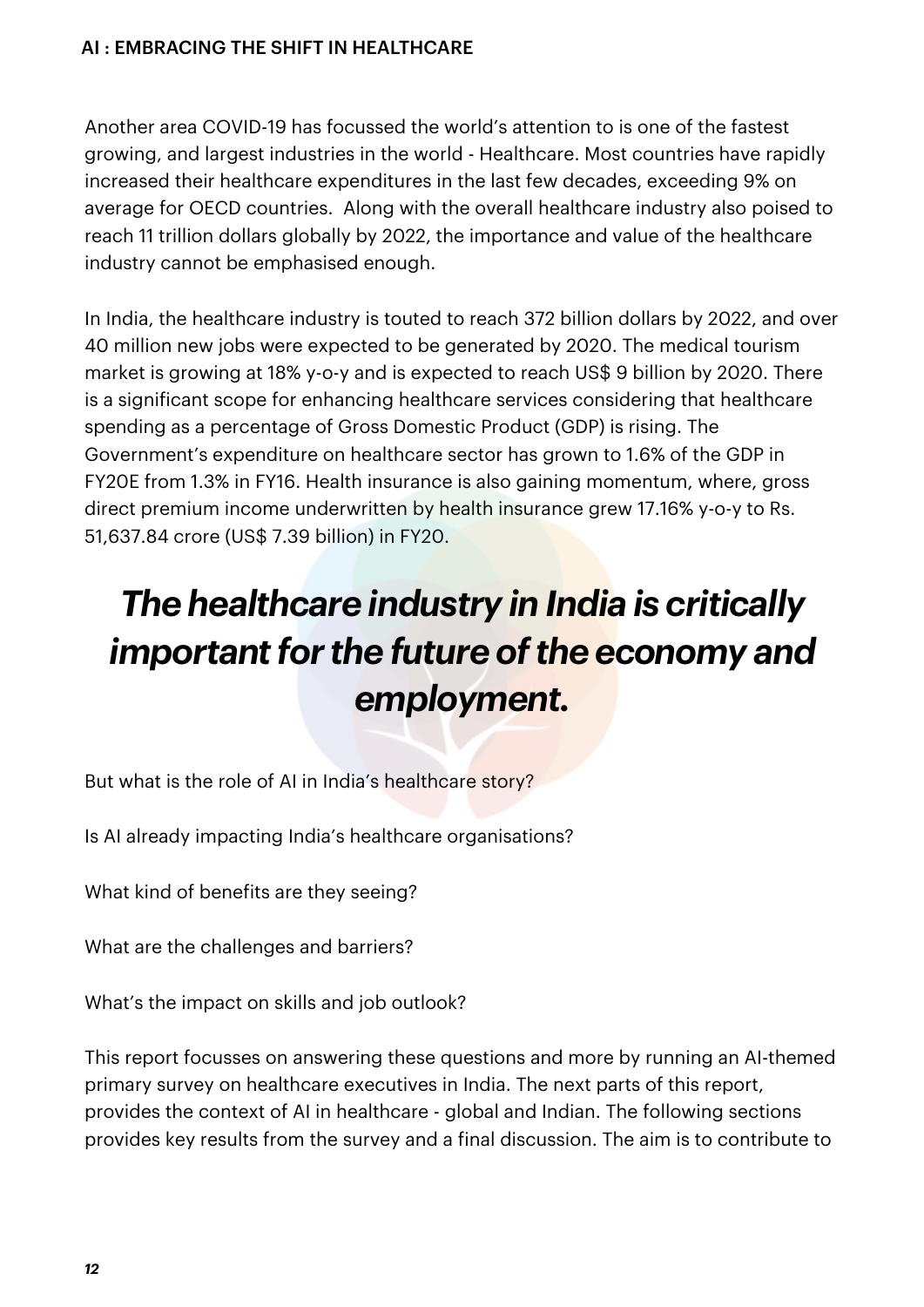the current discourse on AI in healthcare in India and provide insights into its functioning within the Indian context.

# **AIINHEALTHCARE:MAJORAPPLICATIONS 33,34,35,36,37,38**

The applications of AI in the healthcare sector can be classified into several categorised based on the stages of intervention, specific areas of intervention and fields of research. However, the most critical remain to be:

## *1) USING AI TO EFFICIENTLY DIAGNOSE AND REDUCE ERROR*

Human errors have a much higher cost in healthcare when compared to any other sector. Incomplete medical history and large number of patients can cause deadly mishaps. The development and application of AI techniques in healthcare becomes the most vital when it comes to improving the diagnostic process. AI technology can assist pathologists in making more accurate diagnoses and develop methods for individualised medical treatment. Chatbots are also often used to record a patient's symptoms and health concerns and guide that patient to the correct care based on its diagnosis.

# *A study found that AI algorithms and deep learning was able to diagnose breast cancer at a higher rate than 11 pathologists*

Similarly, deep learning medical tools can be used to streamline radiology diagnose and analyses unstructured medical data (radiology images, blood tests, EKGs, genomics, patient medical history) to give doctors better insight into a patient's realtime needs. AI-enabled assistants after being trained can receive imaging scans and automatically analyse them for clinical findings.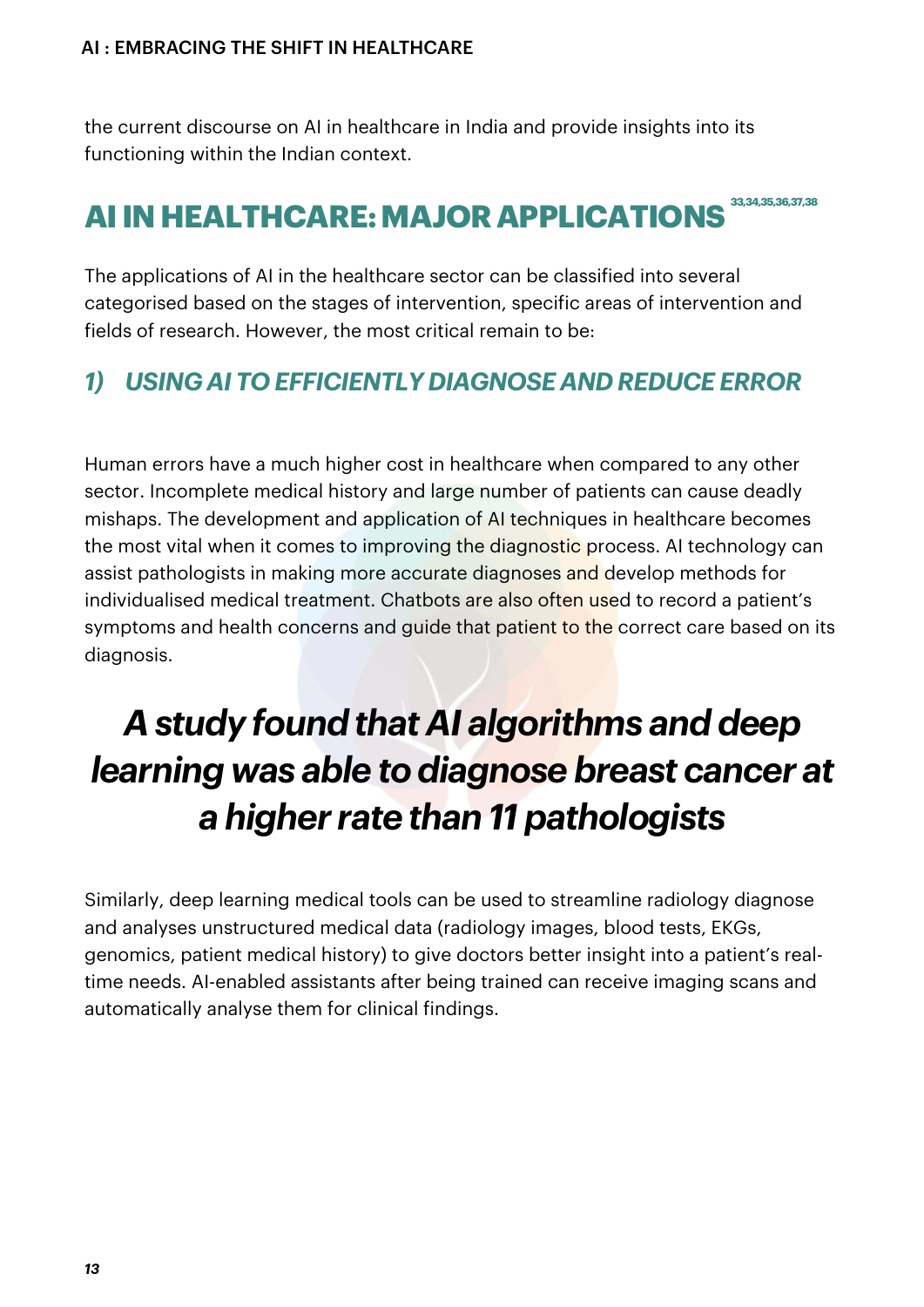## *2) USING AI FOR DRUG DISCOVERY*

In the drug development industry, AI can play a crucial role in reducing development costs and labour costs.

Drug re-innovation programs can employ AI technology to find new applications for existing drugs. 'Interrogative Biology' approaches with traditional R&D in AI, can develop more robust product candidates that fight rare diseases. Combining AI, the cloud and quantum physics, platforms has improved predictive ability, to statistically raise the chances of successfully passing clinical trials while also decreasing time and cost to market.

# *Trials for a new drug cost about 2.6billion dollars on average and only 10% ofthem are launched to market. Pharmaceutical companies are adopting AIto improve efficiency and accuracy* of *drug creation.*

## *3) USING AI TO ENHANCE THE PATIENT EXPERIENCE*

Mining data from an entire population with AI technology helps doctors provide more accurate diagnoses and design more effective, personalised treatment plans. Limitless data means better treatment outcomes for patients. Telemedicine driven by AI devices can allow patients to search trusted data sources to determine whether their symptoms might require professional consulting. Patient engagement is vital to patient experiences, and apps like Ada are enhancing this experience by providing a constant sense of connect and assurance. Natural language and computer-assisted physician documentation (CAPD) solutions combine high-end spell checking with the intelligent analysis of clinical notes to suggest ways to the doctor to be more specific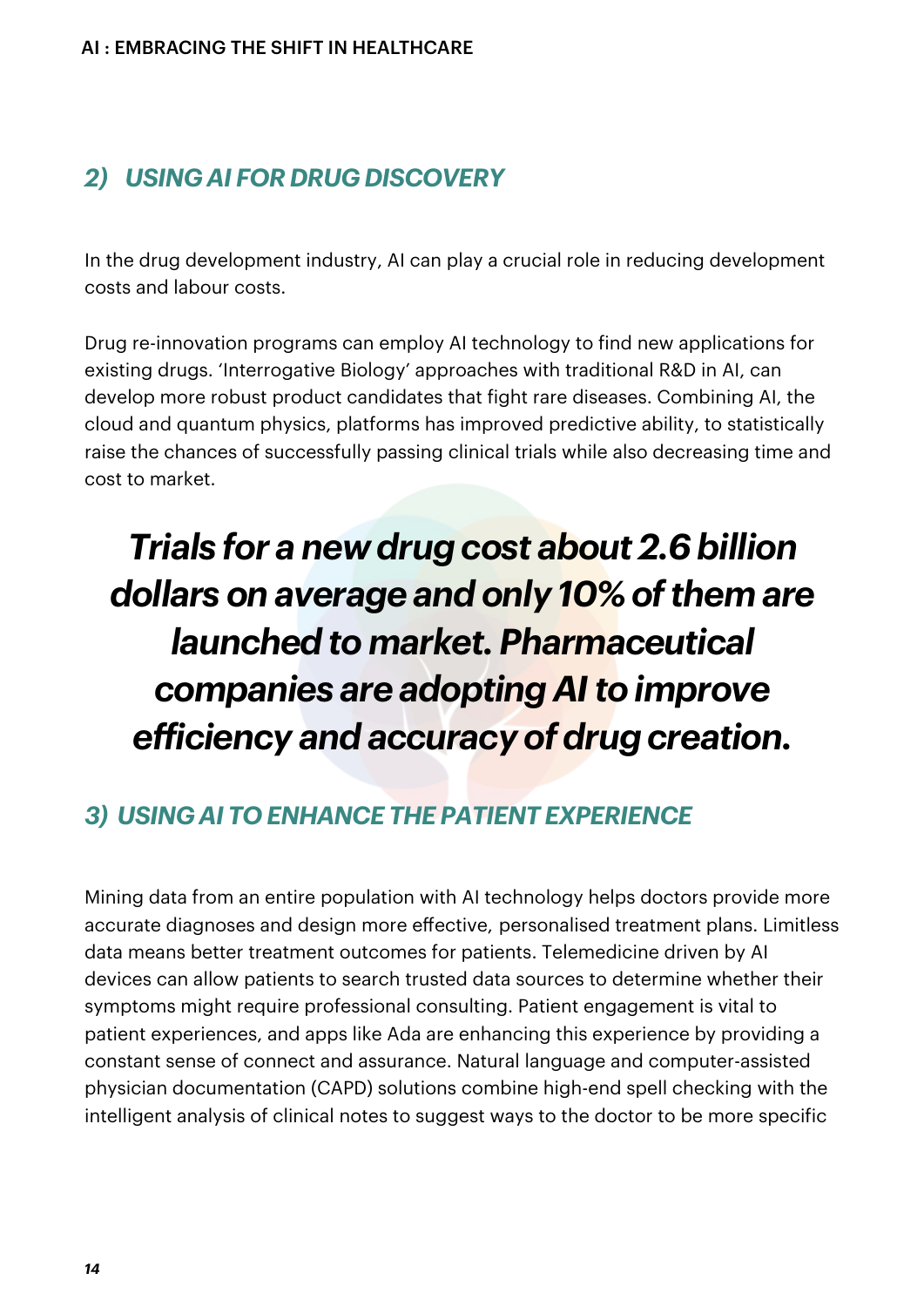to the patient. The use of chatbots can also proactively create a seamless experience for the user, and resolve problems for customers in real time.

## *4) USING AI TO INCREASE ACCESS OF QUALITY HEALTHCARE*

Applications of AI in healthcare not only improves the efficiency and quality of medical services, but can also compensates for a lack of physicians. Thus, it improves the availability of quality healthcare and medical services in the remotest of areas. For example, while doctors can be stationed in urban locations, AI trained machinery can conduct tests and share reports from the remote locations. Several experts have also advocated that the use of AI might be the only means to alleviate the existing inequality between rural and urban healthcare systems. In developing countries, the number of healthcare centres and number of doctors per 1000 people are often lower than required. A multilevel medical AI service network system can help to implement and deliver better healthcare facilities throughout the country for those with low quality physician contact.

## *5)IMPROVING OPERATIONAL EFFICIENCY*

The strongest financial burden of the healthcare sector includes salaries and machinery. Optimising scheduling and clerical tasks using automation, can substantially reduce the costs of running day to day business. For example, algorithms can be used to optimise patient schedules, wait time, cancellations, and match with available doctors. AI enable kiosks can also be leveraged for self service and booking. AI-driven softwares can be leveraged to effectively manage inventories and medical supplies, invoice processing, while also providing intelligent solutions to save cost.!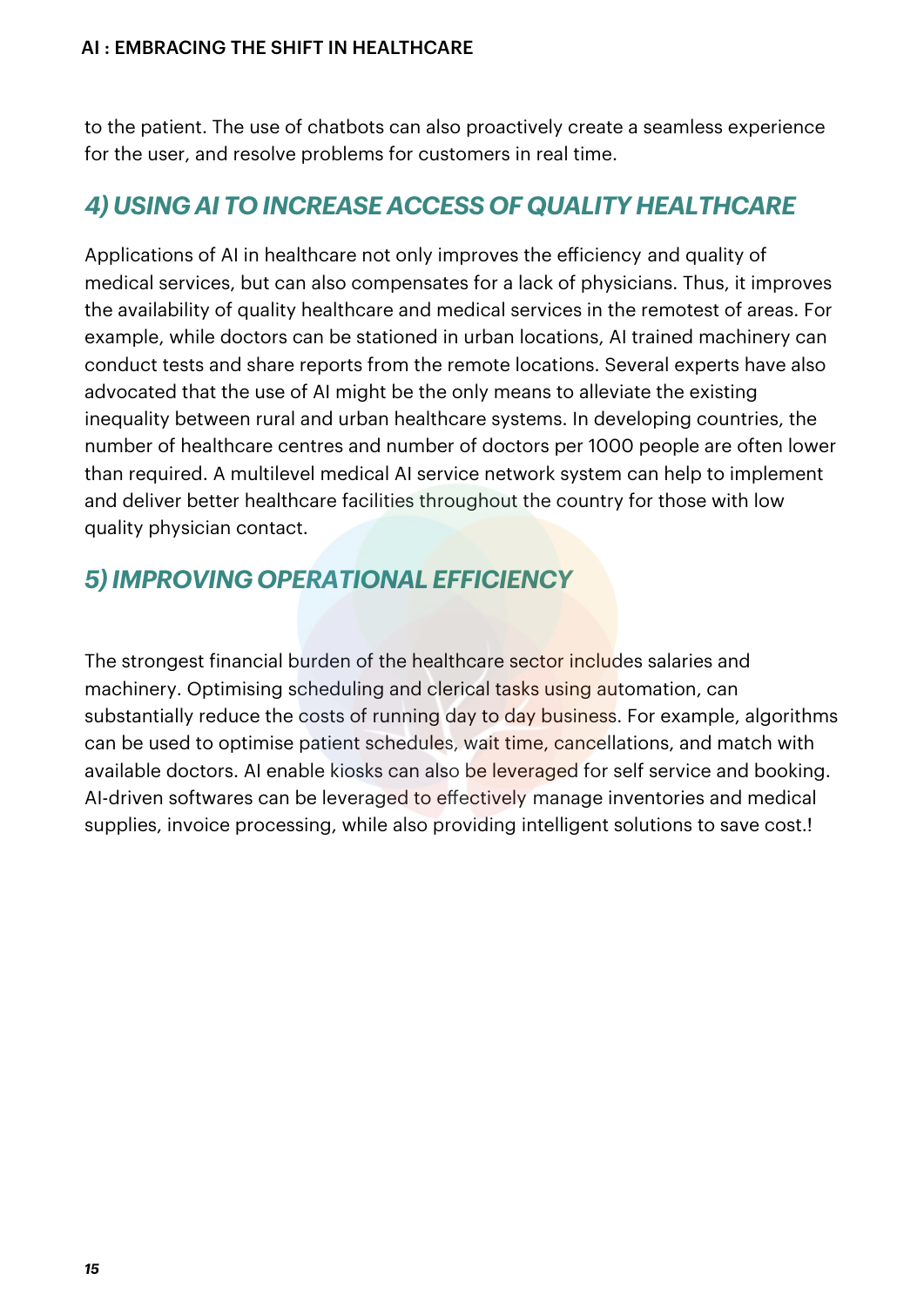# **AI IN HEALTHCARE: SIZE AND GROWTH 11,20,21**

The global AI healthcare market was valued at \$4,836.87 million in 2019 and is projected to reach \$99,491.58 million by 2027.



Global AI healthcare market size (in billion U.S. dollars)

*Source:* Joshi, K., & Sunant, O. (2020, June). *AI in Healthcare Market by Oering, Algorithm, Application and End User: Opportunity Analysis and Industry Forecast, 2019–2027*.

The Indian market for AI in healthcare is also expanding at a fast pace, it was estimated that the space will be worth INR 431.97 billion by 2021, expanding at a rate of 40%. A positive hike in the market of AI applications in healthcare is expected to push the doctor-patient ratio in India to 6.9:1,000 by 2023, from 4.8:1000 in 2017. AI is also touted to help increase India's doctor efficiency, provide rural populations high-quality healthcare, and assist doctors and nurses to handle complex medical procedures.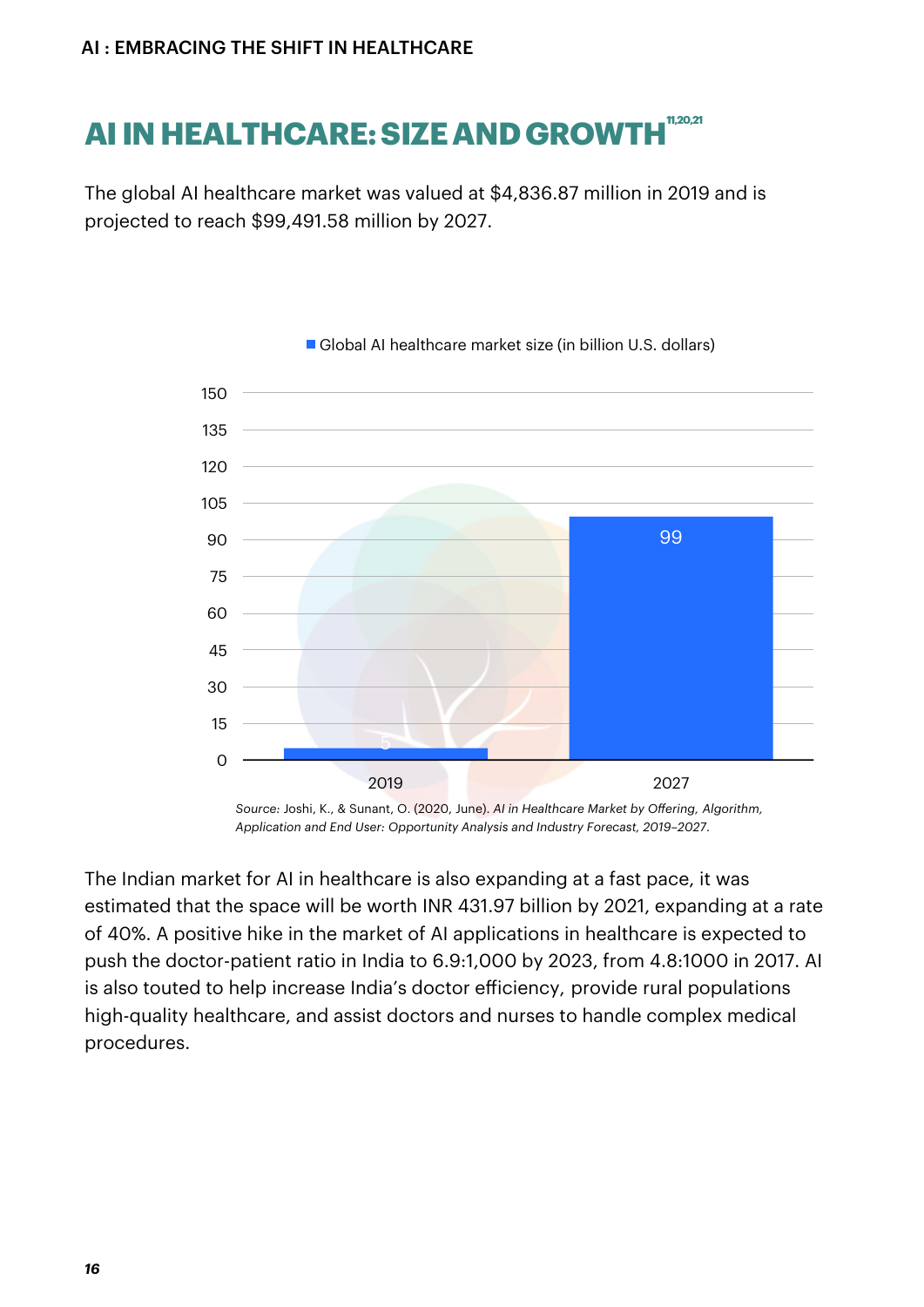

**Predicted Market Size for AI in Healthcare (billions of Rupees)** 

*Source:* ResearchAndMarkets.com. (2019a, July). Artificial Intelligence (AI) in Healthcare Market in India (2018-2023). Netscribes (India) Pvt Ltd.

From a market-oriented perspective, the integration of AI in the healthcare sector, can be done based on the kind of service, product or consumer in the market:

The first segment deals with AI compatible hardware and software that are sold to organisations to create an AI- enabled environment.

The second segment comprises of algorithms that are designed to create highly specialised programmes required to train and run the machinery for performing complex tasks.

The third segment includes well designed and trained machines/equipment that perform specific tasks.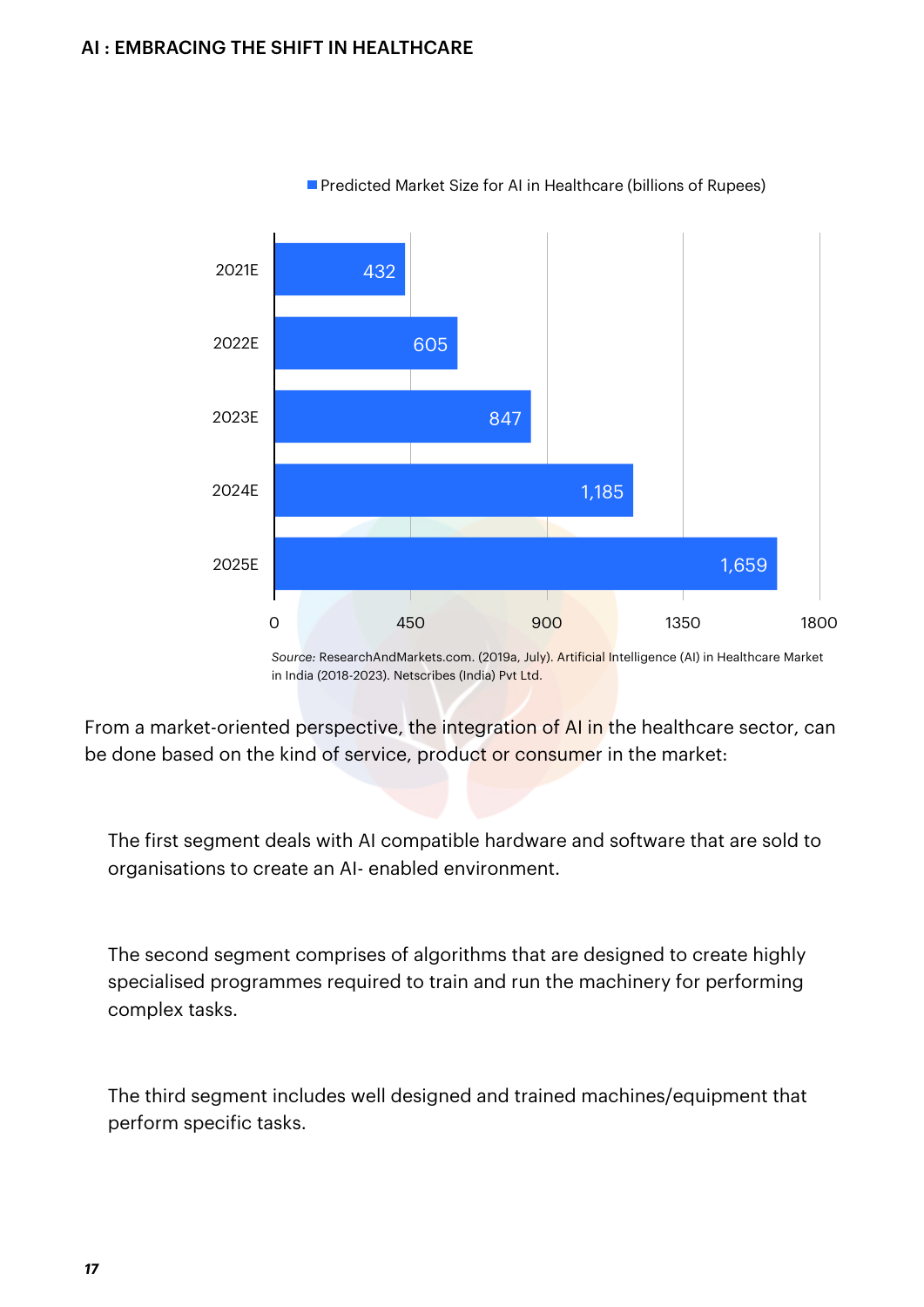The fourth segment looks at the end user of the AI-enabled technology.

Other AI subsegments, like the Indian surgical robotics market, which was valued at INR 7.02 billion in 2017, is also predicted to grow rapidly to reach INR 26.01 billion in 2024, expanding at a CAGR of 19.8% during the 2019-2024 period.



### **AI IN INDIAN HEALTHCARE: DRIVING FORCES 13,15,17,18,19,21,25,29,30**

There are a few key driving forces in the backdrop of this large growth of the AI market for healthcare in India. These can be categories into four:

## *1) GOVERNMENT INVESTMENT IN AI*

Government initiatives play an integral role in motivating companies to adopt AI in India and the National Strategy for Artificial Intelligence (NSAI) is one such initiative. Under , NITI Aayog, healthcare has been mentioned as the core beneficiary from the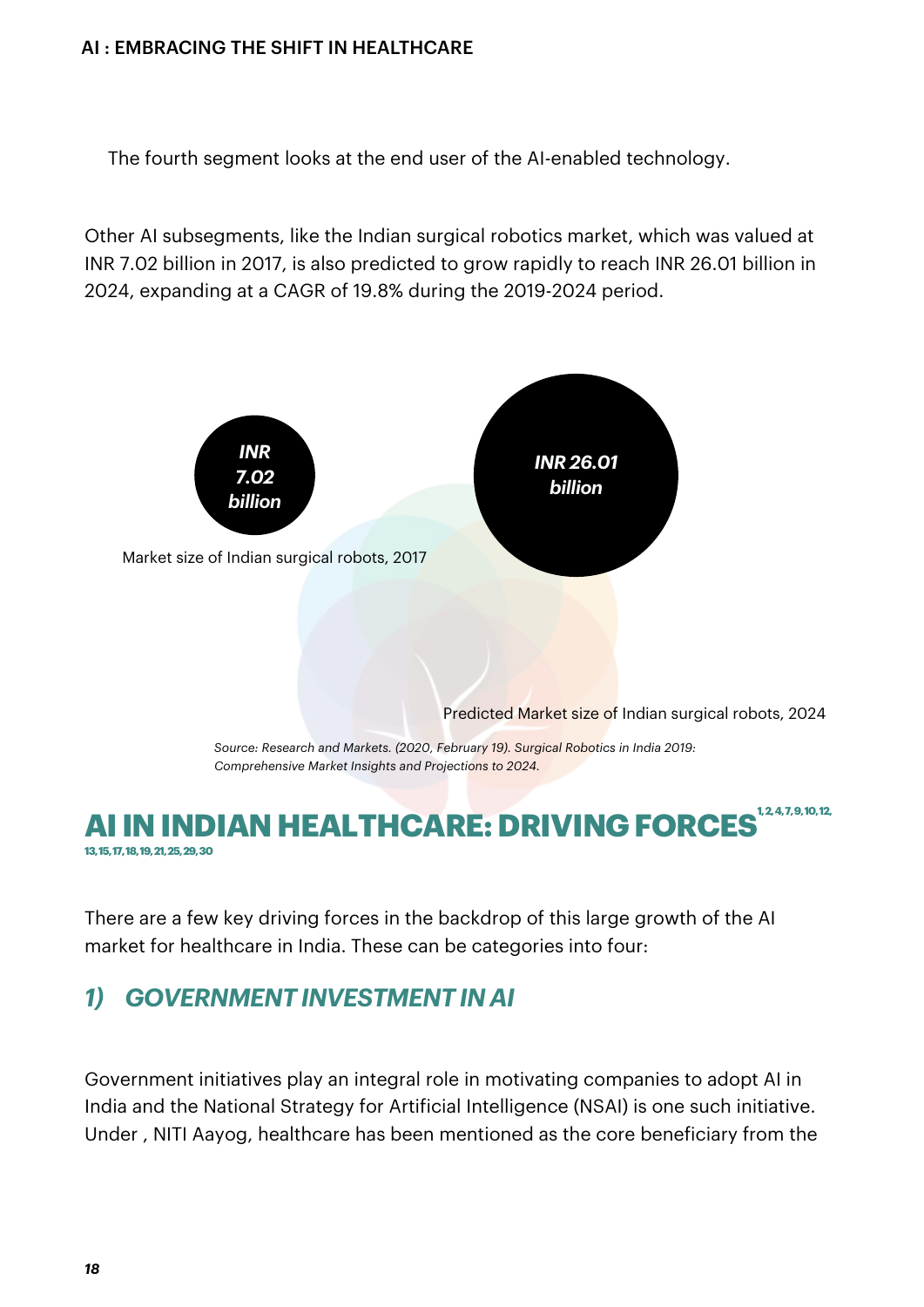NSAI. The government looks to deploy a Centre of Research Excellence (CORE) team to carry out a deeper research of AI technology and the International Centers of Transformational AI (ICTAI) to foster new and existing ideas in the development of AI. A Task Force on AI has been deployed to browse and explore new avenues where AI can be used and subsequently leveraged. The prospect of introducing cognitive systems to help disable people (divyang) and the ageing population had been highlighted .

The Information Technology Act, 2000, and the Information Technology (Reasonable Security Practices and Procedures and Sensitive Personal Data or Information) Rules, 2011, require that service providers and patients exchange information constantly by using the latest digital technologies.

The government of India has also set a target to achieve Universal Health Coverage for all Indians in its National Health Policy 2017, for which, it has created the National e-Health Authority (NeHA) - a regulatory body for the deployment of digital interventions in the healthcare sector.

Partnerships are also now increasingly common, for example, NITI Aayog is collaborating with Microsoft and Forus Health to roll out an AI-driven technology for early detection of diabetic retinopathy in remote areas.

Overall spending for the healthcare sector is increasing as well - The Government of India aims to increase healthcare spending to 3% of the Gross Domestic Product (GDP) by 2022.

## *2) HEALTH-TECH STARTUPBOOM*

As of 2020, there were 3,225 startups in India in the health tech space. Most famous examples include Pharmeasy, Curefit, Maine etc. There are now a vast number of health tech startups with truly innovative AI-driven product offerings and portfolios. Box 2 provides a glance.

Healthcare has been one of the strongest areas of startup investments in AI, reaching 2.5 billion US dollars in VC investments over the last 5 years preceding 2018, most of which has been in medical imaging and diagnostic services. Other segments include drug discovery, insights and risk analytics.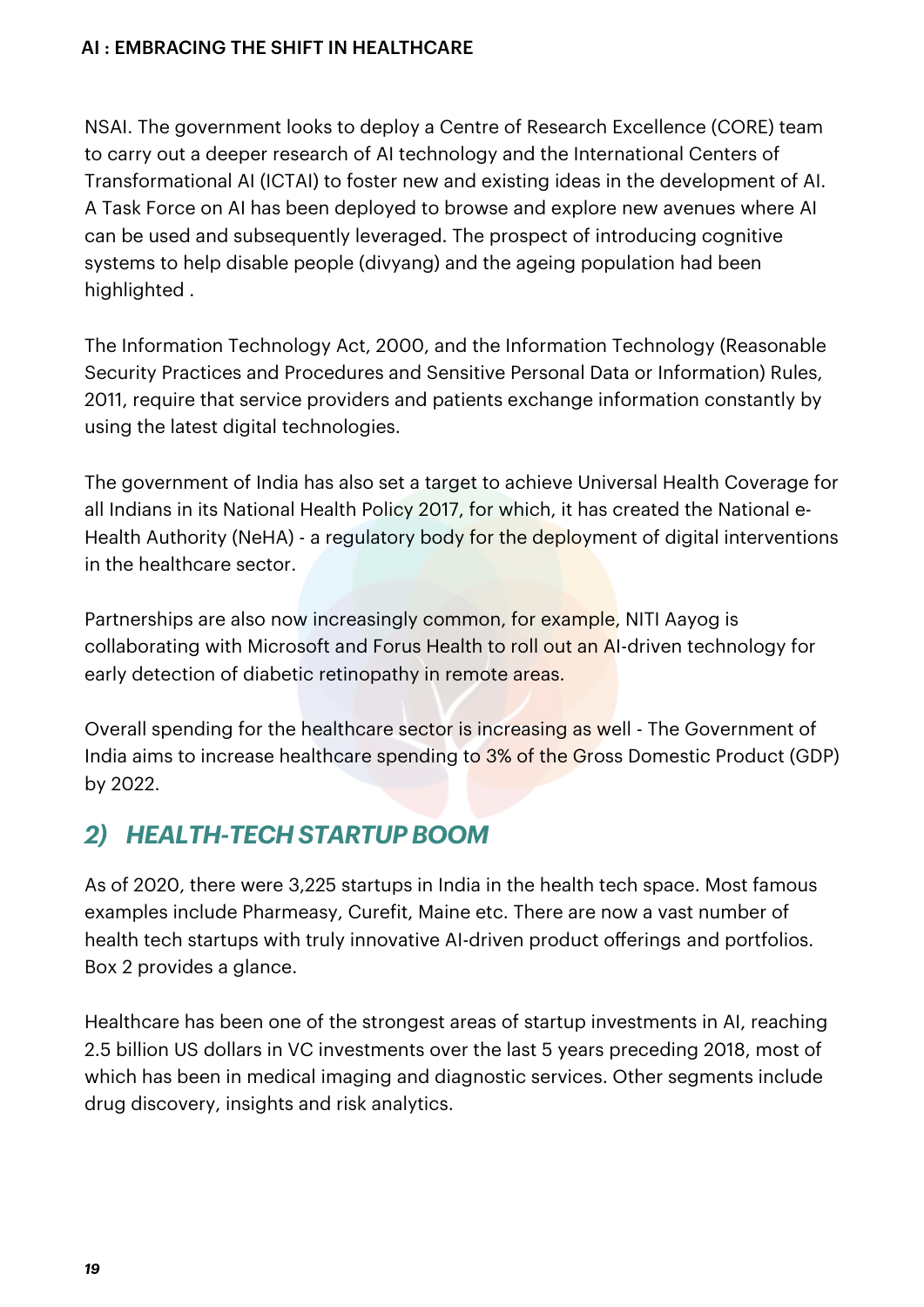India's healthtech market is also estimated to reach \$21 Bn in 2025.

Preventive healthcare in India also is expected to reach a market size of \$170 Bn by 2025, driven strongly by fitness and wellness apps and diagnostics solutions.

The most recent start-ups in the Indian market are focusing on providing consumers with AI based software and applications to promote better lifestyles and healthier living. Most common product solutions have been in fitness, mental health and telemedicine applications.

While the first half of 2020 saw a 46% increase in health and fitness apps around the world, India had the biggest rise with a 156% increase in the downloads. Similarly, India also had the highest daily active users (DAU) with 84% (12 million) new users. Apart from Curefit, which is India's most used health and fitness app, apps like HealthifyMe, Growfit and Obino also gained popularity among the Indian masses.

# *While the first half of 2020 saw a 46% increase in health and fitness apps around the world, India had the biggest rise with a 156% increase in downloads.*

Mental health issues are also on the rise, and apps like Wysa have helped many deal with emotional health and well-being through its AI-driven chatbot. Other initiatives like YourDost is one of the new online platforms which enables people to chat anonymously with a concerned expert and express their insecurities and problems. The experts help the people in solving and removing mental blockades virtually. They have also created a special section to deal with problems like loneliness, work stress, lockdown fatigue and laid off stress which people have been facing during COVID-19.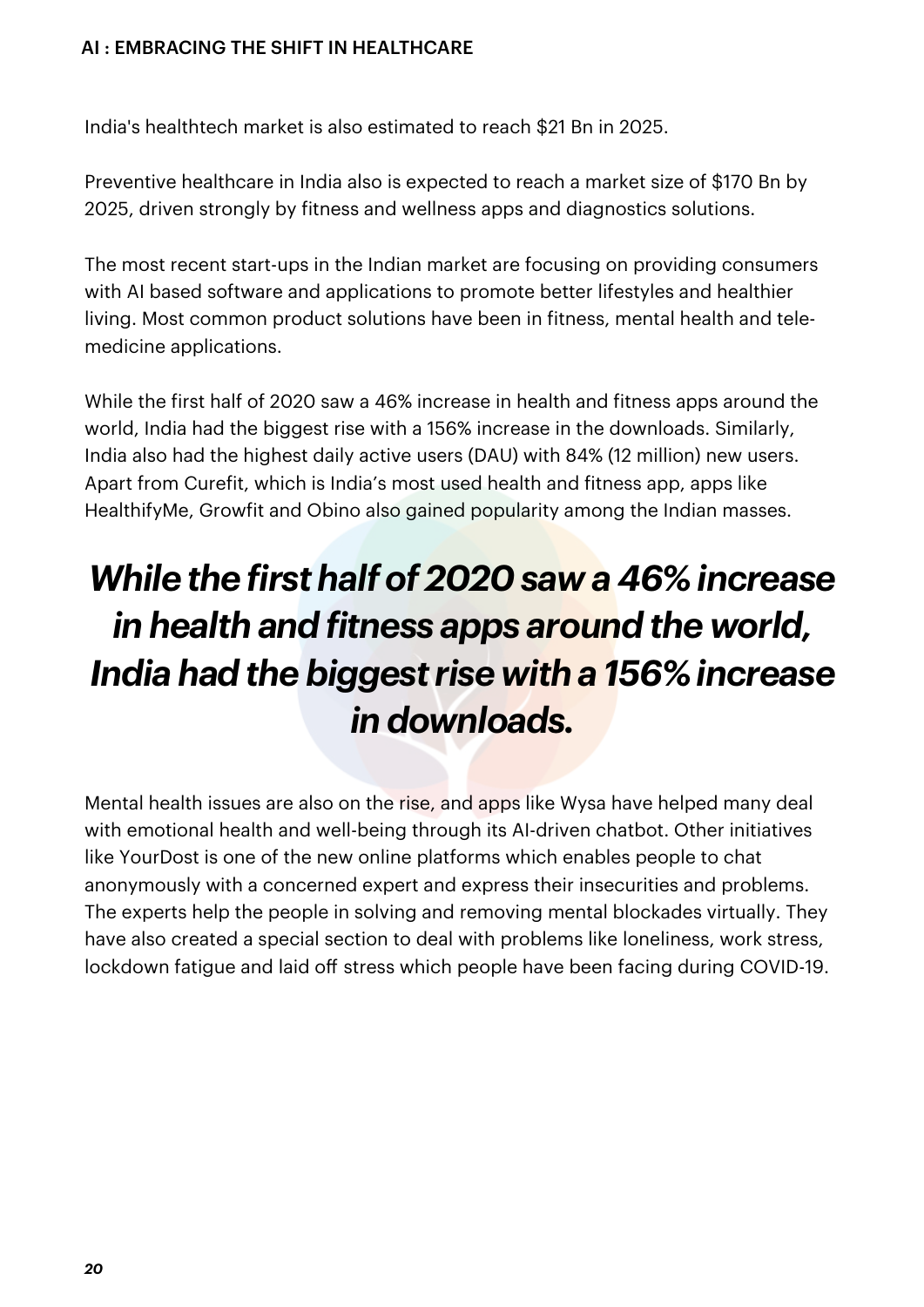#### *BOX2.INDIAN AI DRIVEN HEALTH TECH STARTUPS AT A GLANCE*

Tricog - Aims to provide advanced cardiology services to clinics and hospitals virtually through its AI-powered technology. Its InstaECG and InstaEco have been designed in a way which focuses on a detailed reviewal of cardiac ultrasound to help diagnose heart diseases.

Perfint Healthcare - Its image guided interventional procedure helps in fighting cancer. Their main products include the Robio EX, Robio EZ and Maxio. All of these equipment with their robotic positioning system and image guidance during CT scans help doctors in planning out treatments and reducing pain during the delivery of medicines and other scans.

Niramai- Its AI monitored system stores data of all thermal testing done to deliver more accurate techniques of analyzing thermal images through its data algorithms. The AI by analyzing more than 4 lakh temperature points, which cannot be done manually, helps in identifying breast abnormality in the earliest stages.

SigTuple - Operates in the field of pathology and ophthalmology offering automated digital microscope and AI platform solutions. Both these features combine to convert physical samples into digital images and then analyze them to generate a detailed report of the blood smear, urine sample, data concerning retinal damage, diabetes and glaucoma.

HeathPlix - Integrates an AI-supported software which provides Clinical Decision Support (CDS) for doctors and helps them give out e-prescriptions to their patients. The mass using the state of the state o

Cureskin- Offers skin treatment solutions and recommendations with just one scan of the face through a device. The app first allows the person to choose their skin goals and problems like acne, scars, dark spots, etc.

Wysa - Aims at helping people going through mental health problems like depression, anxiety, stress, relationship stress, work stress, etc. with their AI-based chatbot. It tries finding solutions to different problems by striking conversations between the user and itself. In the process, Wysa measures the emotions and cognitive behavior expressed by the user.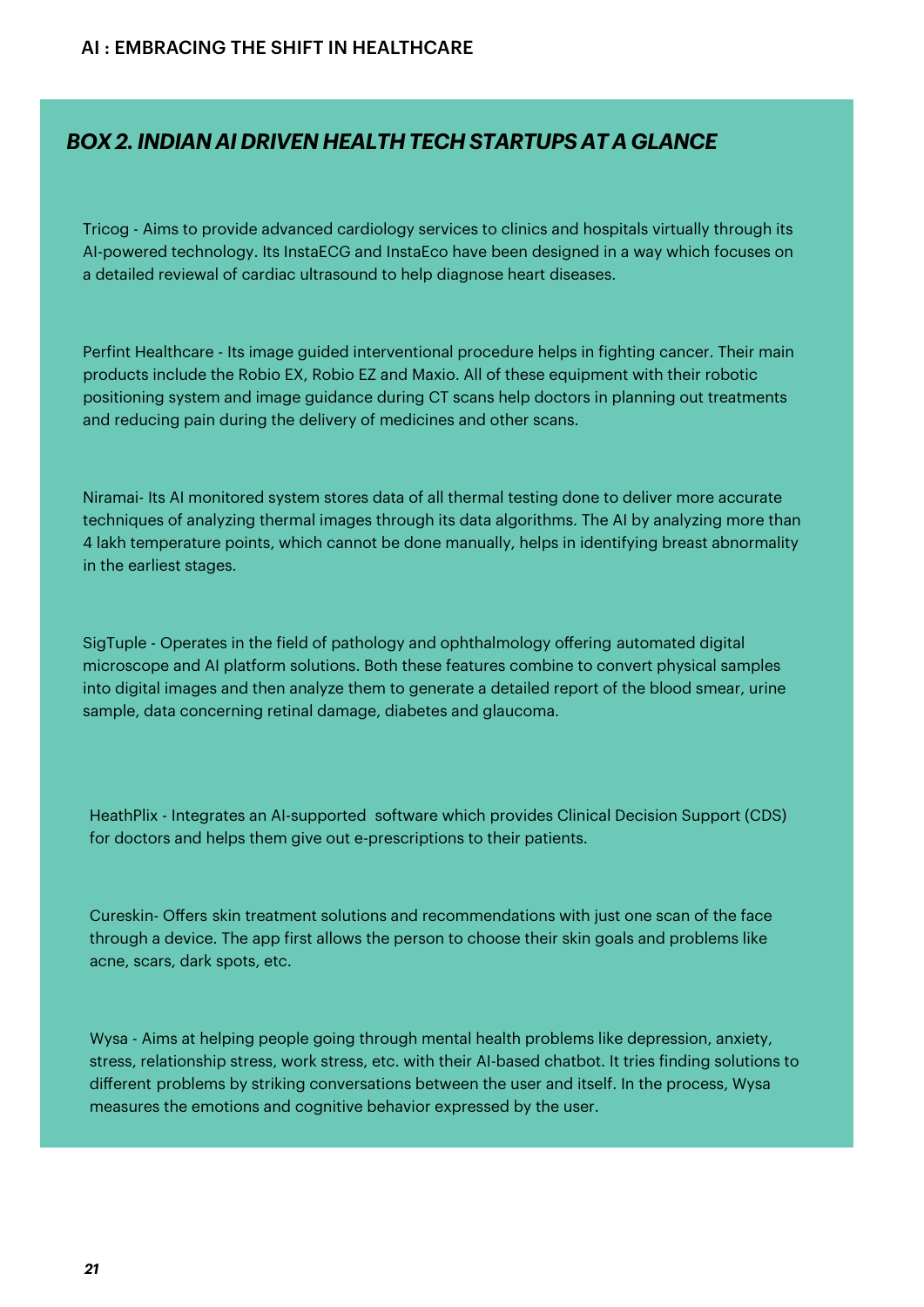### **3)COMPETITIONAMONGHEALTHCAREORGANISATIONS**

Premium hospitals such as Max, Apollo, Fortis, have been the pioneers in the market, both as consumers and providers of applications of AI in the healthcare sector. While these hospitals have adopted AI centric technology designed and sold by companies like IBM, they have also acted as providers to this technology to consumers. Adoption of latest technological innovations have given such hospitals enhanced efficiency and popularity, subsequently, they have acted as motivators to promote healthy competition in the market.

Apollo Hospital's telehealth services provided them a competitive advantage over the others through the tele-consults, tele-radiology, tele-condition management. A similar telemedicine service was soon matched by Fortis Escorts Heart Institute which adopted Philips Innovation Campus's online TB chest x-ray and detection services and mobile obstetrics monitoring services to help people and women with high-risk pregnancies respectively. Fortis has also introduced an AI-powered chat bot which helps decide whether to visit the doctor, postpone the appointment or consult the doctor through telecommunication by analyzing the pedigree of the patient's problem. Max healthcare also started adopting the use of AI in radiology (especially for x-rays and CT scans), pathology, patient care delivery systems and the integration of clinical and non-clinical data to combine the AI model and the pre-existent software of the hospitals. A virtual tumor board, 3D printing systems, and Bluetooth Low Energy (BLE) have also become a part of their AI-powered technology.

Aravind Eye Care Systems has also been working with Google Brain to use its AI algorithm to detect eye diseases. In August 2019, Microsoft in association with Apollo Hospitals set up a National Clinical Coordination Committee for AI-powered cardiovascular disease risk score API. The committee works towards tackling cardiology and cardiovascular-related problems using AI. The technology is based on analytical insights, treatment guidelines based on clinical data-based algorithms and multi-centre prospective studies.

Watson for oncology is an IBM developed computing platform, which is helping doctors at Manipal Group of Hospitals since July 2016 to analyze and interpret a large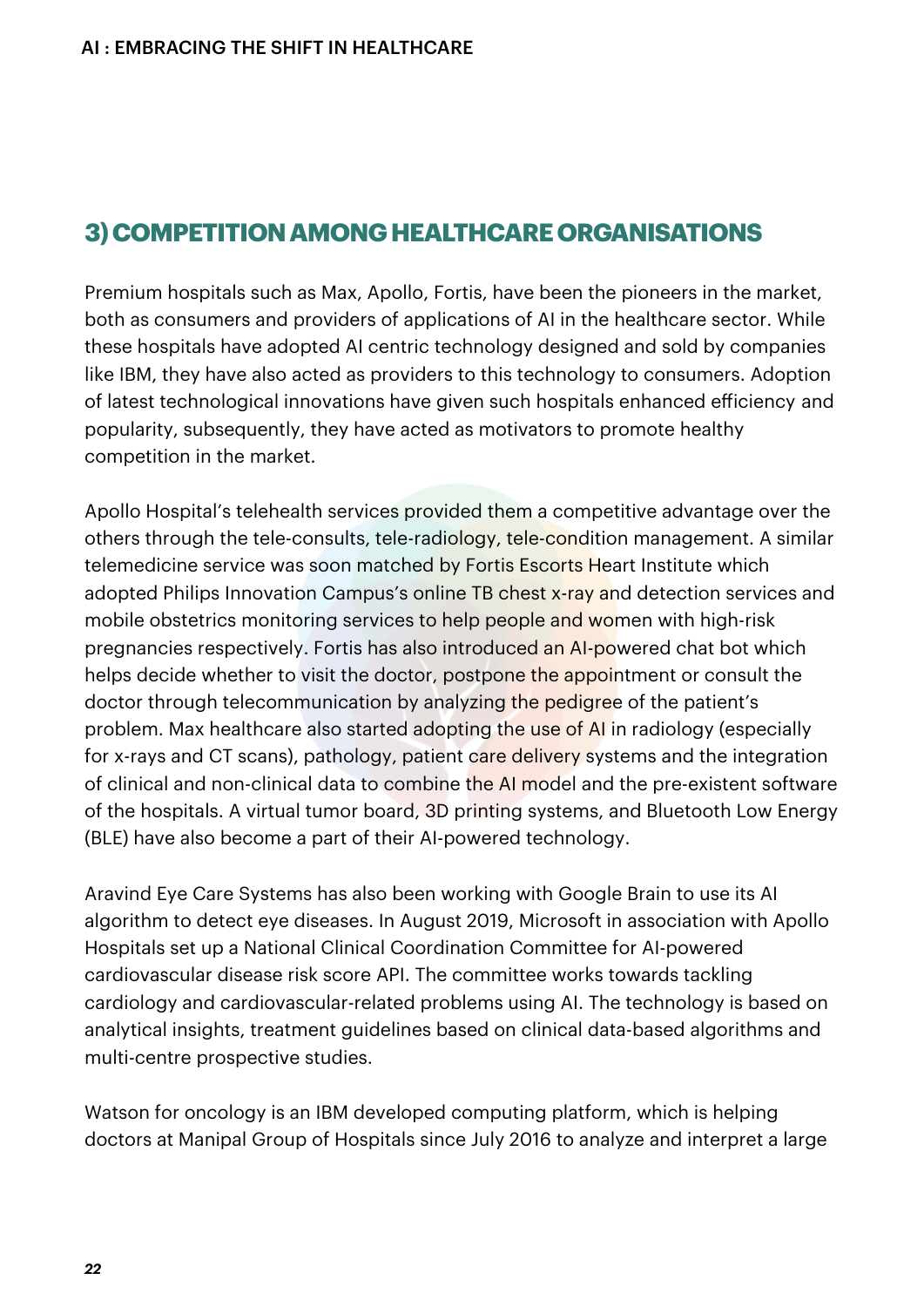amount of data to diagnose and treat cancer, advance treatment options and offer individualised care for cancer patients.

Narayana Hospital, in 2019 adopted the Power BI dashboards to use real-time data of more than 3,000 doctors across 30 comparable parameters to ensure a more efficient, reasonable, and better patient care to undertake predictive analysis, analyze attrition rates among nurses, optimise cost and give treatment recommendations.

# **RISKSANDCHALLENGES 30,31,32**

Despite the boom in the sector, there are several challenges that need to be calculated and accounted for while analysing the application of AI in healthcare. For an overall cost-benefit analysis this section explores the challenges and risks involved in using AI systems for healthcare solutions in India across three stages:

## *1) DEVELOPMENTALCHALLENGES*

- a) **Privacy Concerns:** Collecting patient data and maintaining their privacy is certainly a big challenge. In the development stage, researchers can work to ensure that patient data remains private. Wide presence of hackers exploit mistakes and errors. In the era of big data, the core strategies long used to ensure privacy – individual notice and consent, opting out, and anonymization – have lost much of their effectiveness' (Mayer-Schönberger and Cukier, 2017). The lack of laws that define 'personal data' in our country can invariably cause ambiguity to prevail, a unified code that legalises the use of 'well-defined medical data' is extremely crucial for India to increase the application of AI.
- **b) Bias and Inequality:** If the data used to train an AI system contains any hint of bias, it will be present in the actual model output as well. On top of that, practitioners and healthcare workers are also prone to cognitive and behavioural biases. If the data available for AI are principally gathered in academic medical centres, the resulting AI systems will know less about the data set from populations that do not frequently visit academic medical centres. The biases can also be a result of biased data collection processes. If a machine has to be trained using data that is biased, despite its well-intended use, the chances of algorithms making errors is high. The growth of the sector is highly dependent on the development of strategies and practices that minimise the scope of biases entering the algorithms.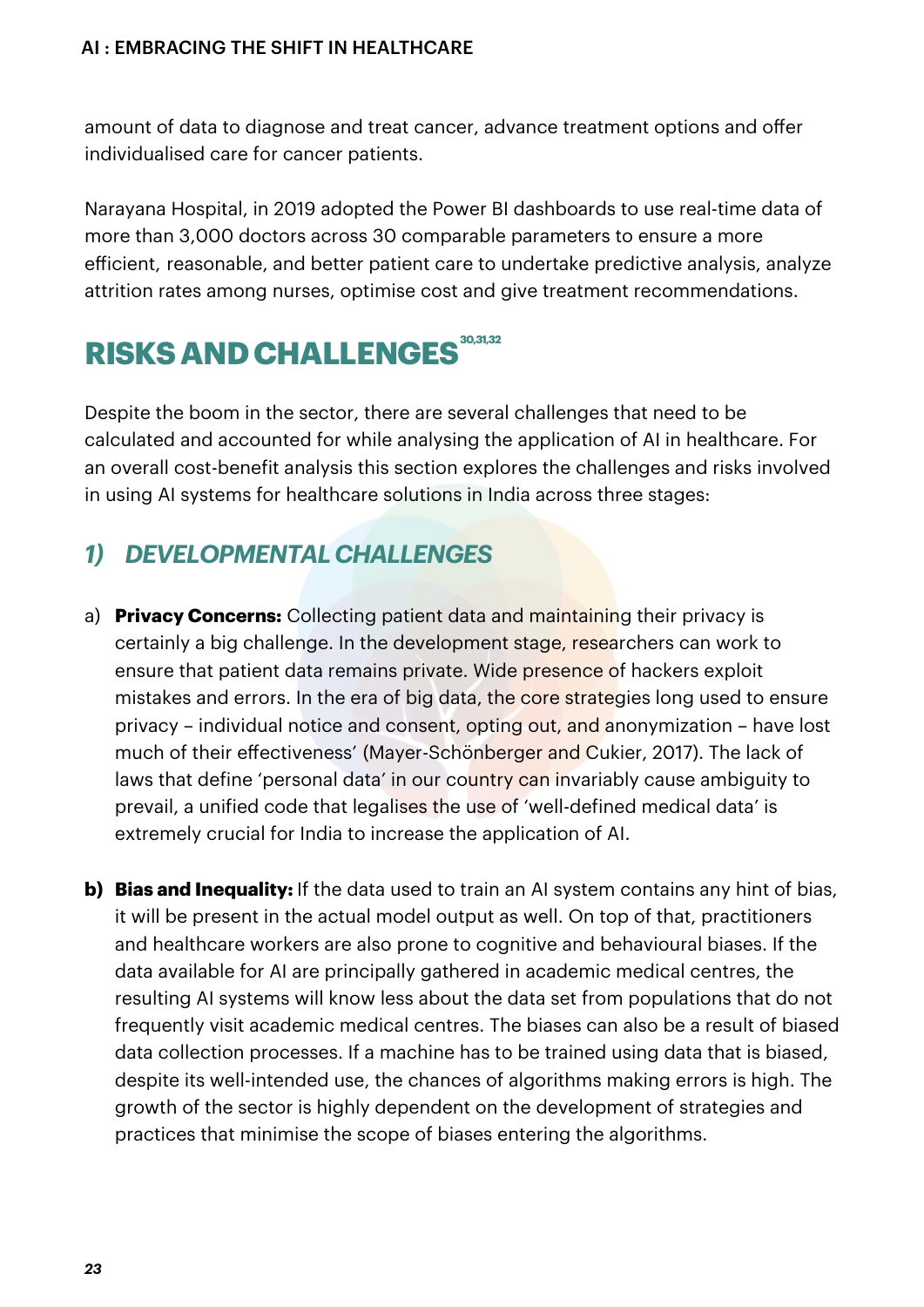## *2) CHALLENGESIN ADOPTION*

- **a) Professional Realignment:** One long-term risk of AI in healthcare is the shifts it can potentially do in the medical profession. Certain roles and specialties are likely to be automated, one such specialty can be radiology. For a developing country like India, the sudden change of labour market forces, can result in a shock. It is imperative to pre-asses the consequences of AI on the jobs in the healthcare sector. The changing nature of skill set and required knowledge can be addressed by making necessary alterations to the course material of healthcare workers. Experts are of the opinion that widespread use of AI might also eventually reduce human knowledge on the subject. Subsequently, humans will also lose the ability to detect biases and errors made by the technology.
- **b) Injuries and Error:** Compared to human beings, machines are less likely to commit errors, however, we cannot completely overlook the possibility. The presence of biases in algorithms can be, for example, a cause behind such errors, similarly, inadequate or unrepresentative data can also lead to erroneous algorithms and possible misdiagnosis. The result of such errors can be prescribing wrong medicines, overlooking small sizes of tumors etc. Changing the perception of people towards use of technology in healthcare is also necessary in order to successfully utilise it, the absence of this can create uncertain reactions from the public. Individuals when wrongly diagnosed or treated are also bound to react more strongly to a computer error than a human one.
- c) **Data availability:** The lack of mechanism to collect medical data and the operational challenges during implementation becomes one of the major reasons behind paucity of data. The lack of data also eventually leads to skewed data that is collected from a sample that is the most convenient, data from clinical trials to inform AI typically under-represent women, minorities and the elderly, as fewer of them are selected for such trials (Hart, 2017). In certain cases, the data can be wellrepresentative but shows the latest medical conditions of the patients overlooking the medical history. Such underrepresentation makes implementation of AI in the healthcare sector very challenging. The wide rural-urban divide in India can also be felt in the conditions of healthcare services in the two geographical locations. The lack of technologically advanced hospitals in rural sets and absence of them in remote locations will lead to a condition where AI adoption has to be preceded by technological advancement like use of computers.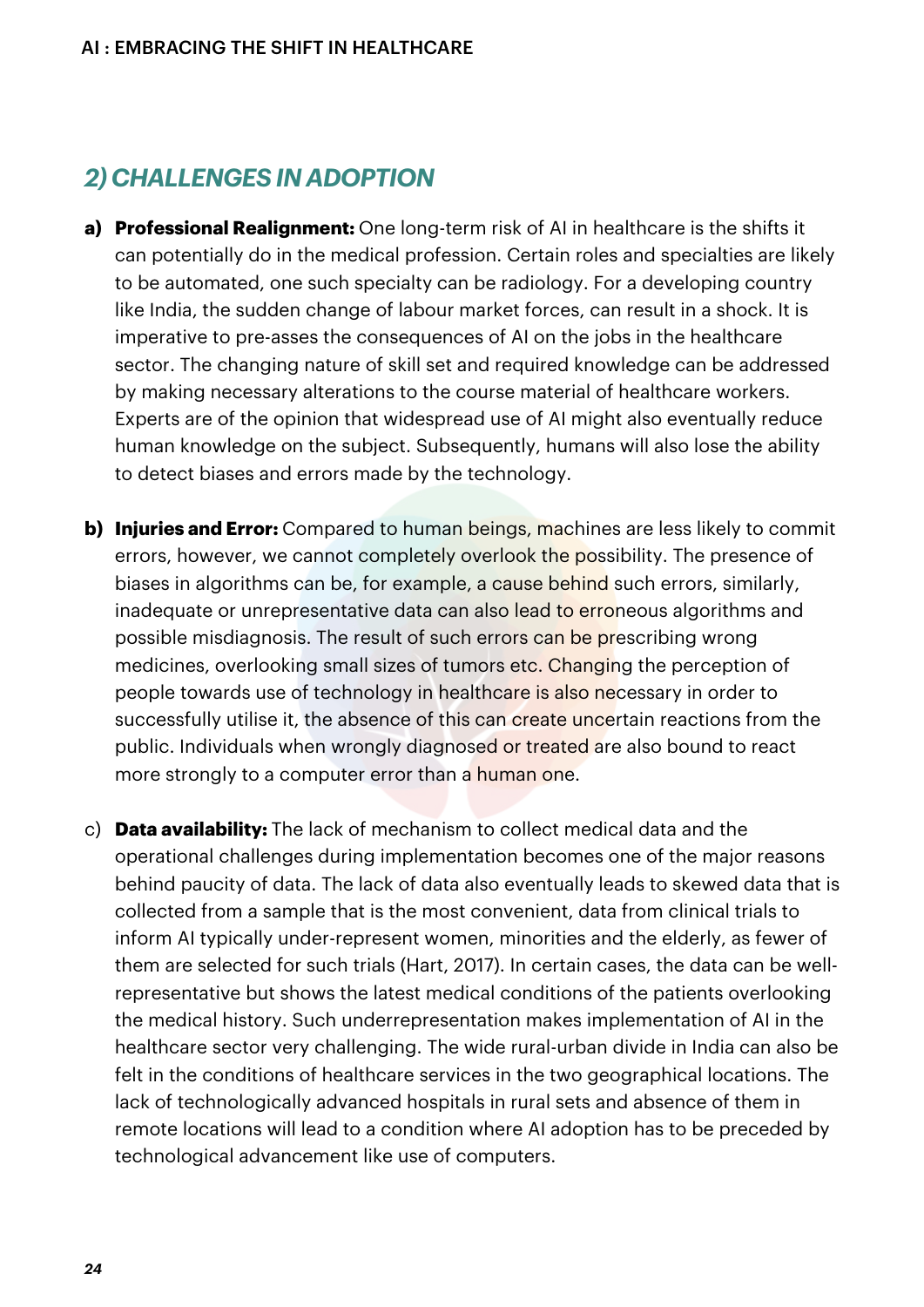## *3)BEHAVIOURAL AND ETHICAL CHALLENGES*

- a) **The Nirvana Fallacy:** Humans often tend to believe that a new situation or option is definitely better than the existing one, this nirvana fallacy, can be one of the reasons behind the boom in the sector. While several studies have reported application of AI in the healthcare sector can yield substantially high benefits and lower costs for the healthcare sector for the overall society is still debated.
- **b) Ethical and Legal Challenges:** While several questions about ethical behaviour of machines remain unasked, the need of a code of conduct has to be identified and mitigated since lack of ethics can threaten patient preference, safety, and privacy. Legal issues such as medical malpractice and product liability that arise with the use of "black-box" algorithms because users cannot provide a logical explanation of how the algorithm arrived at its given output, along with defining 'medical data', the state has to create laws around the breech of privacy, exploitation of power and other loopholes that have not been identified or discussed.

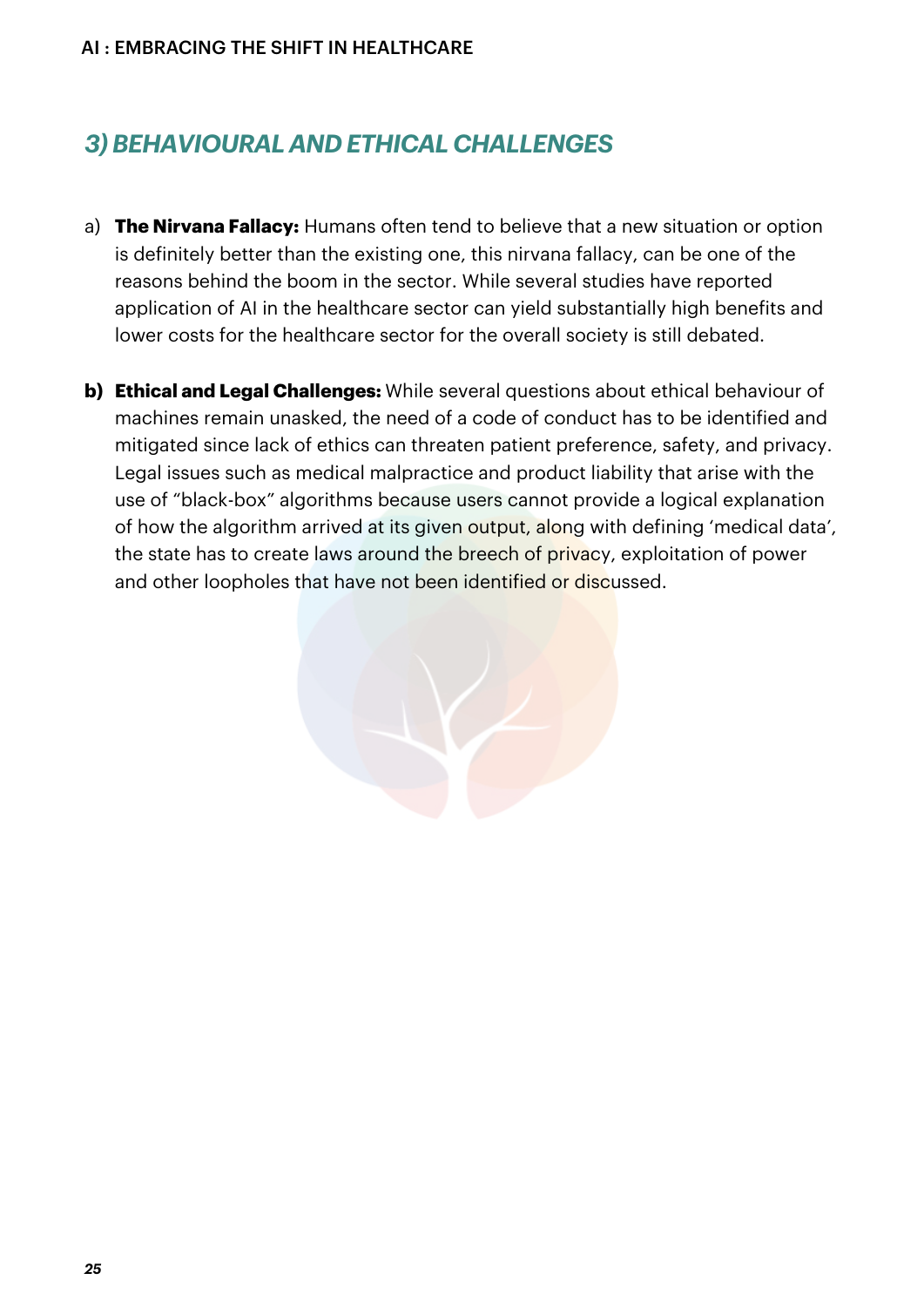# **TAKINGSTOCK OFAIININDIANHEALTHCARE**

With the context of the previous sections of the report in mind, let's now move onto the key results of a survey run on 50 executives and partners in the mid to large healthcare organisations in India. The goal is to contribute towards the current discourse of AI in Indian healthcare and chart recommendations for the future.

#### *ABOUT THE DATA SET & RESEARCH METHODOLOGY*

The primary research was conducted by running an online survey on 50 executives from the healthcare industry in India. Participants were recruited from an online panel of respondents from SurveyMonkey - a global leader in market research solutions. In order to remove any bias from the responses, the study was blinded (the participants were anonymous and did not have any direct contact with researchers).

Medium to large scale healthcare organisations were selected for the survey having a higher likelihood of awareness and implementation of AI driven technologies.

Participants were from various cities - Delhi/NCR, Mumbai, Kolkata, Chennai, Bangalore, Hyderabad. Ahmedabad, Chandigarh, Jaipur.

44% were male, 56% were female

72% of the participants were from organisations having more than 500 employees, and 28% having 100-500 employees.

70% of the participants were senior management, C-level executives, functional heads or founders/partners in their organisations. 30% were middle management.

24% of the participants were from the hospitals industry, 28% from pharmaceuticals, 8% from diagnostics and research, 22% from medical equipment and insurance, 18% from telecommunication and digital health.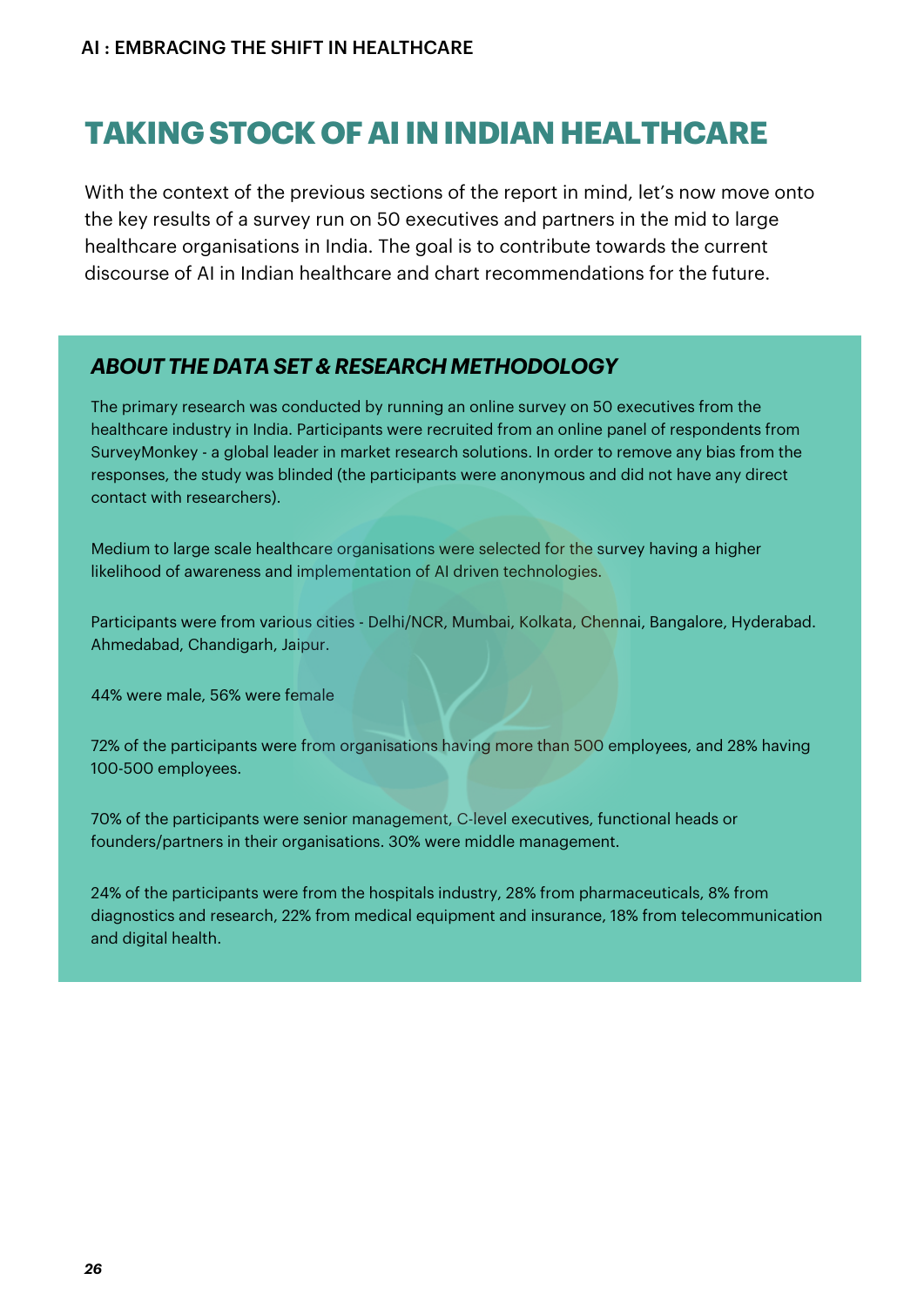# **100% OFTHEPARTICIPANTSBELIEVETHATAIHAS THEPOTENTIALTO SOLVECOMPLEX CHALLENGES FOR HEALTHCARE IN INDIA**



*Graph 1. Answer to - "Do you believe AI (Artificial Intelligence) has the potential to solve complex challenges and meaningfully enhance the delivery of healthcare in India?"*

All the participants are extremely optimistic about AI's potential to meaningfully solve complex challenges for healthcare in India. Many currently abound as was covered in the previous sections.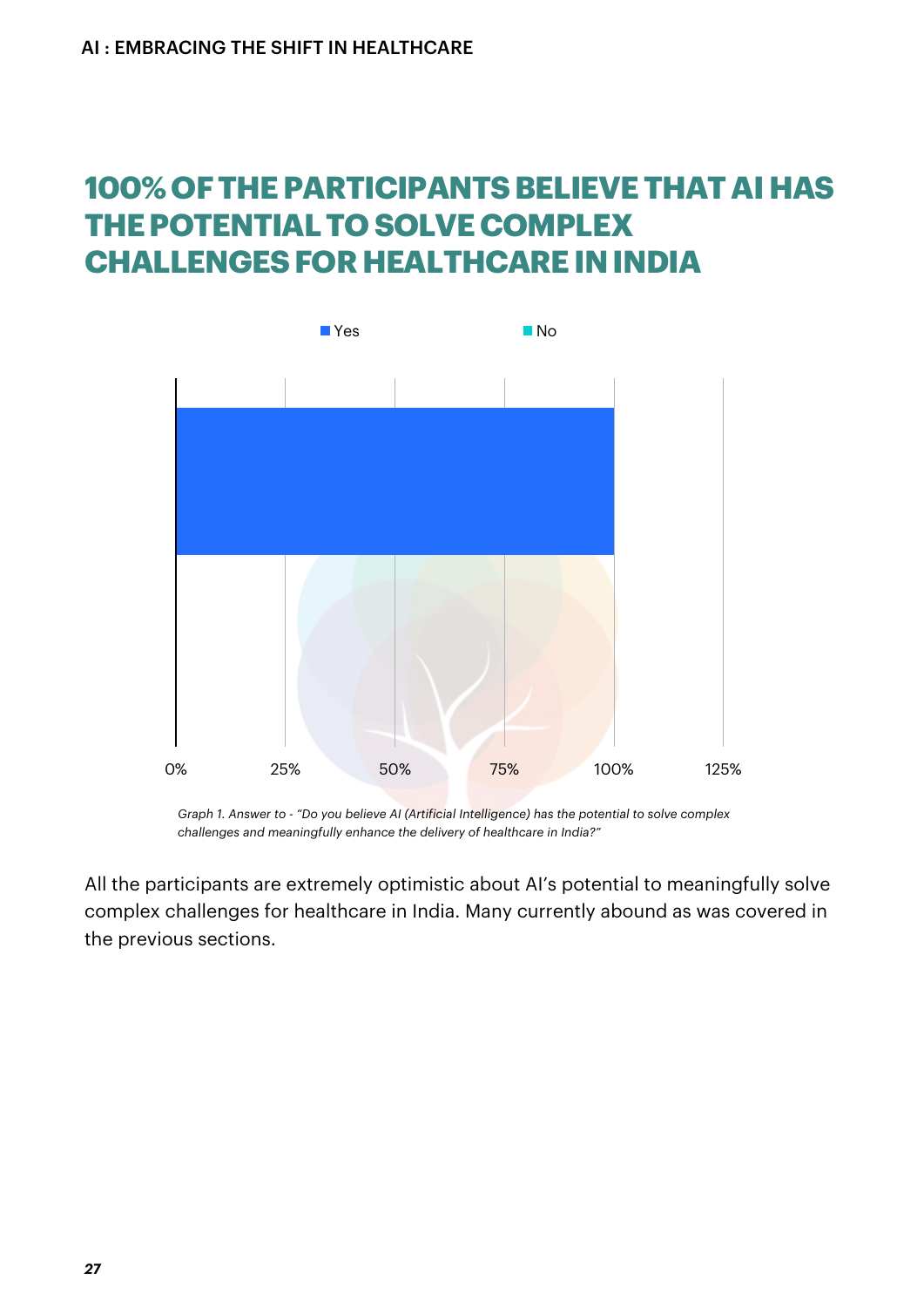# **90% OFTHEPARTICIPANTSALREADYHAVEA MODERATETO LARGEAISTRATEGYINPLACEFOR THEIR ORGANISATIONS**

 $\blacksquare$  Not at all  $\blacksquare$  Low extent  $\blacksquare$  Moderate extent  $\blacksquare$  High extent  $\blacksquare$  Very high extent (main priority)  $\mathbb{R}$ 0% 10% 20% 30% 40%

Unsurprisingly, 90% of the participants already have an AI strategy in place from a

*Graph 2. Answer to - "To what extent does your organization currently, have an AI (Artificial Intelligence) strategy?"*

moderate to very large extent. In fact, for 64%, AI is of high priority in terms of organisational strategy.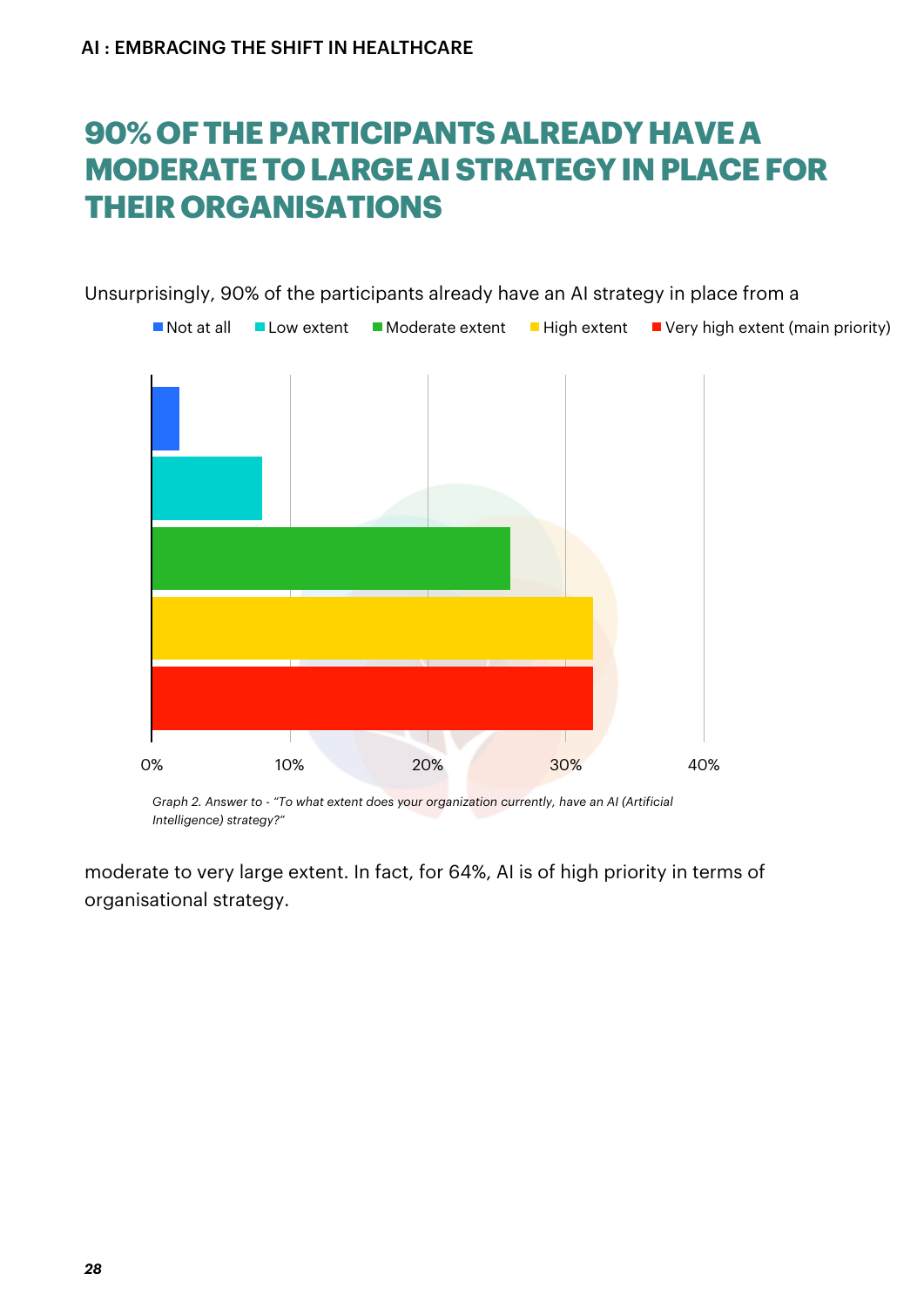# **HOWEVER,MAJORITY OFTHE ORGANISATIONS AREATANEARLYSTAGEINTERMS OFAI ADOPTION**



*Graph 3. Answer to - "At what stage would you say your organization is currently with respect to adopting AI (Artificial Intelligence) - driven technologies?"*

Also, it is not just AI which is being adopted. As was stated earlier in the report, the coexistence of emerging technologies is critical for the application of AI in any environment, and healthcare organisations are following a diverse strategy towards the adoption of other technologies as well. Nonetheless, AI is the highest adopted, followed by cloud computing and the internet of medical things (IoMT).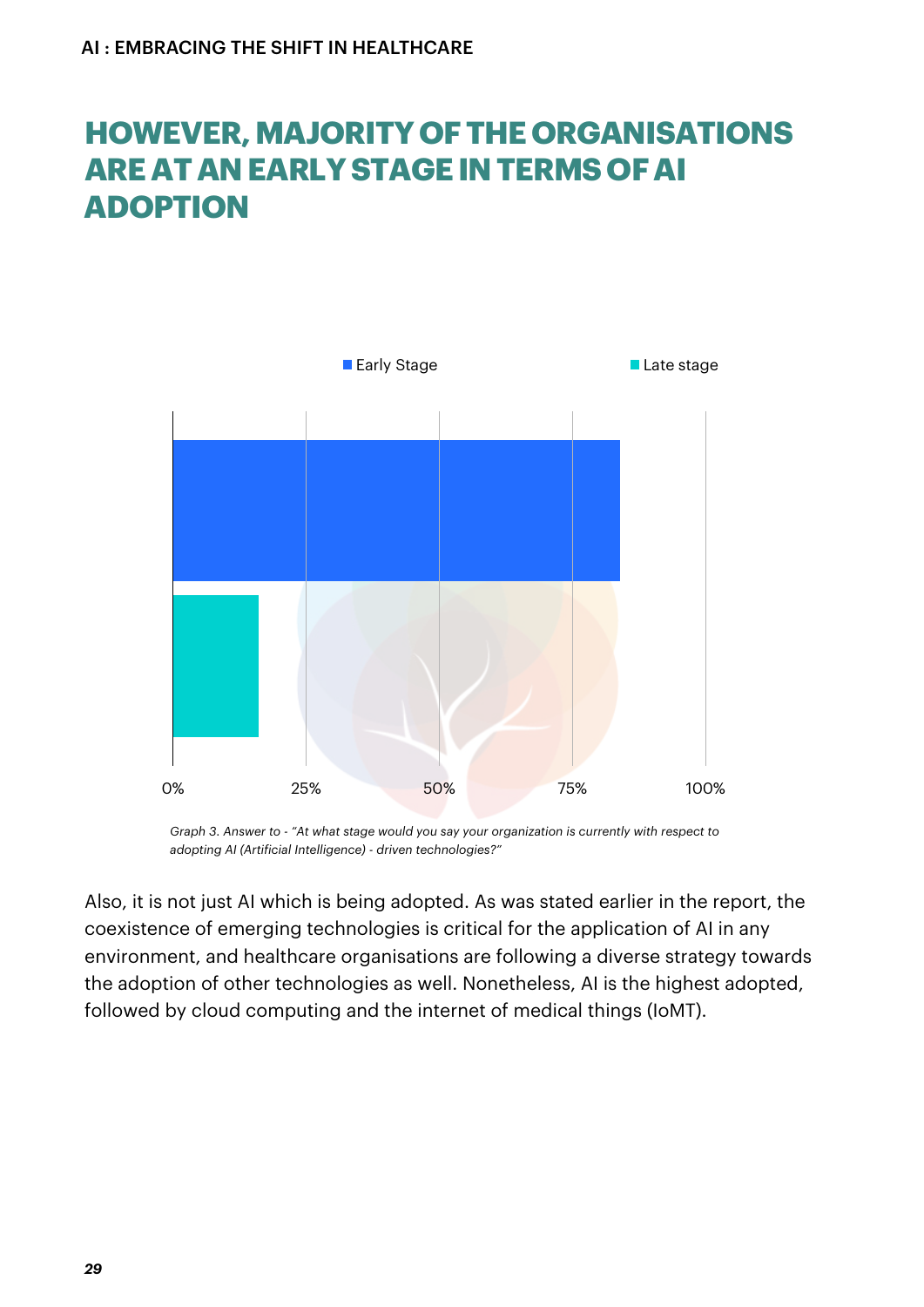

*Graph 4. Answer to - "Which of the following technological advances has your organization adopted? (select all that apply)"*

# **The top 6 emerging** *technologies* being *adopted in the healthcare sector are AI, Cloud Computing, IoMT, 3D Printing, Big Data Analytics,Robotics*

The adoption and implementing of AI is also spread across various functional areas. The top 5 are:

IT

Manufacturing or operations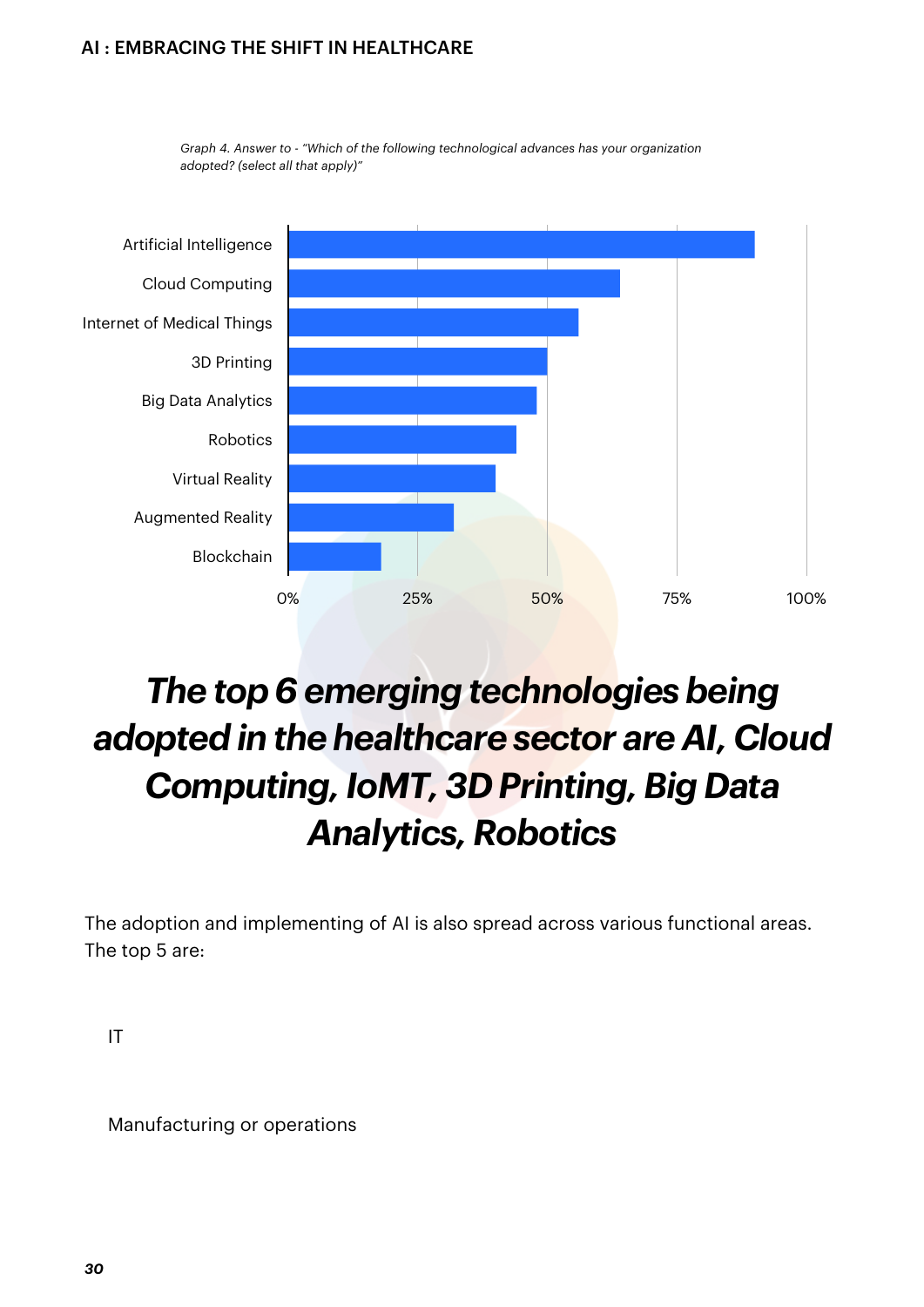Customer service

R&D

Marketing

This is interesting to see as the applications of AI to enhance marketing strategies is also being used to improve reach in a highly competitive and growing market.

The top areas of focus are IT process improvements, manufacturing efficiency enhancement, operational improvements, and providing a superior customer service.



*Graph 5. Answer to - "In which of the following functions are you currently implementing AI (Artificial Intelligence) - driven technologies? (select all that apply)"*

While adoption is fairly high, and at an early stage, organisations plan to accelerate their AI strategy in the near future (74% state this of high priority). The impact of COVID-19 has been mixed on the adoption levels, however, the majority (54%) have said that it has paced up plans to adopt AI even further.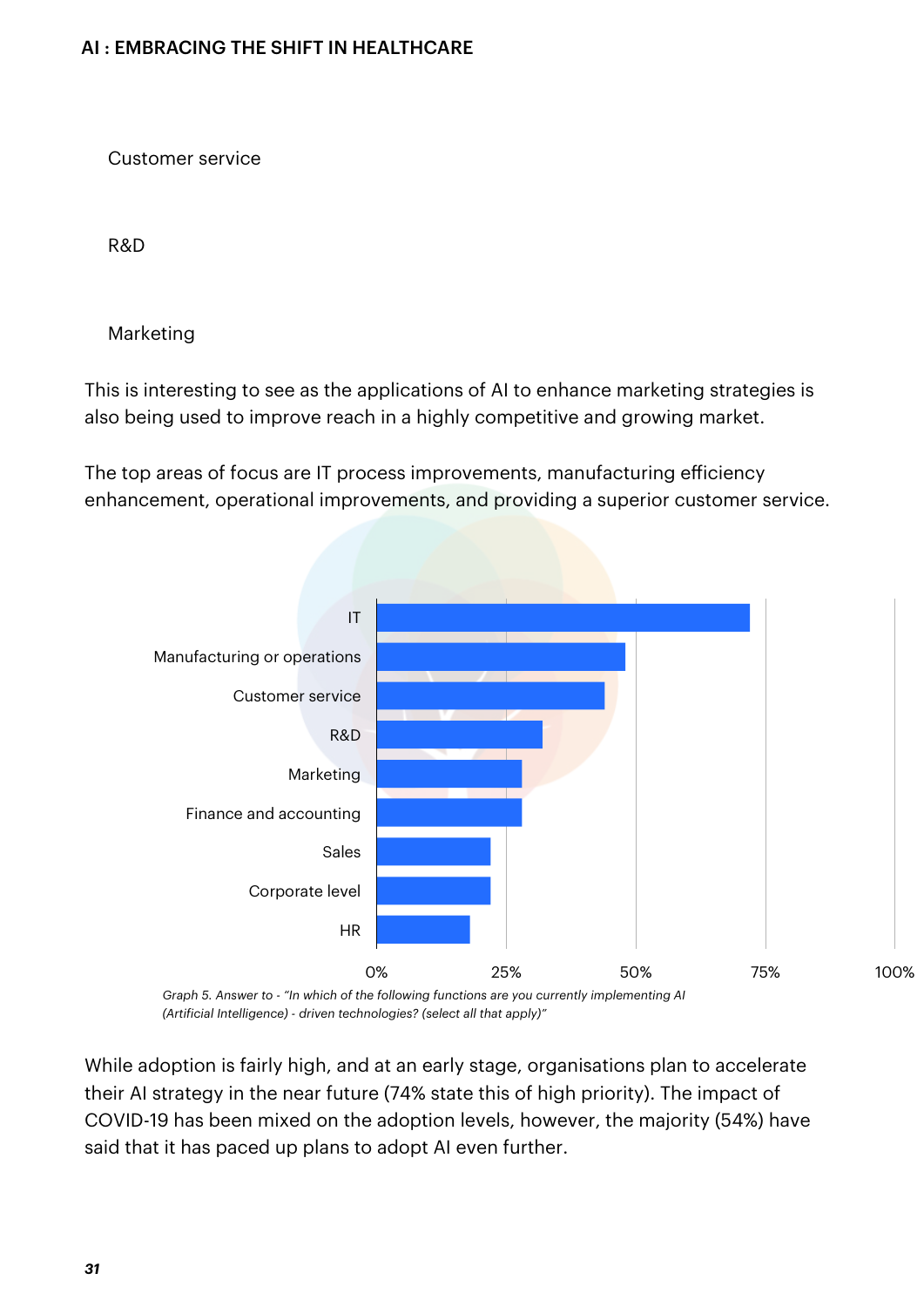# **54% OFPARTICIPANTSSAYTHATCOVID-19HAS PACEDUPTHEIRAIADOPTIONANDSTRATEGY**



*Graph 6. Answer to - "To what extent has Covid-19 impacted your AI (Artificial Intelligence) strategy?"*

COVID-19 has given a push to a variety of industries to digitalise their offerings, so it is no surprise that healthcare as been impacted as well to adopt emerging technologies to improve overall offerings.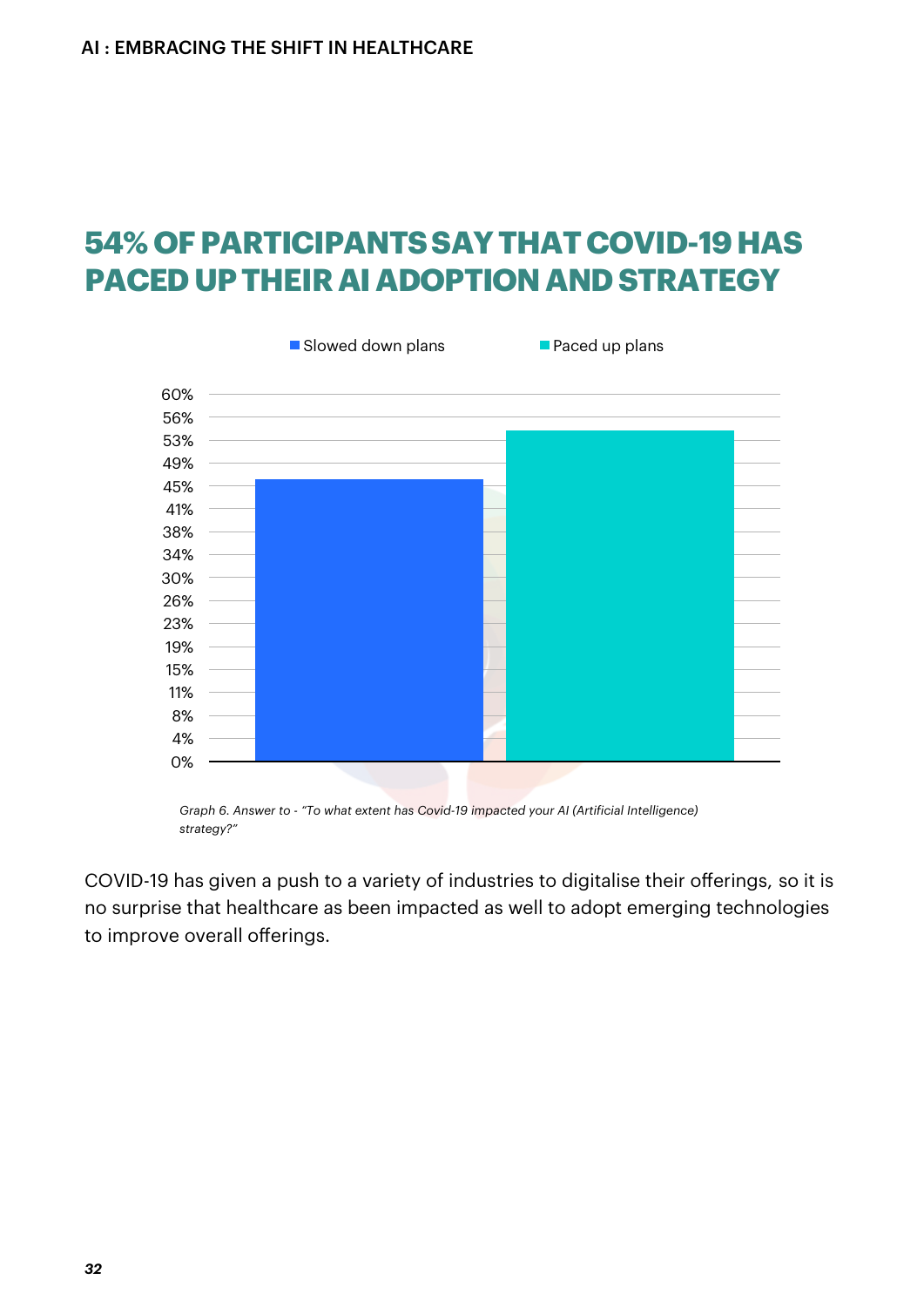# **62% OFPARTICIPANTSSAYTHATTHEYARE ALREADYSEEINGSIGNIFICANTBENEFITFROMAI ADOPTION**



*Graph 7. Answer to - "What kind of benefit are you already seeing within your organization with respect to AI (Artificial Intelligence) -driven applications?"*

98% of the participants are already seeing moderate to significant benefit from their AI strategy and adoption. This is a tremendous insight as even though adoption is at an early stage, impact can be seen very visibly. But what are the key areas of impact?

# *A6%* of the participants also expect to see **further significant benefit in the next 4-5 years** *from AI adoption*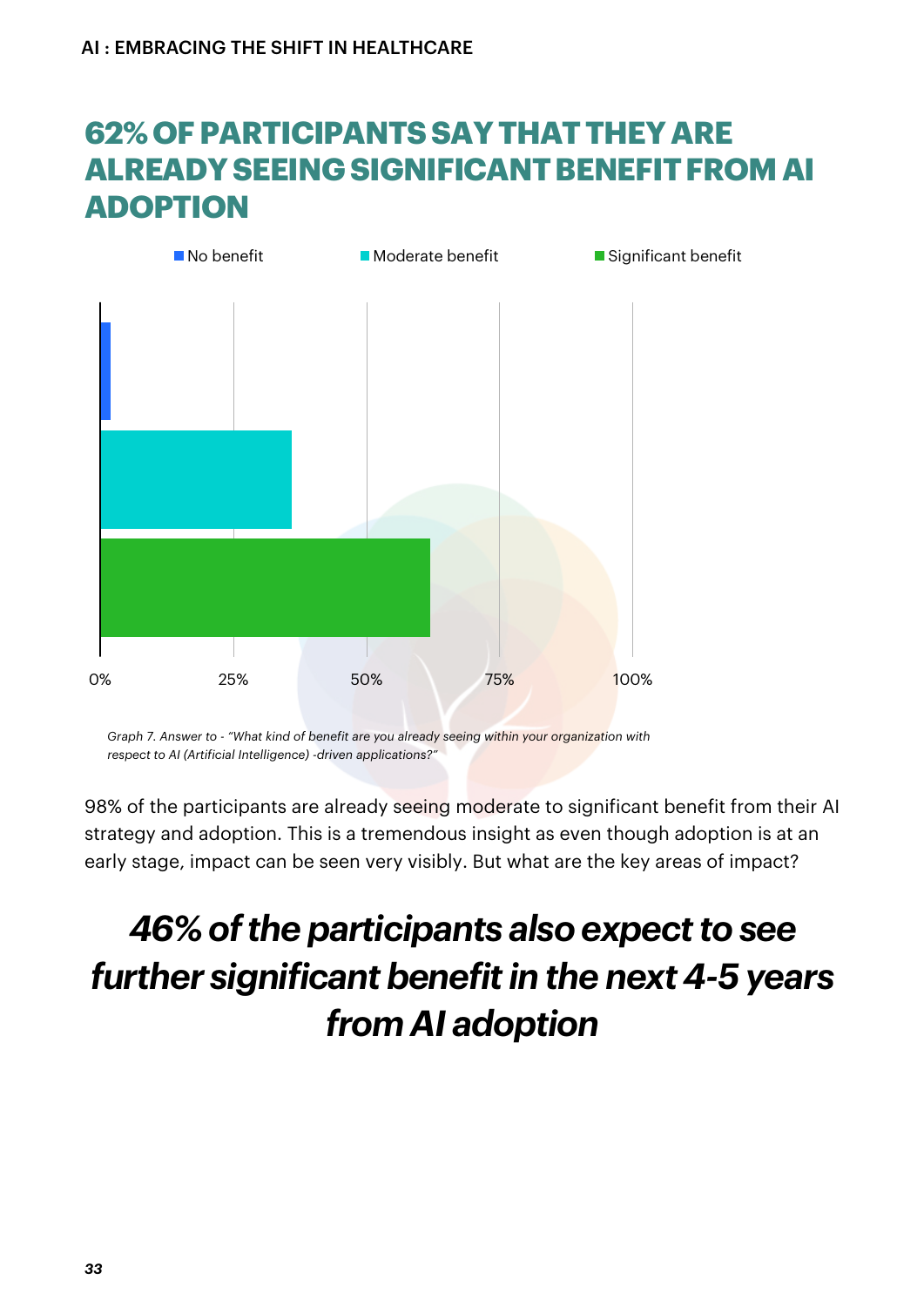# **THETOPAREASWHERE ORGANISATIONSEXPECT TO SEESIGNIFICANTBENEFITSFROMTHEIRAI STRATEGYARE:**

| Area                                                                     | % expecting benefit | <b>Integration examples</b>                                                                         |
|--------------------------------------------------------------------------|---------------------|-----------------------------------------------------------------------------------------------------|
| <b>Improved operational</b><br>efficiencies                              | 80%                 | Booking appointment, bed<br>management, digital health<br>records                                   |
| <b>Improved disease detection</b><br>and diagnostics                     | 72%                 | Remote diagnostics, predictive<br>analytics                                                         |
| <b>Better patient experience and</b><br>satisfaction                     | 56%                 | Chatbots, personalized solutions                                                                    |
| <b>Cost savings</b>                                                      |                     | 54%   Patient churn, automated first-<br>level screening, virtual assistant,<br>labour reallocation |
| <b>Improving reach</b>                                                   |                     | 54%   Al(Artificial Intelligence)<br>/machine learning-based<br>marketing tools                     |
| <b>Improved data and</b><br>cybersecurity                                | 44%                 |                                                                                                     |
| <b>Improving access to quality</b><br>healthcare in underserved<br>areas | 42%                 |                                                                                                     |
| <b>Improved staff experience</b>                                         | 30%                 |                                                                                                     |

Table 1. Answer to the question - In which of the following do you expect to see the greatest benefits *from your investment in AI (Artificial Intelligence)? (select all that apply)*

Operational efficiency and improvements is the key area for benefit of AI in Indian healthcare. Another significant area is the use of chatbots and personalised solutions to provide better patience experience in a highly competitive space. As consumers of healthcare products, we have already come across a variety of these as first level points of contact for large healthcare organisation websites.

Interestingly, many do not feel that staff experience will improve significantly with the use of AI, again pointing towards the inherent duality between AI and human intervention.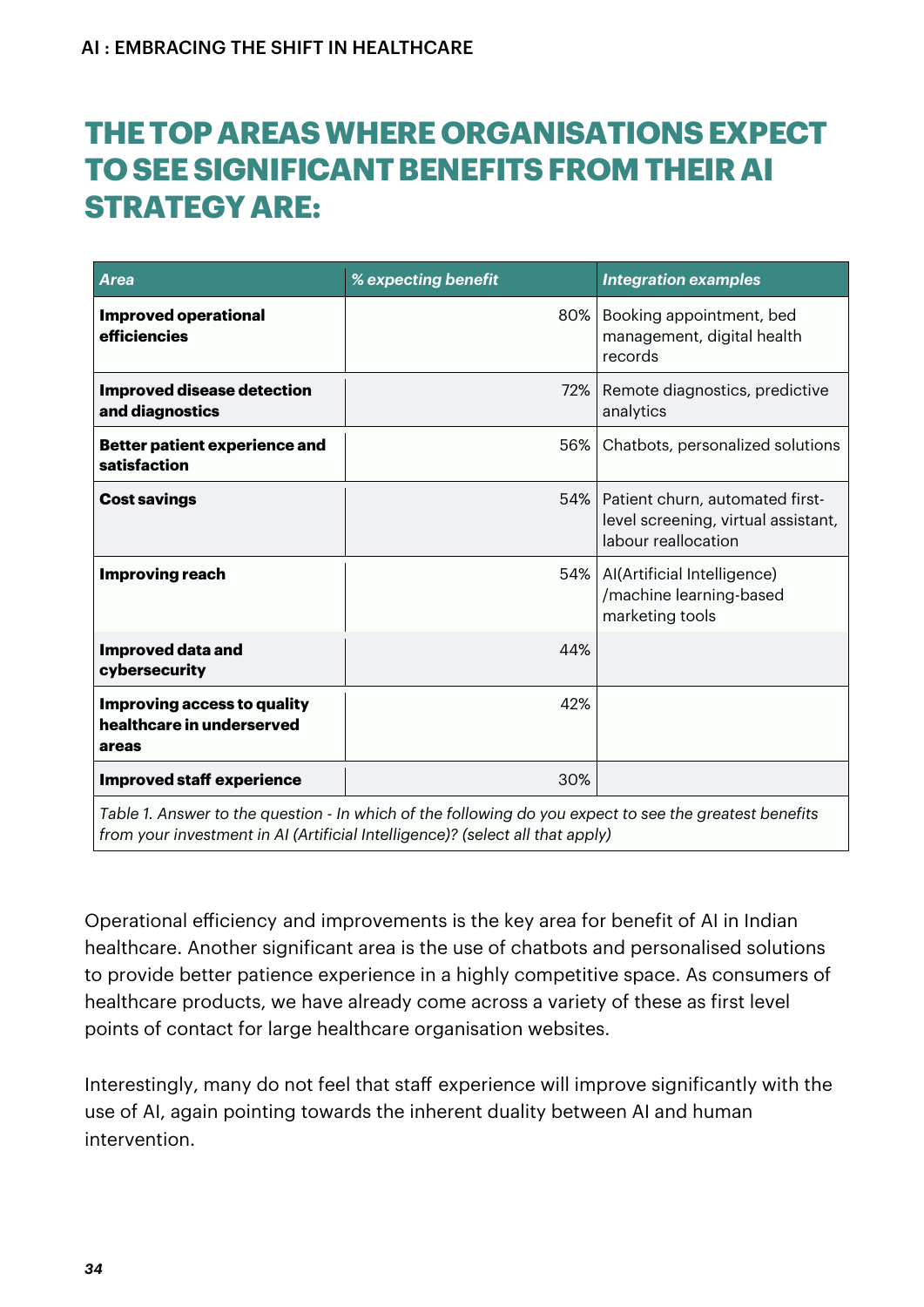# *Executive feelthatin the next 4.5 years, healthcare organisations will adopt and implement the uses of AI (Artificial Intelligence) with its proper understanding amongsttheir sta within the Indian context.*

They also feel that their staff are significantly open to integrating AI technologies in their way of work.

![](_page_34_Figure_3.jpeg)

*Graph 8. Answer to - "How open is your organizational sta to AI (Artificial Intelligence) -driven technologies?"*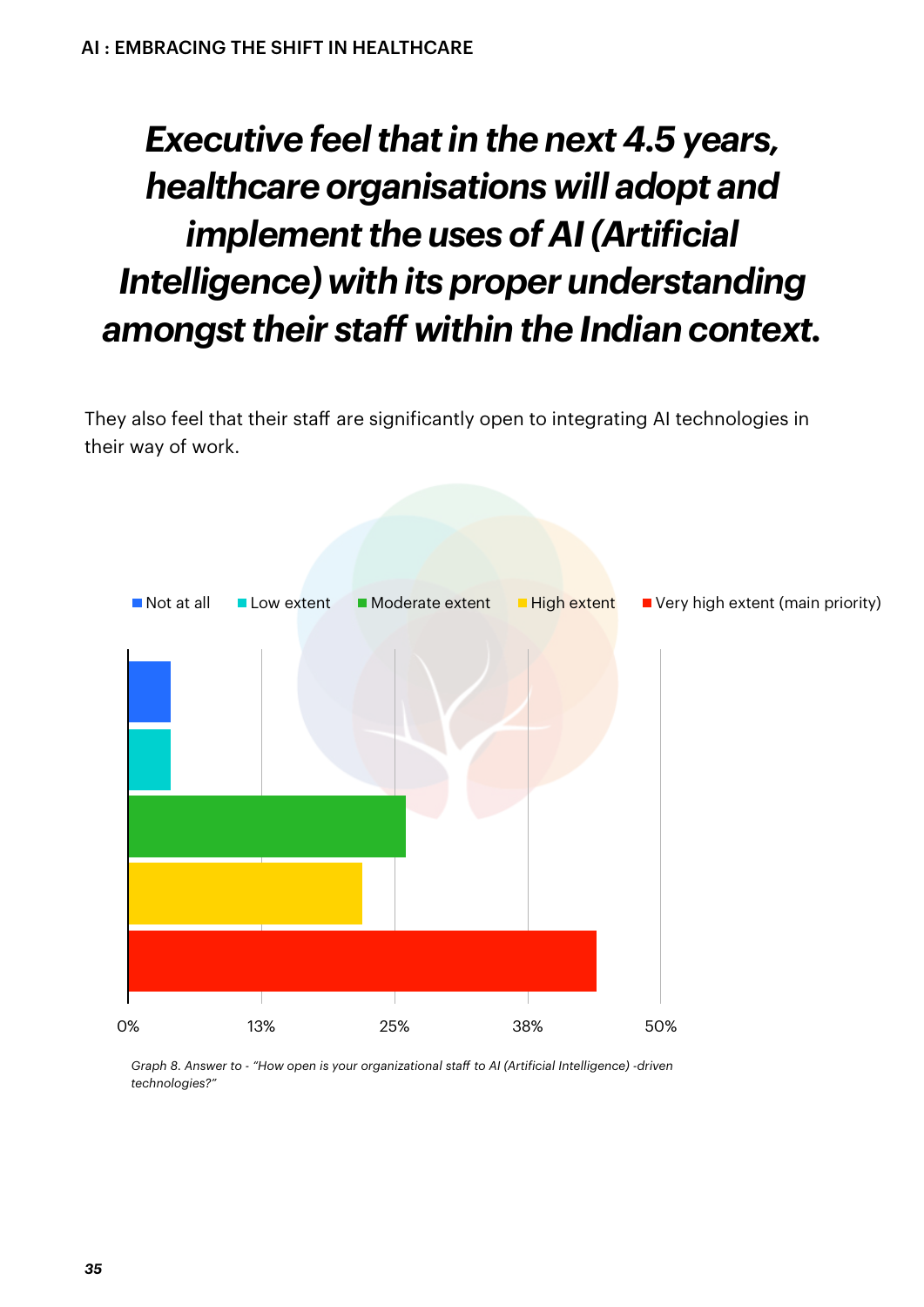# **THETOPCHALLENGESTO SUCCESSFUL IMPLEMENTATION OF AI STRATEGIES CURRENTLY ARE:**

![](_page_35_Figure_2.jpeg)

*Graph 8. Answer to - "Which of the following do you see as key challenges to the successful implementation of your AI (Artificial Intelligence) strategy? (select all that apply)"*

High capital requirement remain to be the key challenge to implementing AI strategies within healthcare organisations. Executives also strongly feel that the potential impact on jobs (reduction due to automation) is a big challenge towards implementation. Given that AI is expected to leave numerous low-skilled jobs redundant in the next decade (as was shared in the first half of the report), executives need to manage this skilfully.

Cultural considerations, such as trust on AI technologies is also seen as a large barrier. This is hypothesised to have to do with the openness of the consumer/patient to AI technologies. The executive are split with respect this - with 34% feeling only to a moderate/conservative extent, while 56% feel that to a high extent that the consumer is open.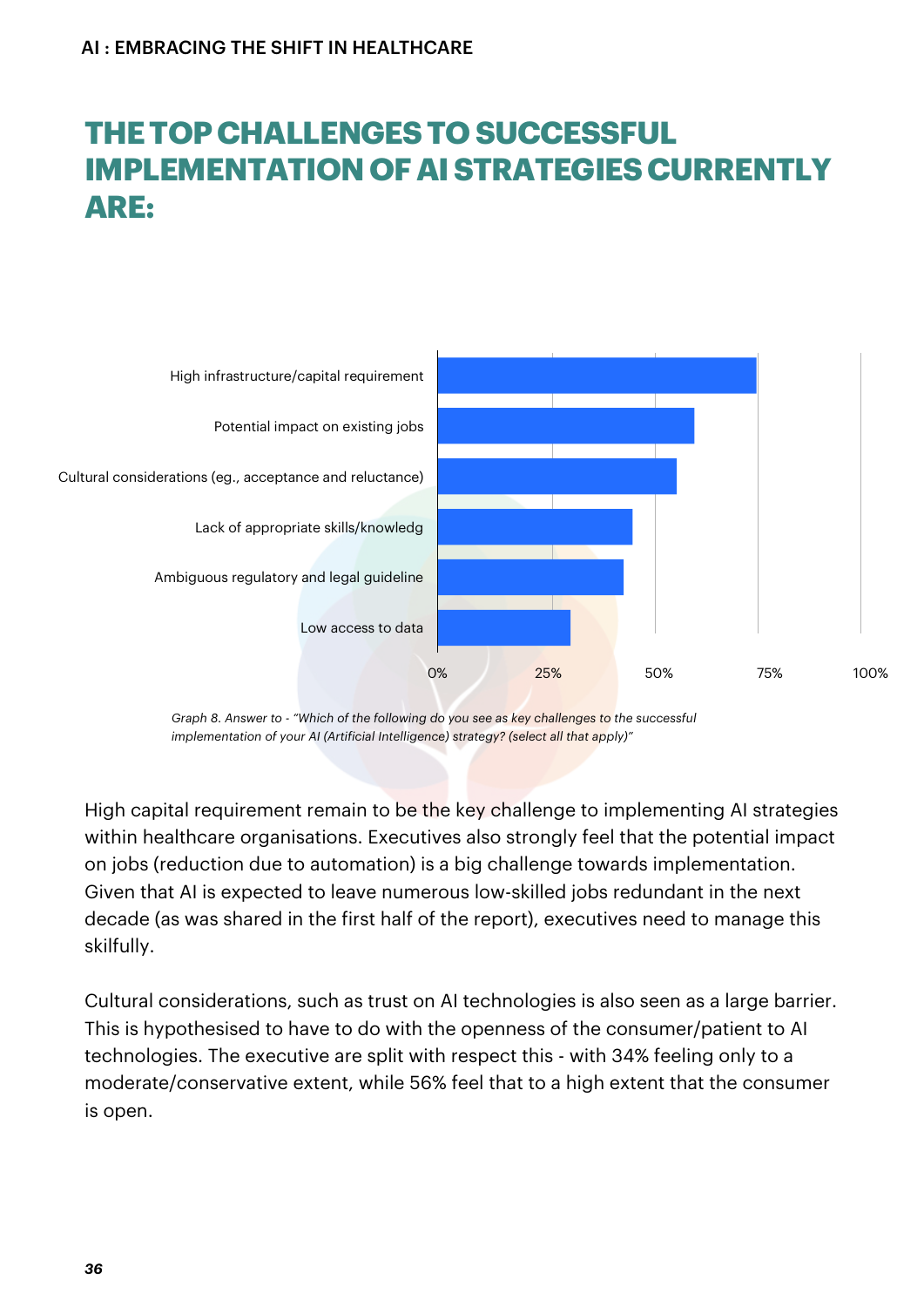The lack of skills and knowledge is also unsurprisingly seen as a barrier (similar to various other industries) as the nature of work changes and the workforce needs to be reskilled to work effectively with emerging technologies like AI. This will be explored further in the next section.

# **76% OFTHEPARTICIPANTSAREINVESTING HEAVILYINTHEUPGRADATION OFSKILLS OFTHE CURRENTWORKFORCEWITHRESPECTTO AI/EMERGINGTECHNOLOGIES**

![](_page_36_Figure_3.jpeg)

*Graph 9. Answer to - "To what extent are you investing in the upgradation of skills for your workforce with respect to AI(Artificial Intelligence) /emerging technologies?"*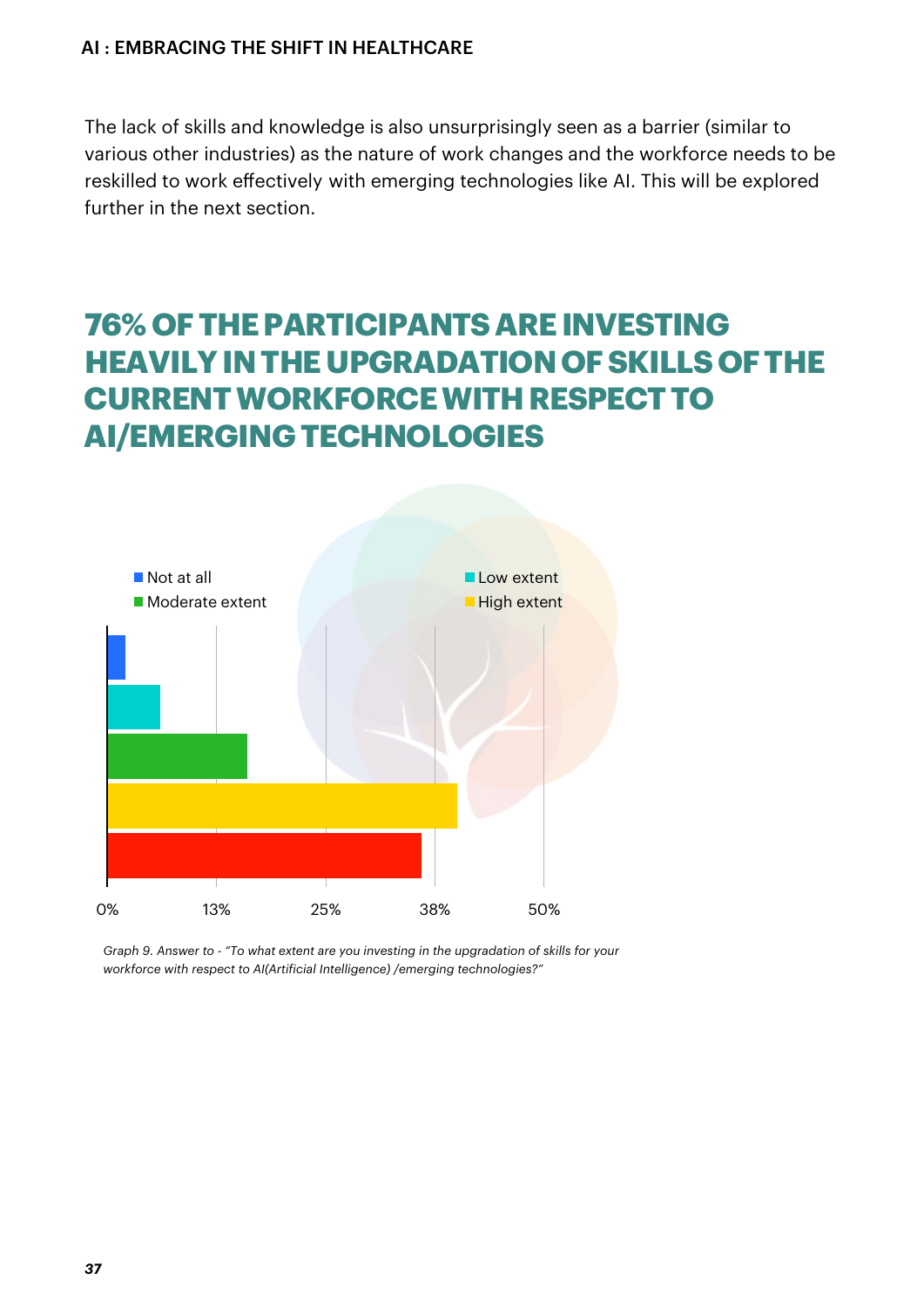# **66% OFTHEPARTICIPANTSSAYTHATAIRELATED SKILLSANDKNOWLEDGEISAPRIORITYFOR HIRINGTALENT**

![](_page_37_Figure_2.jpeg)

*Graph 10. Answer to - "To what extent is AI (Artificial Intelligence) -related skills/knowledge a priority for hiring talent?"*

*88% of executives feelthat Understanding the fundamentals of AI(ArtificialIntelligence) and machine learning is the top skill healthcare professionals need to keep pace with the wave oftechnology and make themselves more hireable*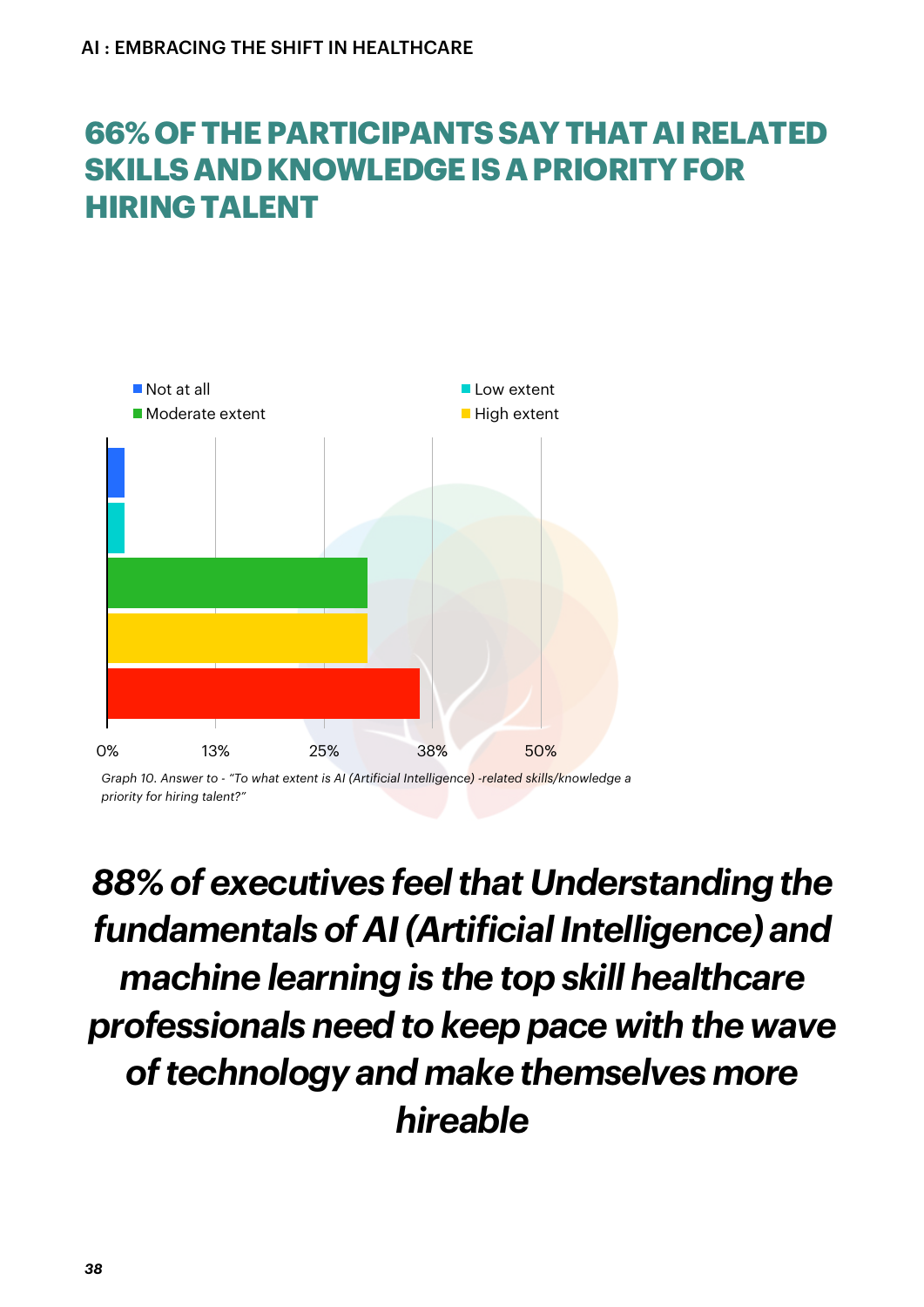This is followed by the development of a continuous learning mindset, and having proficient digital skills.

![](_page_38_Figure_2.jpeg)

*Graph 11. Answer to - "Which of the following do you see as the most important for professionals in healthcare to keep pace with AI(Artificial Intelligence) /emerging technology applications? (select all that apply)"*

# **AWHOPPING96% OFTHEEXECUTIVESSAYTHAT CURRENT HEALTHCARE EDUCATION NEEDS SIGNIFICANTUPGRADATIONININDIATO KEEP PACEWITHTHECHANGINGTECHNOLOGIES**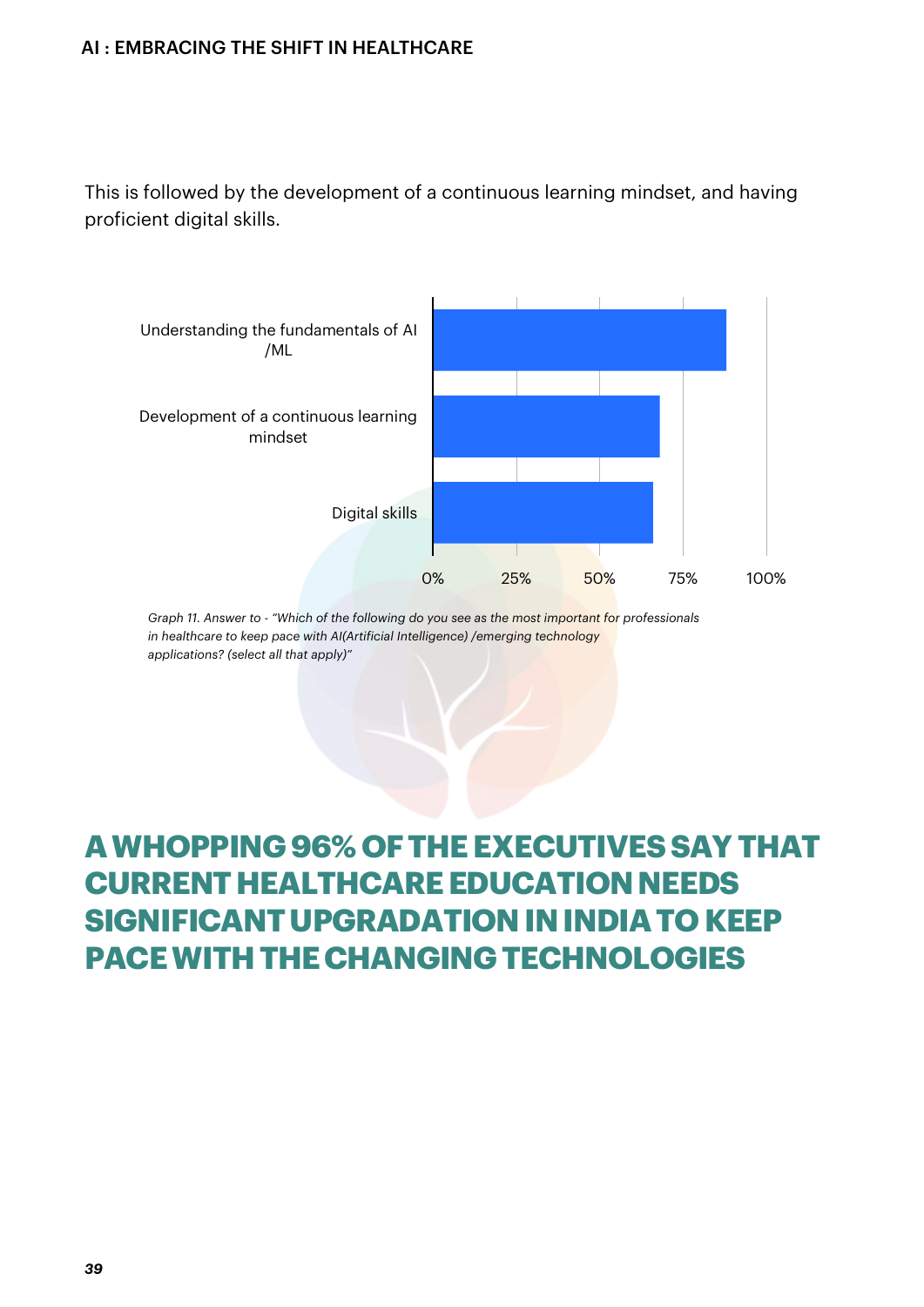## **THEREAREALSO ARANGE OFFUTURISTICJOB PROFILES OPENINGINTHEHEALTHCARESECTOR. THETOP6BEING:**

**DEEPLEARNING/MACHINELEARNINGEXPERTS (74% FORESEE)**

**AIEXPERTS(70% FORESEE)**

**ROBOTDESIGNERSANDENGINEERS(66% FORESEE)**

**CHATBOTDESIGNERS(52% FORESEE)**

**TELESURGERYSPECIALISTS(50% FORESEE)**

**ANALYTICSEXPERTS(42% FORESEE)**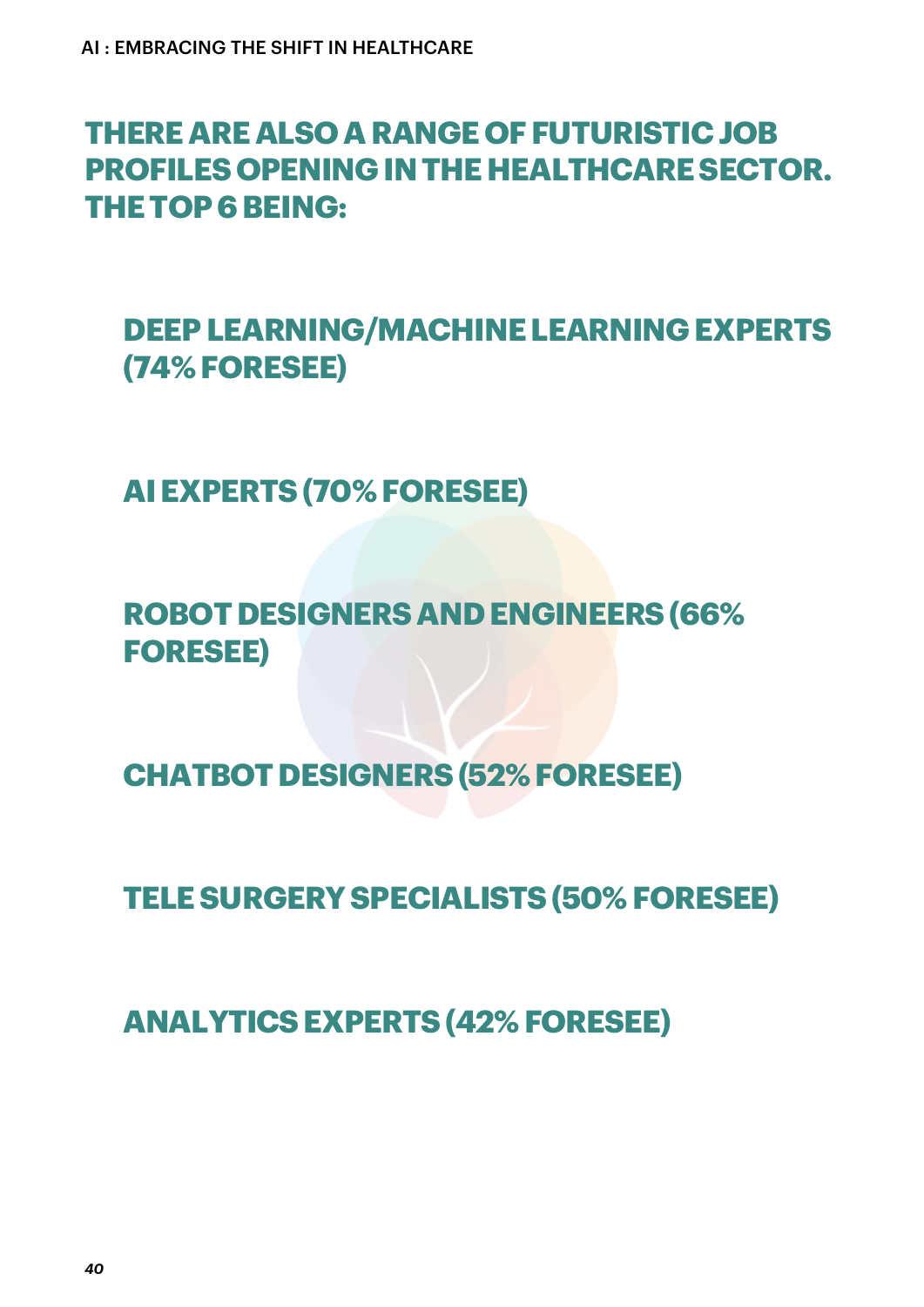# *Driven* by the background of these new jobs *profiles, and significant growth in the sector, the majority of executives feel AI will create more jobs than it will destroy in Indian healthcare*

![](_page_40_Figure_2.jpeg)

*Graph 12. Answer to - "Do you believe AI (Artificial Intelligence) -driven technologies will create more jobs or destroy them within the Indian healthcare context?"*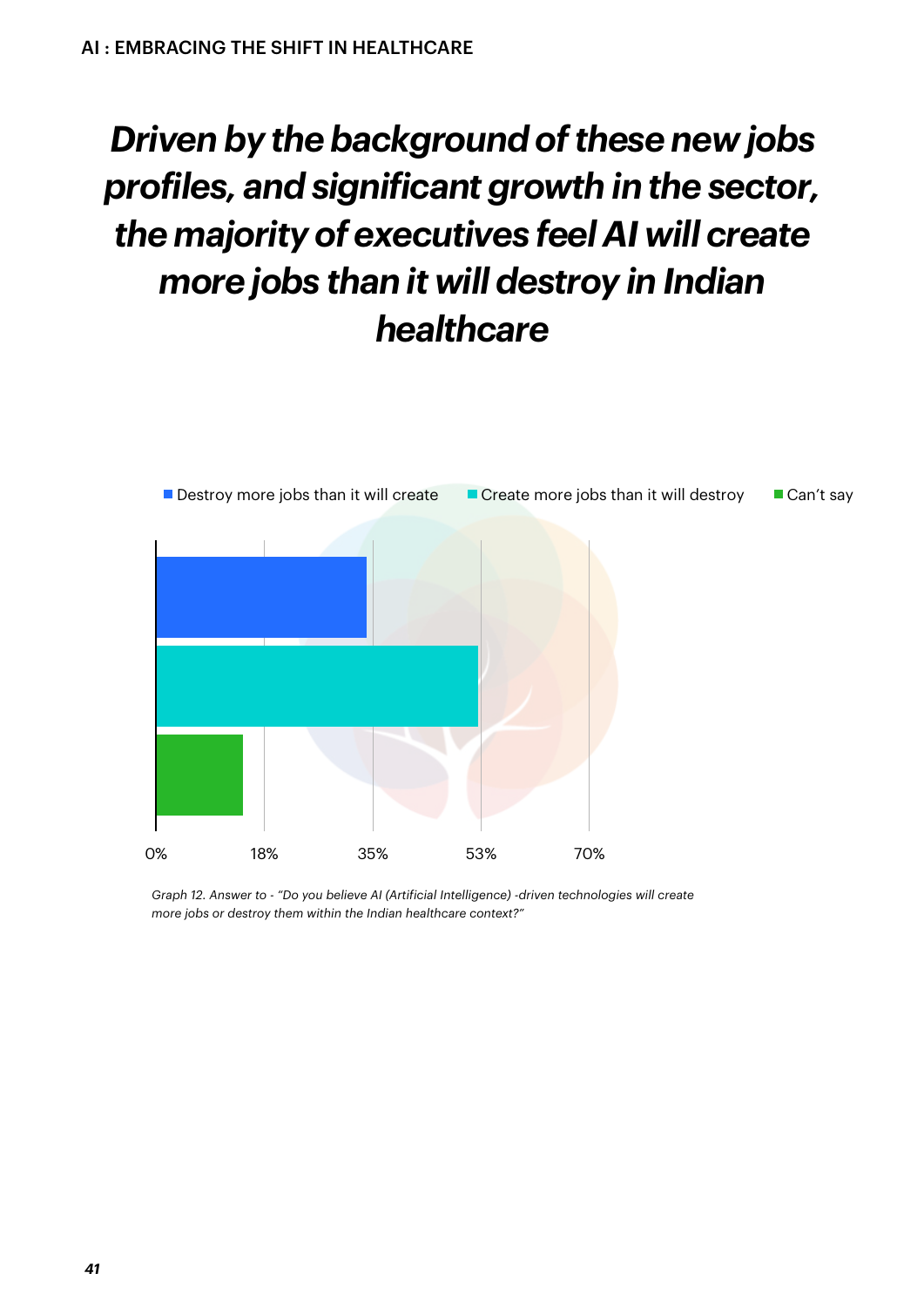# **DISCUSSION**

The AI in healthcare market is certainly one of high lucrative and societal value. Significant growth can be seen in the market, and as our data shows, there is bullish optimism on the scope for AI to solve India's healthcare challenges.

While most companies have an AI strategy in place, the adoption is still at very early stage. Technologies focus primarily in IT, Customer service and manufacturing or operations. There is significant scope for adoption in key functions such as R&D to drive innovation and inventiveness within the Indian healthcare sector.

Even though at early stages, many are seeing/expecting significant benefits from their adoption from AI, and operational improvements come out on top. The transition to digital health records, and using AI based software to assist bed management, patient records, may be adding significant cost and efficiency improvements.

There is also strong integration of remote diagnostics and analytics based technologies to diagnosis accuracy, which can be hypothesised to very soon have direct impact on heath outcomes for consumers and patients alike.

Interestingly, a lot of the applications of AI also focussed in marketing - to use chatbots and machine learning tools to enhance outreach strategies, to improve revenues and enter areas where formalised healthcare in currently missing. This has significant scope to improve quality of healthcare nation-wide, and fits with the overall vision of AI's impact on healthcare.

The entire look of healthcare in India will also change significantly in the next 4-5 years as executives feel there will be strong amounts of integration with the right staff skillset set by that time period.

Capital constraints and infrastructure costs is still the key barriersto adoption. Perhaps, the role of the government and other support industries must focus on improving the cost to market and implementation for AI in organisations for healthcare. With cultural barriers still showing strongly as a key challenge, various educational and awareness campaigns become a must to assuage misinformation and increase trust in AI based systems.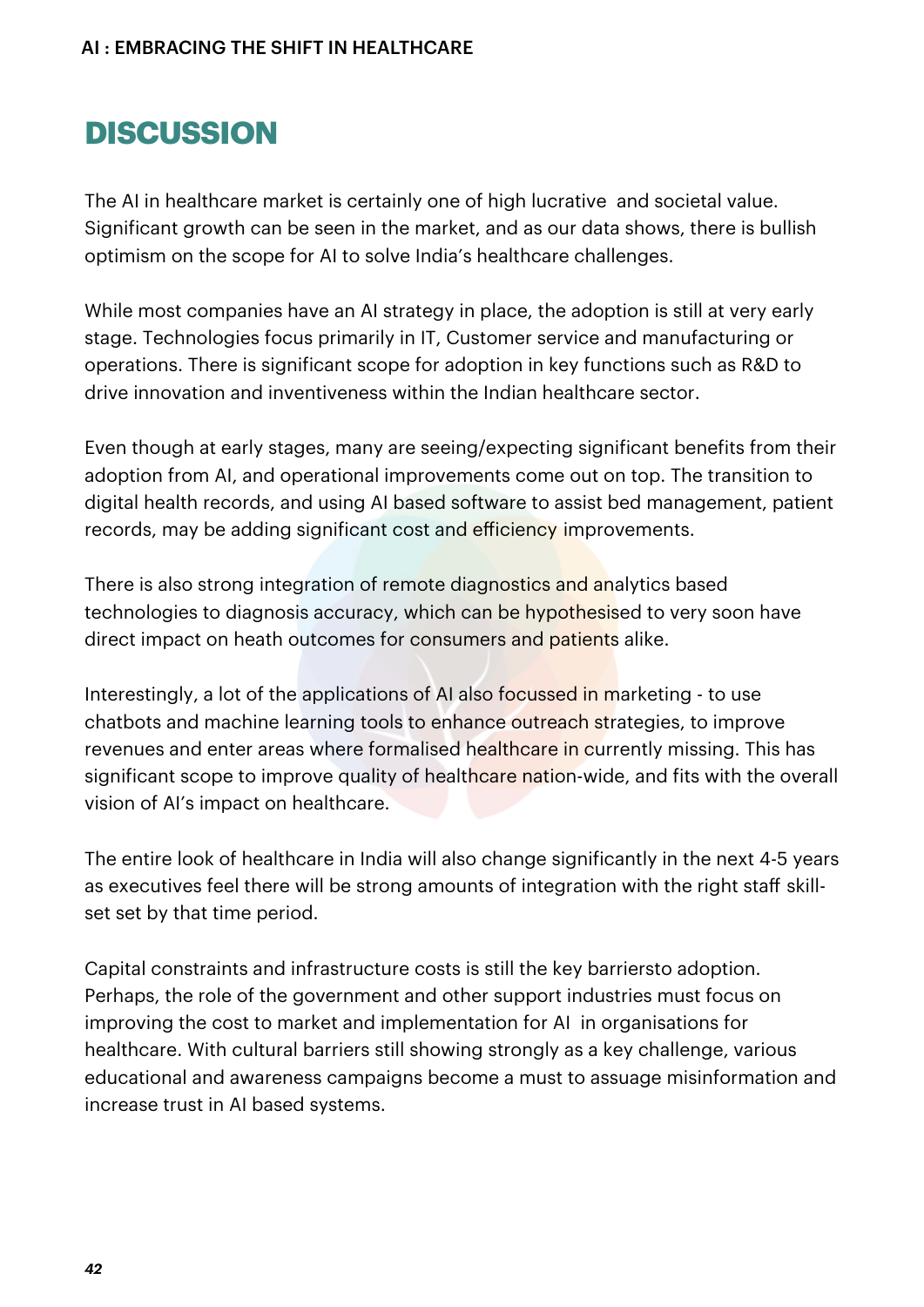Other challenges - data use and regulation also cannot be ignored as a quarter of the participants do see these being highly influential.

This growing future of AI needs to be controlled and governed by regulations defining the National AI vision and the financial and socio-economic impacts that the government wants to make. Large amount of data is still scattered in India and another chunk is kept private for the time being. Productive solutions are needed to collect the available data to form a larger database and harvest better analytical scope for results for the AI systems. The categorization of important datasets and the facilitation of such datasets through a central agency might help in giving a better structure and stability to the available data. The unavailability of data has prompted some AIpowered systems to use data from a different geographical location. This may not help in the accuracy of data analysis as the diseases and variations of disease will vary according to the demographics and geographic location .

Regulations will play a key part in the future of AI as there might be a possibility of many patents and trademarks being introduced in the field. There is currently no AI regulatory body in the country. Similarly, the privacy and security of customer data is important and therefore a proper regulatory body should be formed to help with the surveillance of any irregularity in this space. Many people are not yet convinced with the credibility of AI and the secrecy of personalised information that big data analytics companies would keep and the regulatory body would ensure just this.

Perhaps, one of the most startling results of this study is that executives very strongly feel that healthcare education is lacking significantly in terms of emerging technology related skills. Digital skills, understanding of AI/ML, having a learning mindset are key aspects lacking currently. They feel that education in healthcare needs significant improvement and upgradation to make professionals of the future more in line with how the market is transforming. Only if this occurs will they be able to fulfil the growing needs new jobs profiles.

And not just in healthcare, engineering has also been touted to be a field with major skills gaps which must be addressed to support the changing healthcare workforce requirements to fulfil jobs such as analytics experts, AI developers, Robot designers.

The most hopeful result emerging is certainly also that the impact of AI on jobs is seen to be positive by industry experts, saying that it will add more than it will take away on aggregate - which should excite professionals, analysts and job-seekers alike.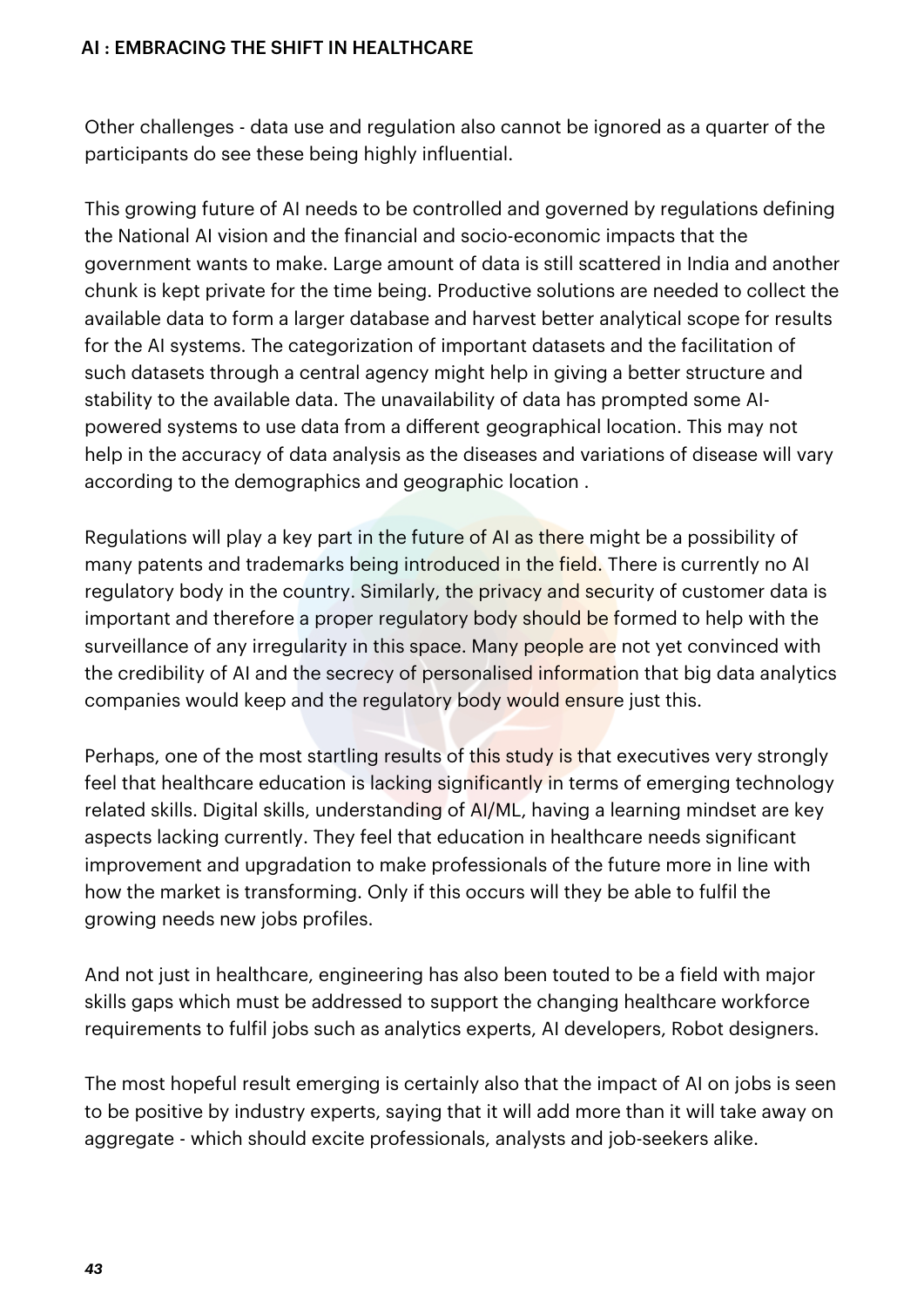# **REFERENCES**

- 1. Aggarwal, N. (2019, December 18). A look at Max Healthcare's technology road-map for 2020. Retrieved from https://cio.economictimes.indiatimes.com/news/corporate-news/alook-at-max-healthcares-technology-road-map-for-2020/72862264
- 2. AI Task Force Department for Promotion of Industry and Internal Trade. (2018). *Report of Task Force on Artificial Intelligence*. Retrieved from https://dipp.gov.in/whats-new/report-task-force-artificial-intelligence
- 3. Analytics India Magazine & Jigsaw Academy. (2020, September). *State of Artificial Intelligence in India – 2020*. Retrieved from https://analyticsindiamag.com/report-state-of-artificial-intelligencein-india-2020/
- 4. Ang, C. (2020, September 15). Fitness app downloads grew by 46% worldwide in COVID-19. Retrieved from https://www.weforum.org/agenda/2020/09/fitness-apps-gym-healthdownloads/
- 5. Biswas, S., Carson, B., Chung, V., Singh, S., & Thomas, R. (2020, September 28). AI-bank of the future: Can banks meet the AI challenge? Retrieved from https://www.mckinsey.com/industries/financial-services/ourinsights/ai-bank-of-the-future-can-banks-meet-the-ai-challenge
- 6. Breunig, M., Kässer, M., Klein, H., & Stein, J. P. (2020, February 13). Building smarter cars with smarter factories: How AI will change the auto business. Retrieved from https://www.mckinsey.com/businessfunctions/mckinsey-digital/our-insights/building-smarter-cars
- 7. Department for Promotion of Industry and Internal Trade (DPIIT), & Press Information Bureau (PIB). (2021, January 21). Healthcare Industry in India, Indian Healthcare Sector, Services. Retrieved from https://www.ibef.org/industry/healthcare-india.aspx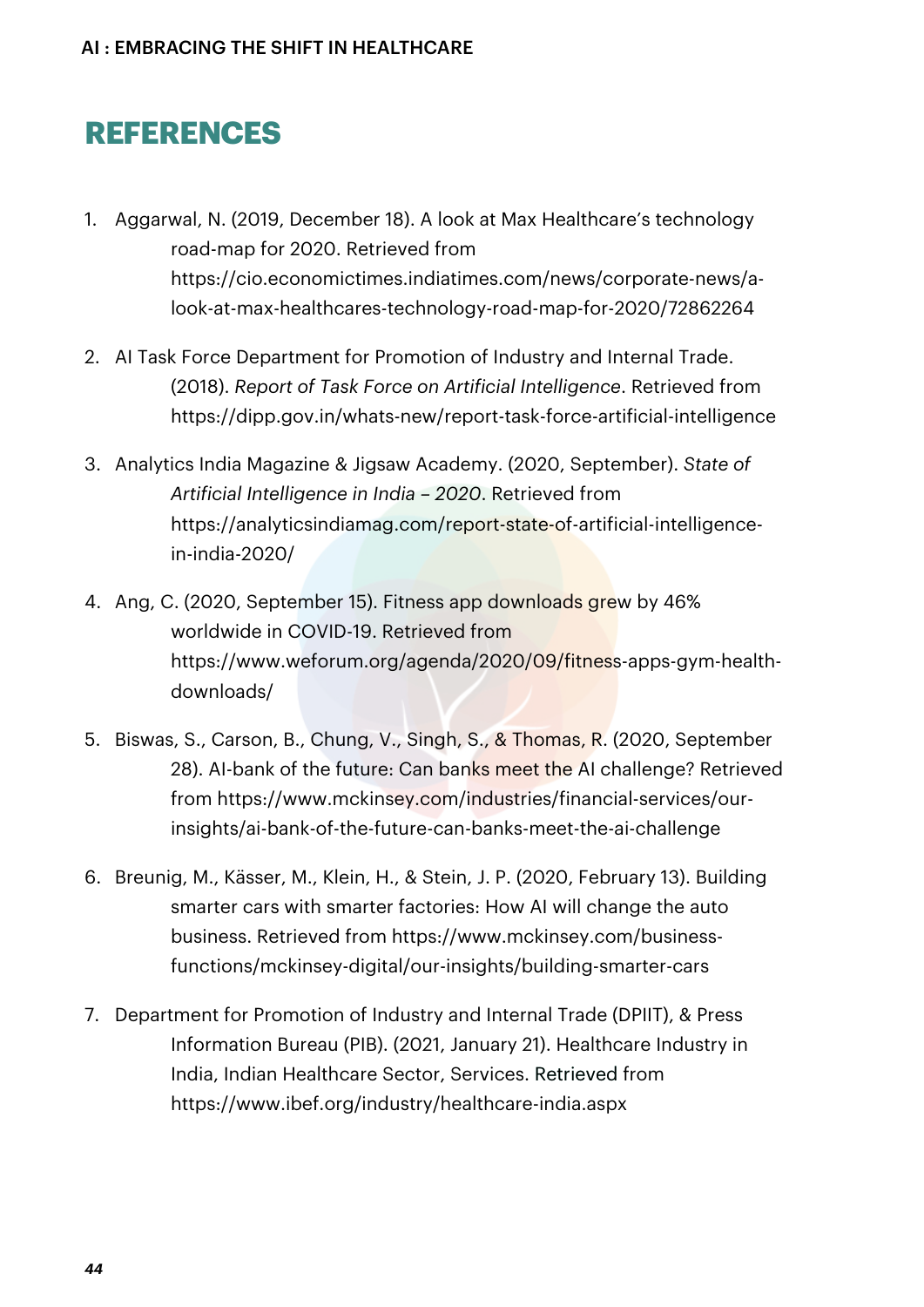- 8. Five sectors likely to emerge as largest employers in India. (2011, December 6). Retrieved from https://www.businesstoday.in/moneytoday/careers retail-infrastructure-healthcare-sectors-to-hire-more-inindia/story/19528.html
- 9. Inc42. (2020, July 1). Telemedicine, Preventive Healthcare To Shape India's Healthtech Landscape In Post-Covid World. Retrieved from https://inc42.com/datalab/telemedicine-preventive-healthcare-toshape-indias-healthtech-landscape-in-post-covid-world/
- 10. India Health by Informa Markets. (2020). *Digital Healthcare in India "Healthcare of the Future"*. Retrieved from https://www.indiahealthexhibition.com/content/dam/Informa/indiahealthexhibition/en/downloads/Digital%20health%20report%202020.pdf
- *11.* Joshi, K., & Sunant, O. (2020, June). *AI in Healthcare Market by Oering, Algorithm, Application and End User: Opportunity Analysis and Industry Forecast, 2019–2027*. Allied Market Research. Retrieved from https://www.alliedmarketresearch.com/artificial-intelligence-inhealthcare-market
- 12. Kahol, K. (2020, October 4). Healthcare Startups Play An Important Role In India's Economic Growth In 2021. Retrieved from https://inc42.com/resources/healthcare-startups-play-an-importantrole-in-indias-economic-growth-in-2021/
- 13. Karjagi, R., & Jindal, M. (n.d.). IoT in Healthcare Industry | IoT Applications in Healthcare - Wipro. Retrieved from https://www.wipro.com/businessprocess/what-can-iot-do-for-healthcare- /#:%7E:text=IoT%20enables%20healthcare%20professionals%20to,co nnect%20with%20the%20patients%20proactively.&text=IoT%20devic es%20tagged%20with%20sensors,pumps%20and%20other%20monit oring%20equipment
- 14. McKinsey and Company. (2020, November). *Global survey: The state of AI in 2020*. McKinsey Global Publising. Retrieved from https://www.mckinsey.com/~/media/McKinsey/Business%20Function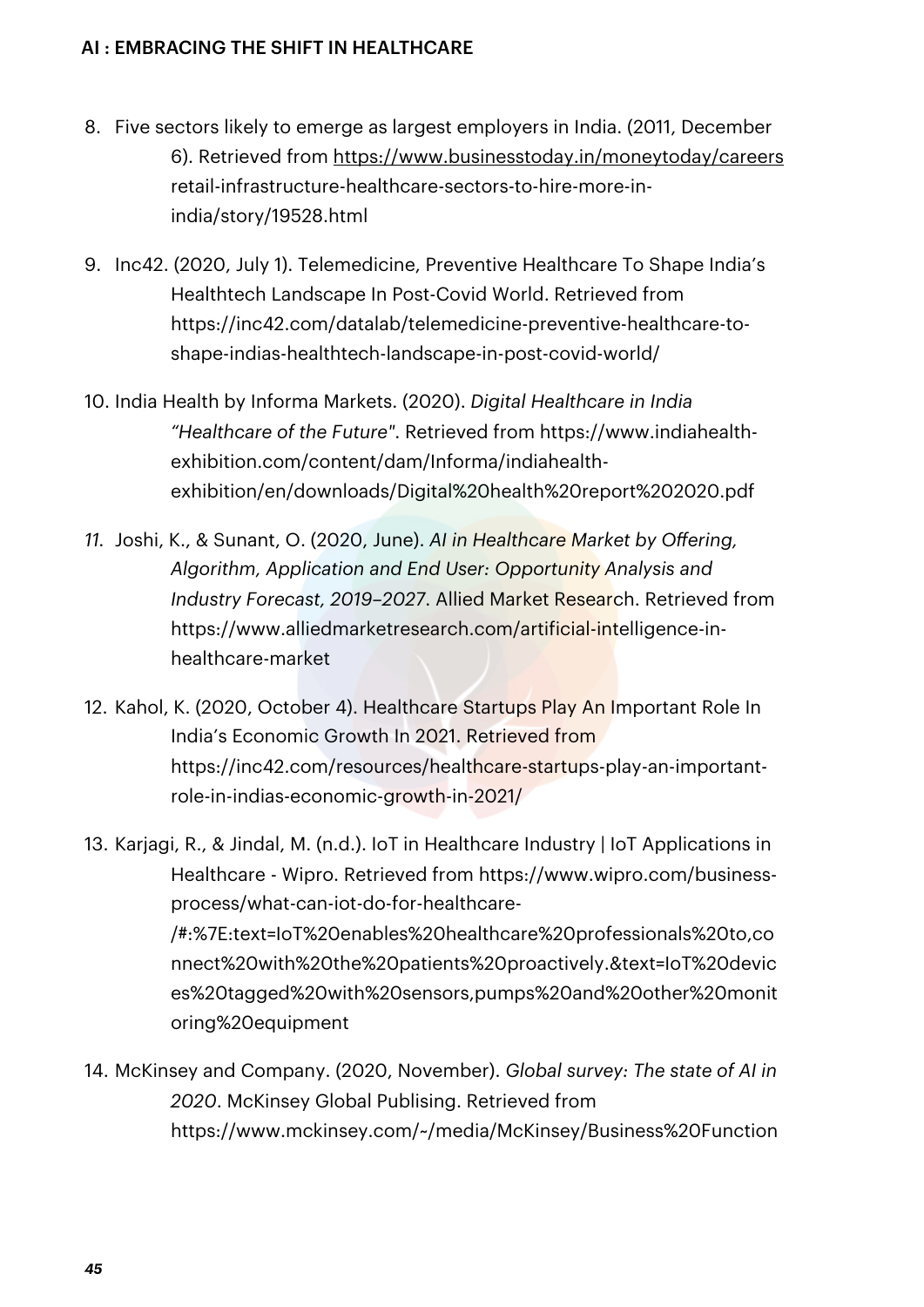s/McKinsey%20Analytics/Our%20Insights/Global%20survey%20The% 20state%20of%20AI%20in%202020/Global-survey-The-state-of-AI-in-2020.pdf

- 15. NASSCOM. (2020a). *Indian Health-Tech Products – Scripting A Promising Future*. Retrieved from https://nasscom.in/knowledgecenter/publications/indian-health-tech-products-%E2%80%93 scripting-promising-future
- 16. NASSCOM. (2020b, September). *Unlocking Value From Data And AI - The India Opportunity*. Retrieved from https://nasscom.in/knowledgecenter/publications/unlocking-value-data-and-ai-india-opportunity
- 17. NITI Aayog. (2018, June). *National Strategy for Artificial Intelligence*. Author. Retrieved from http://niti.gov.in/writereaddata/files/document\_publication/NationalS trategy-for-AI-Discussion-Paper.pdf
- 18. Paul, Y., Hickok, E., Sinha, A., & Tiwari, U. (2018). *Artificial Intelligence in the Healthcare Industry in India*. The Centre for Internet and Society, India. Retrieved from https://cis-india.org/internet-governance/ai-andhealthcare-report
- 19. Poojary, T. (2020, May 30). Govt launches national artificial intelligence mission for industry and schools. Retrieved from https://yourstory.com/2020/05/govt-launches-national-artificialintelligencemis#:%7E:text=The%20two%20new%20initiatives%20of,Responsible% 20AI%20for%20youth'%20programme.&text=The%20government%20 has%20launched%20a,are%20engaged%20in%20this%20domain
- 20.Research and Markets. (2020, February 19). Surgical Robotics in India 2019: Comprehensive Market Insights and Projections to 2024. Retrieved from https://www.globenewswire.com/newsrelease/2020/02/19/1987189/0/en/Surgical-Robotics-in-India-2019- Comprehensive-Market-Insights-and-Projections-to-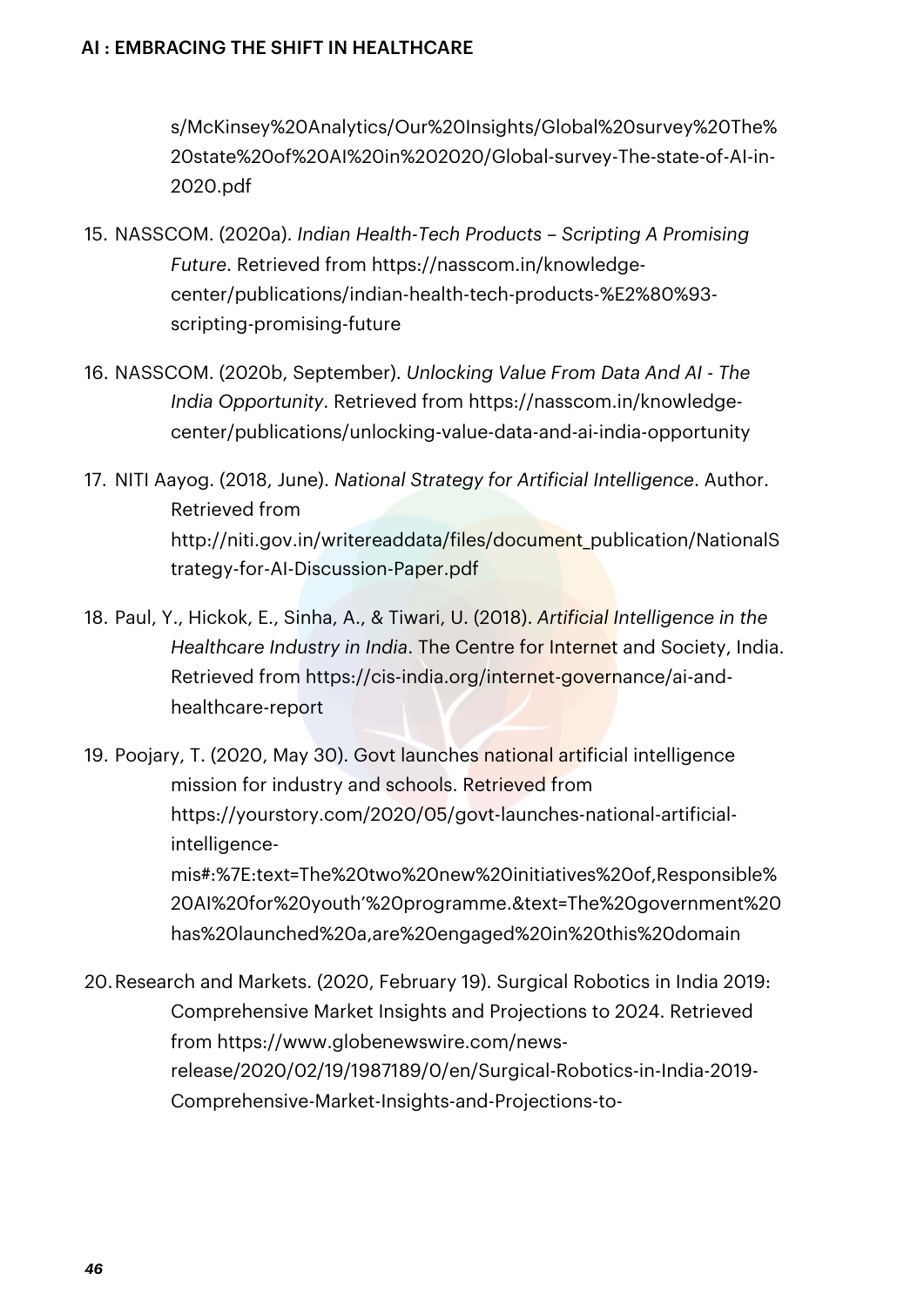2024.html#:%7E:text=The%20India%20surgical%20robotics%20marke t,during%20the%202019%2D2024%20period

- 21. ResearchAndMarkets.com. (2019a, July). *Artificial Intelligence (AI) in Healthcare Market in India (2018-2023)*. Netscribes (India) Pvt Ltd. Retrieved from https://www.businesswire.com/news/home/20190726005157/en/Arti ficial-Intelligence-AI-in-Healthcare-Market-in-India-is-Expected-to-Grow-at-a-Rate-of-40-by-2021-Impacting-the-Doctor-Patient-Ratio-During-the-Forecast-Period-2018-2023---ResearchAndMarkets.com
- 22. ResearchAndMarkets.com. (2019b, June). *The \$11.9 Trillion Global Healthcare Market: Key Opportunities & Strategies (2014-2022)*. Retrieved from https://www.businesswire.com/news/home/20190625005862/en/Th e-11.9-Trillion-Global-Healthcare-Market-Key-Opportunities-Strategies-2014-2022---ResearchAndMarkets.com
- 23. Sharma, N. C. (2019, September 18). Indian healthcare industry to employ millions by 2020: Minister Gowda. Retrieved from https://www.livemint.com/politics/policy/indian-healthcare-industryto-employ-millions-by-2020-minister-gowda-1568774766928.html
- 24. Statista. (2020, December 7). Artificial intelligence software market revenue worldwide 2018-2025. Retrieved from https://www.statista.com/statistics/607716/worldwide-artificialintelligence-marketrevenues/#:%7E:text=The%20global%20artificial%20intelligence%20(A I,billion%20U.S.%20dollars%20by%202025
- 25. Strategic Investment Research Unit (SIRU). (2020, June 5). Health tech in India. Retrieved from https://www.investindia.gov.in/team-indiablogs/health-tech-india
- 26. Tandon, S. (2019, June 4). Up to 12 mn Indian women may lose their jobs to automation by 2030: study. Retrieved from https://www.livemint.com/news/india/up-to-12-mn-indian-women-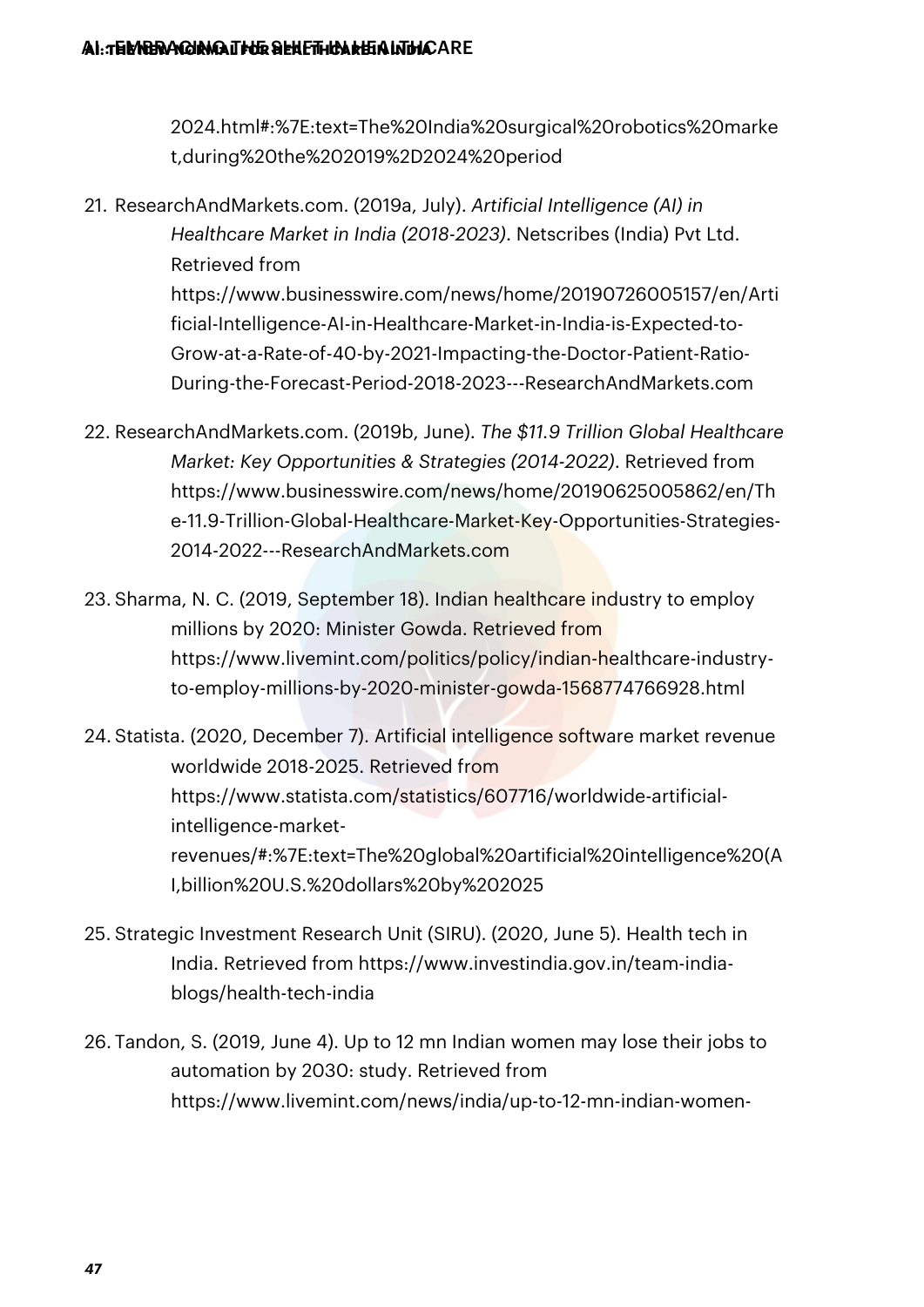may-lose-their-jobs-to-automation-by-2030-study-1559669338838.html

- 27. Theodoropoulos, S. (2010). *On the eectiveness of Publicly or Privately produced Health care services*. University of Piraeus. Retrieved from https://www.vsfs.cz/prilohy/konference/1 ws 3 1 theodopulos.doc
- 28. Thiagarajan, S. (2020, February 2). Budget 2020: India takes a leap of faith; makes a move towards adopting AI, ML, and tech. Retrieved from https://www.financialexpress.com/brandwagon/budget-2020-indiatakes-a-leap-of-faith-makes-a-move-towards-adopting-ai-ml-andtech/1852525/
- 29. Wadhwa, M. (2020). National eHealth Authority (NeHA). *ICT India Working Paper*, (29), 1–16. Retrieved from https://csd.columbia.edu/sites/default/files/content/docs/ICT%20Indi a/Papers/ICT\_India\_Working\_Paper\_29.pdf
- 30. 6 serious risks associated with AI in healthcare. (2019, November 18). Retrieved January 29, 2021, from https://www.aiin.healthcare/topics/diagnostics/6-risks-ai-healthcareartificial-intelligence
- 31. Powell, A. (2020, December 04). Risks and benefits of an AI revolution in medicine. Retrieved January 29, 2021, from https://news.harvard.edu/gazette/story/2020/11/risks-and-benefits-ofan-ai-revolution-in-medicine/
- 32. Research. Discovery. Insights. (2018, January 09). Retrieved January 29, 2021, from https://www.insightbrief.net/
- 33. Daley, S. (n.d.). 32 Examples of AI in Healthcare That Will Make You Feel Better About the Future. Retrieved January 29, 2021, from https://builtin.com/artificial-intelligence/artificial-intelligencehealthcare
- 34. (n.d.). A Tough Road: Cost To Develop One New Drug Is \$2.6 Billion; Approval Rate for Drugs Entering Clinical Development is Less Than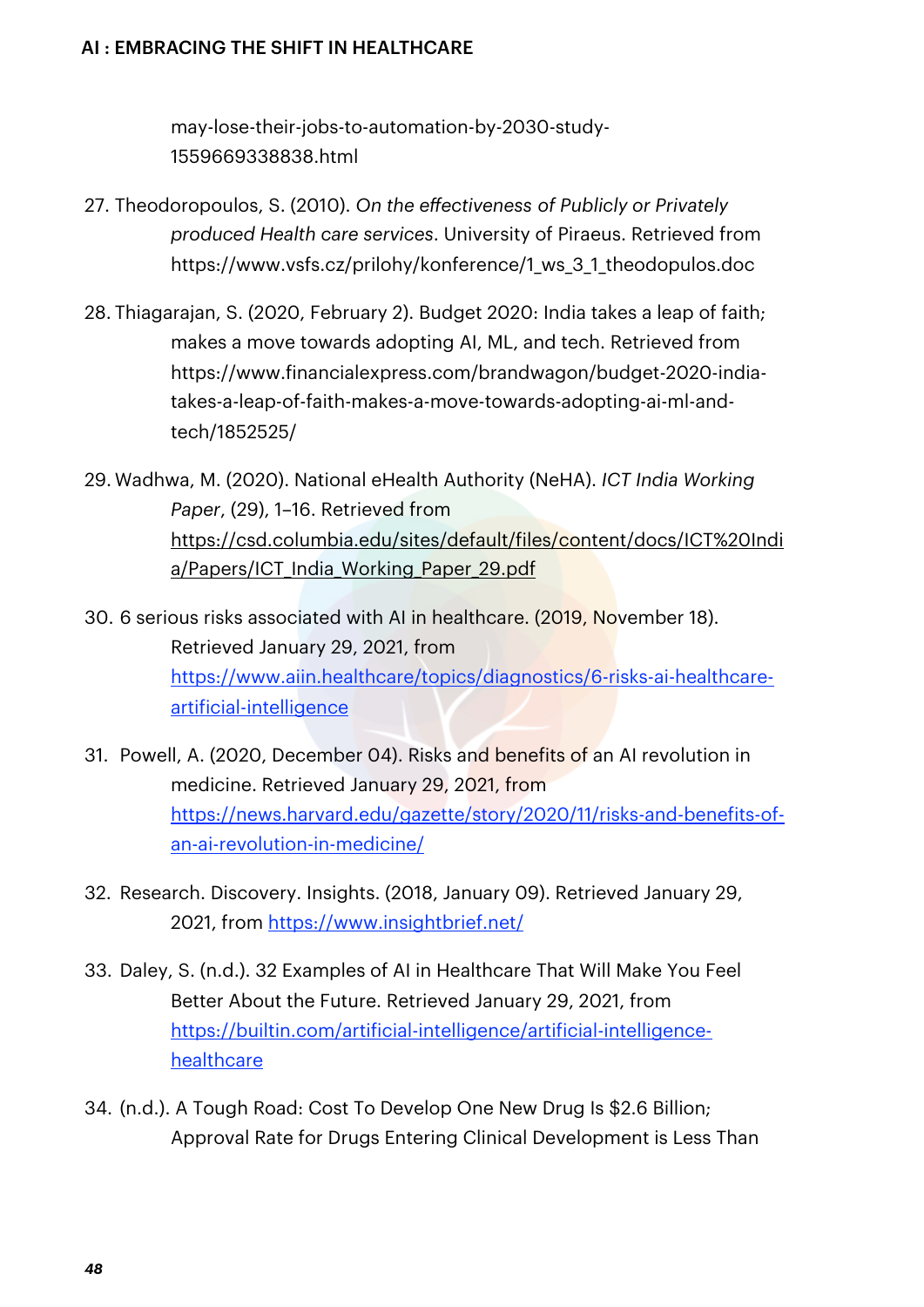12%. Retrieved January 29, 2021, from

https://www.policymed.com/2014/12/a-tough-road-cost-to-developone-new-drug-is-26-billion-approval-rate-for-drugs-entering-clinicalde.html

- 35. Becker's Hospital Review Healthcare News. (n.d.). Retrieved January 29, 2021, from http://www.beckershospitalreview.com/
- 36. How AI Improves Customer Experience: 6 Benefits. (2020, December 01). Retrieved January 29, 2021, from https://acquire.io/blog/ai-customerexperience/
- 37. Gaenzle, A., Healthcare, S., & Sargent, S. (2021, January 14). SE Healthcare Data Analytics and Solutions. Retrieved January 29, 2021, from http://www.sehealthcarequalityconsulting.com/
- 38. Guo, J., & Li, B. (2018, August 1). The Application of Medical Artificial Intelligence Technology in Rural Areas of Developing Countries. Retrieved January 29, 2021, from https://www.ncbi.nlm.nih.gov/pmc/articles/PMC6110188/

#### TEAM CREDITS

#### **Beast Global:**

Karan Arora Founder and CEO Team members: Manasvita Dubey, Mohit Lal Shreshta

#### **BML Munjal University(BMU):**

Prof(Dr.) Vishal Talwar Dean – School of Management

Apoorva Bagchi Director – Marketing Roobal Saxena Asst Manager – Marketing Pankaj Parashar Graphic Designer